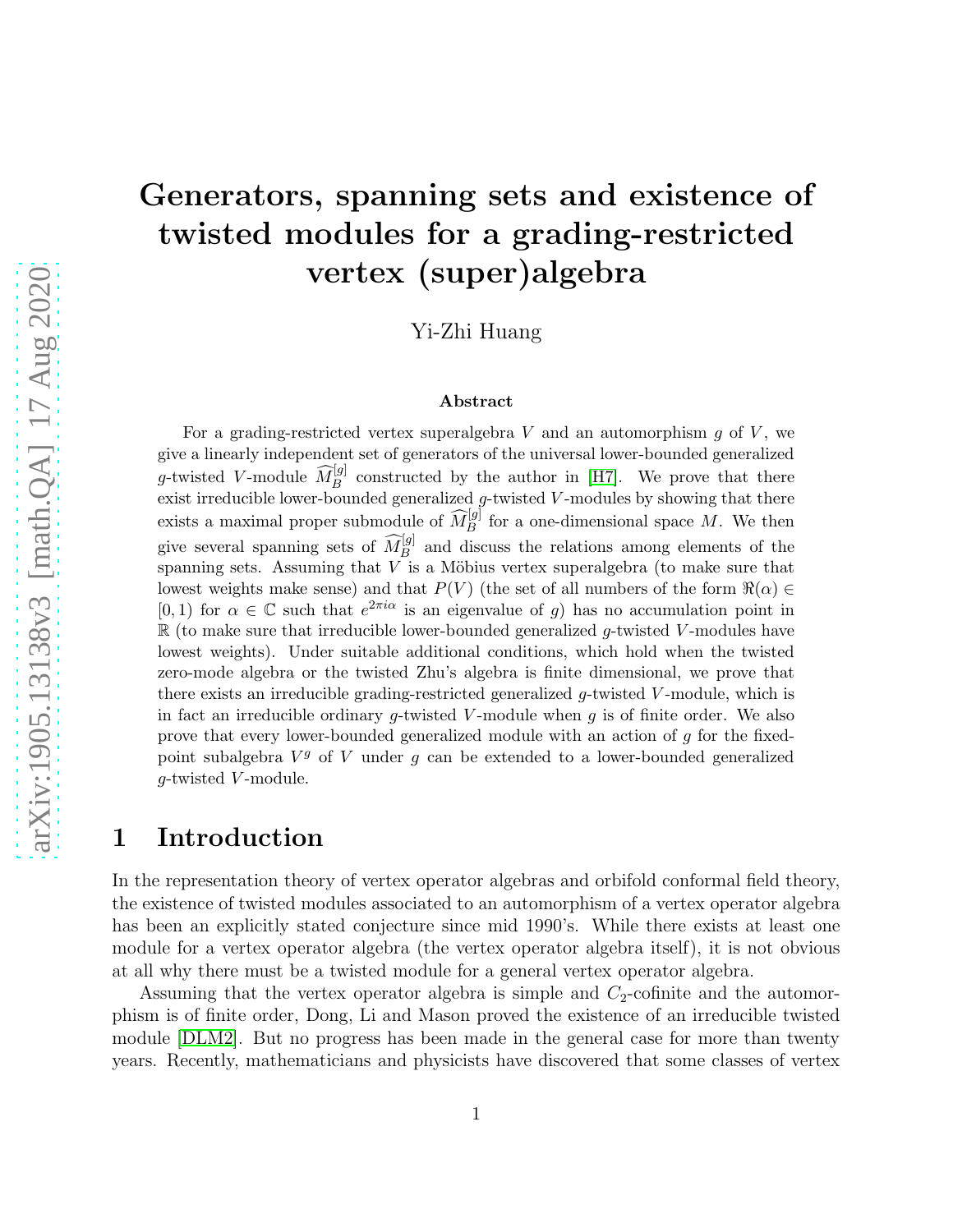operator algebras that are not  $C_2$ -cofinite have a very rich and exciting representation theory. For example, vertex operator algebras associated to affine Lie algebras at admissible levels are not  $C_2$ -cofinite. But the category of ordinary modules for such a vertex operator algebra still has finitely many irreducible modules and every such module is completely reducible (see [\[AM1\]](#page-38-0) for the conjecture and a proof in the case of  $\mathfrak{sl}_2$  and [\[A\]](#page-38-1) for a proof in the general case). Moreover, this category has a ribbon category structure and in many cases even has a modular tensor category structure (see [\[CHY\]](#page-39-1) for a proof in the case of  $\mathfrak{sl}_2$  and the conjectures in the general case and see [\[C\]](#page-39-2) for a proof of the rigidity in the simply-laced case). The simple W-algebas at nondegenerate admissible level can also be realized as cosets by such a vertex operator algebra (see [\[ACL\]](#page-39-3)) and this realization plays an important role in the proof of the rigidity in the simply-laced case in [\[C\]](#page-39-2). The characters of modules for such a vertex operator algebra also have a certain modular invariance property (see [\[AK\]](#page-39-4)). It is thus important to study vertex operator algebras that are not  $C_2$ -cofinite.

Twisted modules are important for the study of orbifold conformal field theories. See for example [\[H3\]](#page-39-5) for two orbifold theory conjectures on the associativity, commutativity and modular invariance of twisted intertwining operators among twisted modules introduced in  $[H1]$  and on the G-crossed tensor category structure (see  $[T]$ ) on the category of twisted modules. On the other hand, the triplet vertex operator algebras  $\mathcal{W}(p,q)$  are kernels of so-called screening operators (see [\[FGST\]](#page-39-7), [\[AM2\]](#page-38-2) and [\[H1\]](#page-39-6)). These kernels can be reinterpreted as the fixed-point subalgebras of some vertex operator (super)algebras under the automorphisms obtained by exponentiating the screening operators. Note that the automorphism given by the exponential of the screening operator for a triplet vertex operator algebra is of infinite order and not semisimple. If every module for the fixed point subalgebra is a submodule of a twisted module for the larger verex operator (super)algebra, we can study the representation theory of these vertex operator algebras using the twisted representation theory of the larger vertex operator (super)algebras. This connection is another sign that the study of twisted modules associated to nonsemisimple automorphisms of infinite orders for vertex operator (super)algebras that are not  $C_2$ -cofinite might lead us to truly deep mathematics.

The method used in [\[DLM2\]](#page-39-0) cannot be adapted to prove the existence of twisted modules in the general case since some results on genus-one 1-point correlation functions are used there. Note that  $C_2$ -cofinitess is needed in the construction of these genus-one 1-point correlation functions. Without the  $C_2$ -cofiniteness, we will not be able to use such correlation functions. This might be one of the main reasons why there has not been much progress on the existence conjecture in the general case for so many years.

In the present paper, we prove several conjectures on the existence of various types of  $g$ -twisted V-modules for a grading-restricted vertex superalgebra or a Möbius vertex algebra V and an automorphism q of V. The automorphism q does not have to be of finite order. Our approach is based on the universal lower-bounded generalized  $g$ -twisted  $V$ -modules constructed by the author in Section 5 of [\[H7\]](#page-40-0). In fact, although these modules are constructed explicitly, the author did not establish in [\[H7\]](#page-40-0) that they are not 0. In this paper, we give explicitly a linearly independent set of generators for such a module. In particular, these modules are indeed not 0 and thus the conjecture that there exist nonzero lower-bounded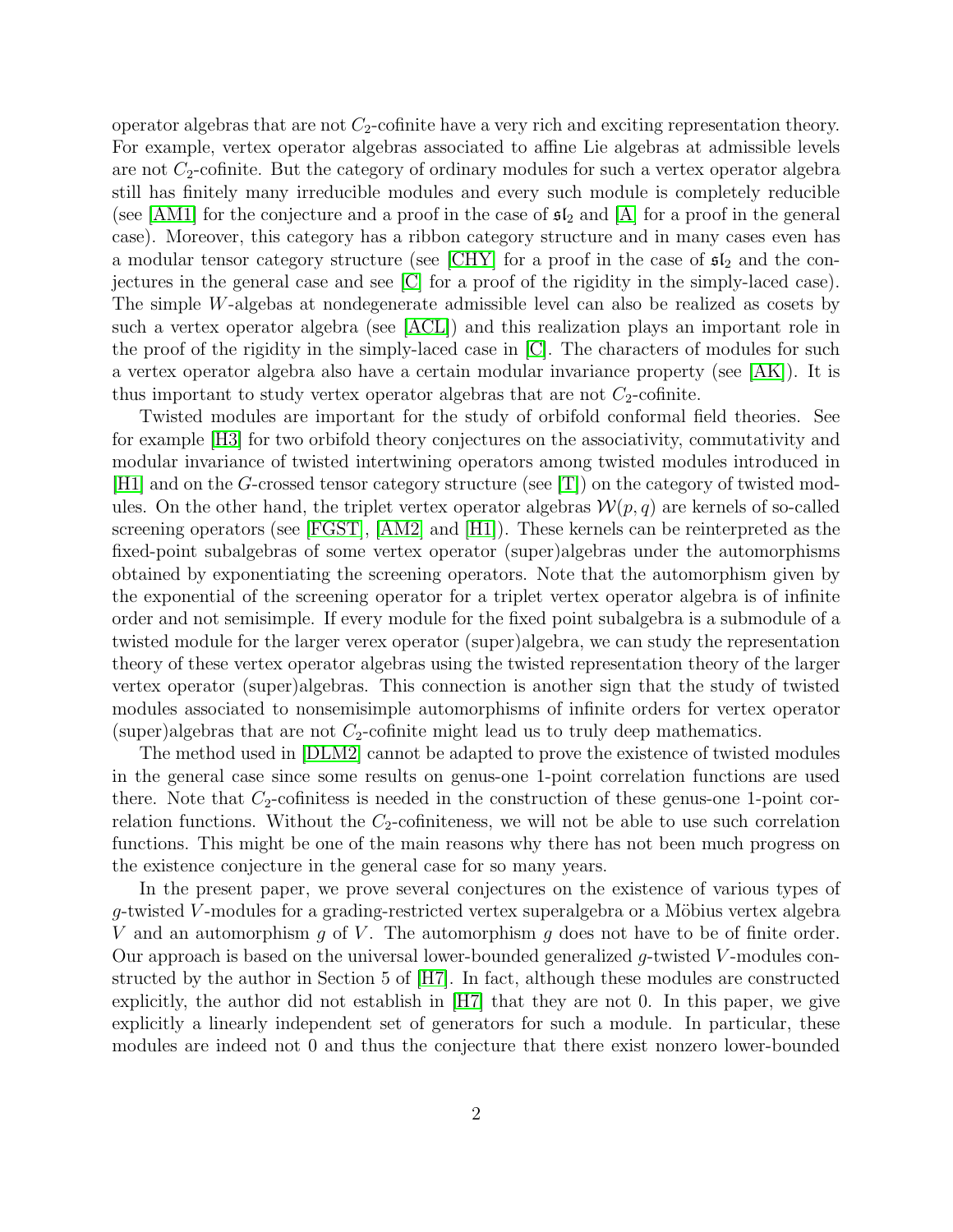generalized g-twisted V-modules is valid. One immediate consequence of this result is a proof of another conjecture stating that the twisted Zhu's algebra (introduced in  $[DLM1]$  when g is of finite order and in  $[HY]$  when g is general), or equivalently, the twisted zero-mode algebra (introduced in [\[HY\]](#page-40-2)) is not 0. The conjecture that there are irreducible lower-bounded generalized  $q$ -twisted V-modules follows easily since a standard augument shows that there exist maximal proper submodules of these nonzero universal lower-bounded generalized g-twisted V-modules.

Though we obtain a set of generators of the universal lower-bounded generalized g-twisted V-module  $\widehat{M}_B^{[g]}$  constructed in [\[H7\]](#page-40-0), the study of spanning sets for  $\widehat{M}_B^{[g]}$  are much more difficult. We initiate this study in this paper. We first prove that the weak commutativity for twisted fields in the assumption of Theorem 4.3 in [\[H7\]](#page-40-0) is in fact a consequence of the other assumptions. Then we give several spanning sets of  $\widehat{M}_{B}^{[g]}$  and discuss their relations.

To discuss the existence of irreducible grading-restricted generalized or ordinary g-twisted V-modules, we need to assume that the grading-restricted vertex (super)algebra  $V$  be a Möbius vertex (super)algebra or quasi-vertex (super)algebra (see [\[FHL\]](#page-39-9), [\[HLZ\]](#page-40-3) and [\[H6\]](#page-40-4)). Note that for a Möbius vertex (super)algebra  $V$ , a lower-bounded generalized g-twisted V-module must have a compatible  $\mathfrak{sl}_2$ -module structure. Using one of the spanning set mentioned above, we are able to construct nonzero universal lower-bounded generalized gtwisted V-modules for a Möbius vertex algebra V by constructing a compatible  $\mathfrak{sl}_2$ -module structure on  $\widehat{M}_{B}^{[g]}$ . Let  $P(V)$  be the set of all numbers  $\alpha \in [0,1) + i\mathbb{R}$  for  $\alpha \in \mathbb{C}$  such that  $e^{2\pi i\alpha}$  is an eigenvalue of g. We assume in addition that  $P(V)$  has no accumulation point in  $\mathbb R$  to make sure that irreducible lower-bounded generalized q-twisted V-modules have lowest weights. Then under the conditions that the set of the real parts of the lowest weights of the irreducible lower-bounded generalized  $q$ -twisted V-modules has a maximum and that the lowest weight subspace of an irreducible lower-bounded generalized g-twisted V -module with this maximum as its weight is finite dimensional, we prove the conjecture that there exists an irreducible grading-restricted generalized  $g$ -twisted V-module. In particular, when the twisted zero-mode algebra or the twisted Zhu's algebra is finite dimensional, we prove as a consequence the conjecture that there exists an irreducible grading-restricted generalized  $q$ -twisted V-module. In the case that the automorphism is of finite order, the irreducible grading-restricted generalized  $g$ -twisted V-module is in fact an ordinary  $g$ -twisted V-module. Note that our existence result removes the conditions that  $A<sub>g</sub>$  is not 0 in Theorem 9.1 in [\[DLM1\]](#page-39-8), the simplicity of  $V$  and  $C_2$ -cofiniteness in Theorem 9.1 in [\[DLM2\]](#page-39-0) and weakens the conditions that V has a conformal vector and  $g$  is of finite order in these results in [\[DLM1\]](#page-39-8) and [\[DLM2\]](#page-39-0).

Under some strong conditions on  $V$  and the fixed point subalgebra  $V^G$  under a finite group G of automorphisms of V, including in particular, the conditions that both V and  $V^G$ are  $C_2$ -cofinite and reductive in the sense that every N-gradable modules is a direct sum of irreducible module, Dong, Ren and Xu proved in  $[DRX]$  that every irreducible  $V^G$ -module can be extended to an irreducible q-twisted V-module for some  $q \in G$ . Using the universal lower-bounded generalized twisted modules constructed in Section 5 of [\[H7\]](#page-40-0), we also prove another existence result that every lower-bounded generalized module with an action of g for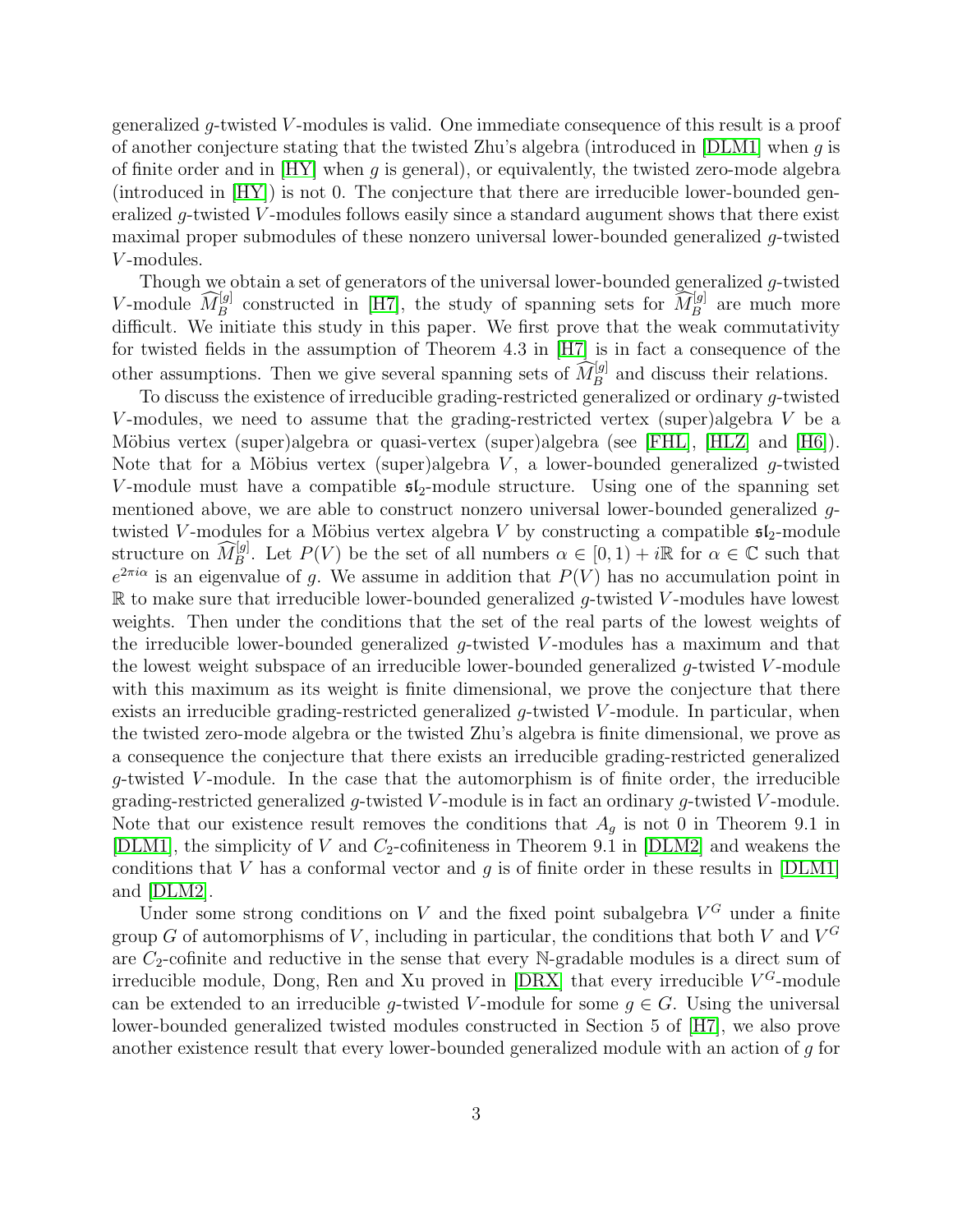the fixed-point subalgebra  $V<sup>g</sup>$  of V under g can be extended to a lower-bounded generalized g-twisted V -module. This result allows us to construct and study lower-bounded generalized  $V<sup>g</sup>$ -modules using lower-bounded generalized g-twisted V-modules. Note that we do not assume any conditions on  $V$  or  $V<sup>g</sup>$  and the condition in our result is in fact necessary.

In this paper, we fix a grading-restricted vertex superalgebra  $V$  and an automorphism q of V. In Section 6, V is a fixed Möbius vertex superalgebra. For the precise meaning of these notions of vertex algebra and various notions of modules used in this paper, see [\[H6\]](#page-40-4). We shall call a grading-restricted generalized g-twisted V-module on which  $L(0)$  acts semisimply an ordinary g-twisted V-module. Note that as in [\[H2\]](#page-39-11), [\[H6\]](#page-40-4) and [\[H7\]](#page-40-0), gradingrestricted vertex algebras and Möbius vertex algebras are special cases of grading-restricted vertex superalgebras and Möbius vertex superalgebras, respectively. We always work in the general setting of vertex superalgebras instead of just vertex algebras because there is a canonical involution of a vertex superalgebra and twisted modules associated to this involution are particularly important. But we would like to emphasize that the results in this series of papers are new even for vertex algebras, not merely generalizations to the super case of some results on vertex algebras.

The present paper is organized as follows: In the next section, we give a review of the construction in [\[H7\]](#page-40-0). In Section 3, we give a linearly independent set of generators of the lower-bounded generalized g-twisted V-module  $\widehat{M}_{B}^{[g]}$  constructed in Section 5 of [\[H7\]](#page-40-0). In Section 4, we obtain the consequence that the twisted Zhu's algebra or the twisted zero-mode algebra is not 0. The main result of this section is the existence of irreducible lower-bounded generalized g-twisted V-modules. In Section 5, we prove that the weak commutativity for twisted fields in the assumption of Theorem 4.3 in [\[H7\]](#page-40-0) is in fact a consequence of the other assumptions. In Section 6, we give several spanning sets of lower-bounded generalized gtwisted V-modules and discuss relations among elements of these spanning sets. We prove in Section 7 the existence of an irreducible grading-restricted generalized  $q$ -twisted V-module (an irreducible ordinary twisted module if the automorphism is of finite order) when V is a Möbius vertex algebra and satisfies some conditions. In Section 8, we prove that a lowerbounded generalized  $V<sup>g</sup>$ -module with an action of g can be extended to a lower-bounded generalized  $q$ -twisted V-module.

## 2 Review of the construction of lower-bounded generalized  $q$ -twisted V-modules

Since the results in this paper depend heavily on the construction of lower-bounded generalized g-twisted V-modules given in  $[H7]$ , we give a review of this construction in this section.

We fix a grading-restricted vertex superalgebra  $V$  and an automorphism  $g$  of  $V$  in this paper. Then  $V = \coprod_{\alpha \in P_V} V^{[\alpha]}$ , where  $V^{[\alpha]}$  is the generalized eigenspace for g with eigenvalue  $e^{2\pi i\alpha}$  and  $P_V$  is the set  $\{\alpha \in \mathbb{C} \mid \Re(\alpha) \in [0,1), e^{2\pi i\alpha}$  is an eigenvalue of g. Then  $g = e^{2\pi i\mathcal{L}_g}$  $e^{2\pi i(\mathcal{S}_g+\mathcal{N}_g)}$ , where  $\mathcal{L}_g$  is an operator on V and  $\mathcal{S}_g$  and  $\mathcal{N}_g$  are the semisimple and nilpotent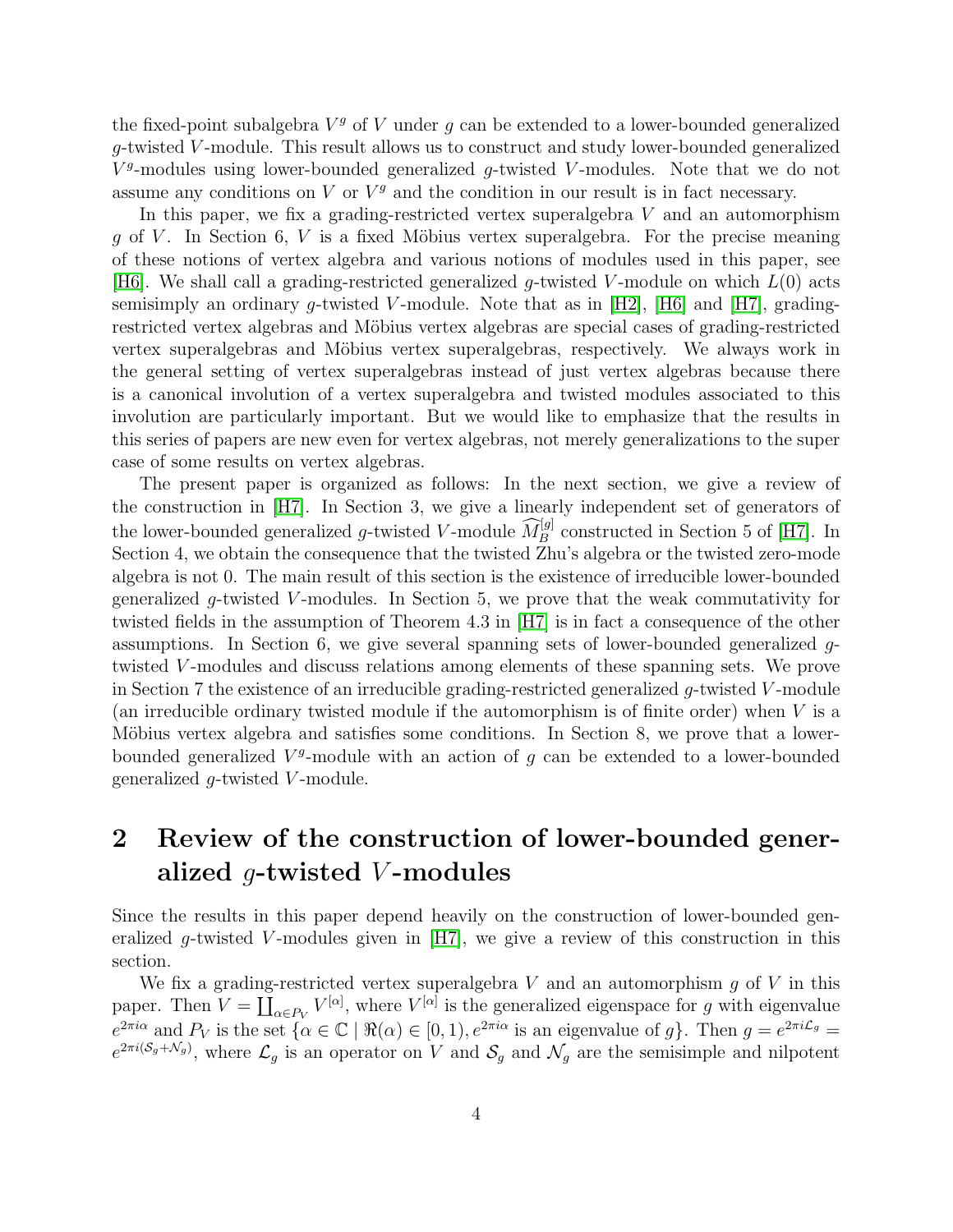parts, respectively, of  $\mathcal{L}_g$ . We assume that V is generated by  $\phi^i(x) = Y_V(\phi^i_{-1}\mathbf{1}, x)$  for  $i \in I$ , where  $\phi^i(x)$  or  $\phi^i_{-1}$ **1** for  $i \in I$  are homogeneous with respect to weights and  $\mathbb{Z}_2$ -fermion numbers and where  $\phi_{-1}^i$  is the constant term of  $\phi^i(x)$  and  $\phi_{-1}^i \mathbf{1} = \lim_{x\to 0} \phi^i(x) \mathbf{1}$  (see [\[H2\]](#page-39-11) for more details.) For  $i \in I$ ,  $\phi_{-1}^i \mathbf{1}$  is a generalized eigenvector of g with eigenvalue  $e^{2\pi i \alpha_i}$ . We also assume that for  $i \in I$ , either  $\mathcal{N}_g \phi_{-1}^i \mathbf{1} = 0$  or there exists  $\mathcal{N}_g(i) \in I$  such that  $\mathcal{N}_g \phi^i_{-1}\mathbf{1} = \phi^{\mathcal{N}_g(i)}_{-1}\mathbf{1}.$ 

<span id="page-4-0"></span>To formulate the construction theorem in [\[H7\]](#page-40-0), we need some data and properties satisfied by these data.

#### Data 2.1 (a) Let

$$
W=\coprod_{n\in\mathbb{C},s\in\mathbb{Z}_2,[\alpha]\in\mathbb{C}/\mathbb{Z}}W^{s,[\alpha]}_{[n]}=\coprod_{n\in\mathbb{C},s\in\mathbb{Z}_2,\alpha\in P_W}W^{s,[\alpha]}_{[n]}
$$

be a  $\mathbb{C} \times \mathbb{Z}_2 \times \mathbb{C}/\mathbb{Z}$ -graded vector space such that  $W_{[n]} = \coprod_{s \in \mathbb{Z}_2, \alpha \in P_W} W_{[n]}^{s; [\alpha]} = 0$ when the real part of n is sufficiently negative, where  $P_W$  is the subset of the set  $\{\alpha \in \mathbb{C} \mid \Re(\alpha) \in [0,1)\}\$  such that  $W_{[n]}^{s; [\alpha]}$  $\begin{array}{c} \Gamma^{s;[\alpha]} \ [n] \end{array} \neq 0 \text{ for } \alpha \in P_W.$ 

(b) Let

$$
\phi_W^i: W \to x^{-\alpha^i} W((x))[\log x]
$$

$$
w \mapsto \phi_W^i(x)w = \sum_{k \in \mathbb{N}} \sum_{n \in \alpha^i + \mathbb{Z}} (\phi_W^i)_{n,k} w x^{-n-1} (\log x)^k
$$

for  $i \in I$  be a set of linear maps called the *generating twisted field maps*. Since  $\phi_W^i(x)w \in x^{-\alpha^i}W((x))$ [log x], we must have  $(\phi_W^i)_{n,k}w = 0$  when  $n - \alpha^i$  is sufficiently negative and  $k$  is sufficiently large. These linear maps correspond to multivalued analytic maps with the preferred branch  $\phi_W^{i,0}$  and labeled branches  $\phi_W^{i,p}$  for  $p \in \mathbb{Z}$  from  $\mathbb{C}^\times$  to  $\text{Hom}(W,\overline{W})$ .

$$
(c) Let
$$

$$
\psi_W^a : V \to \sum_{\alpha \in P_V} x^{-\alpha} W((x)) [\log x]
$$
  

$$
v \mapsto \phi_W^a(x) v = \sum_{k \in \mathbb{N}} \sum_{\alpha \in P_V, n \in \alpha + \mathbb{Z}} (\psi_W^a)_{n,k} v x^{-n-1} (\log x)^k
$$

for  $a \in A$  be a set of linear maps called the *generator twist field maps* such that  $\phi_W^a(x)v \in x^{-\alpha}W((x))[\log x]$  for  $\alpha \in P_V$  and  $v \in V^{[\alpha]}$ . Since  $\phi_W^a(x)v \in x^{-\alpha}W((x))[\log x]$ for  $v \in V^{[\alpha]}$ , we must have  $(\psi_W^a)_{n,k}v = 0$  when  $n - \alpha$  is sufficiently negative and k is sufficiently large. These linear maps corresponds to multivalued analytic maps with preferred branch  $\psi^{a,0}$  and labeled branches  $\psi^{a,p}$  for  $p \in \mathbb{Z}$  from  $\mathbb{C}^{\times}$  to  $\text{Hom}(V, \overline{W})$ .

(d) Let  $L_W(0)$  and  $L_W(-1)$  be operators on W.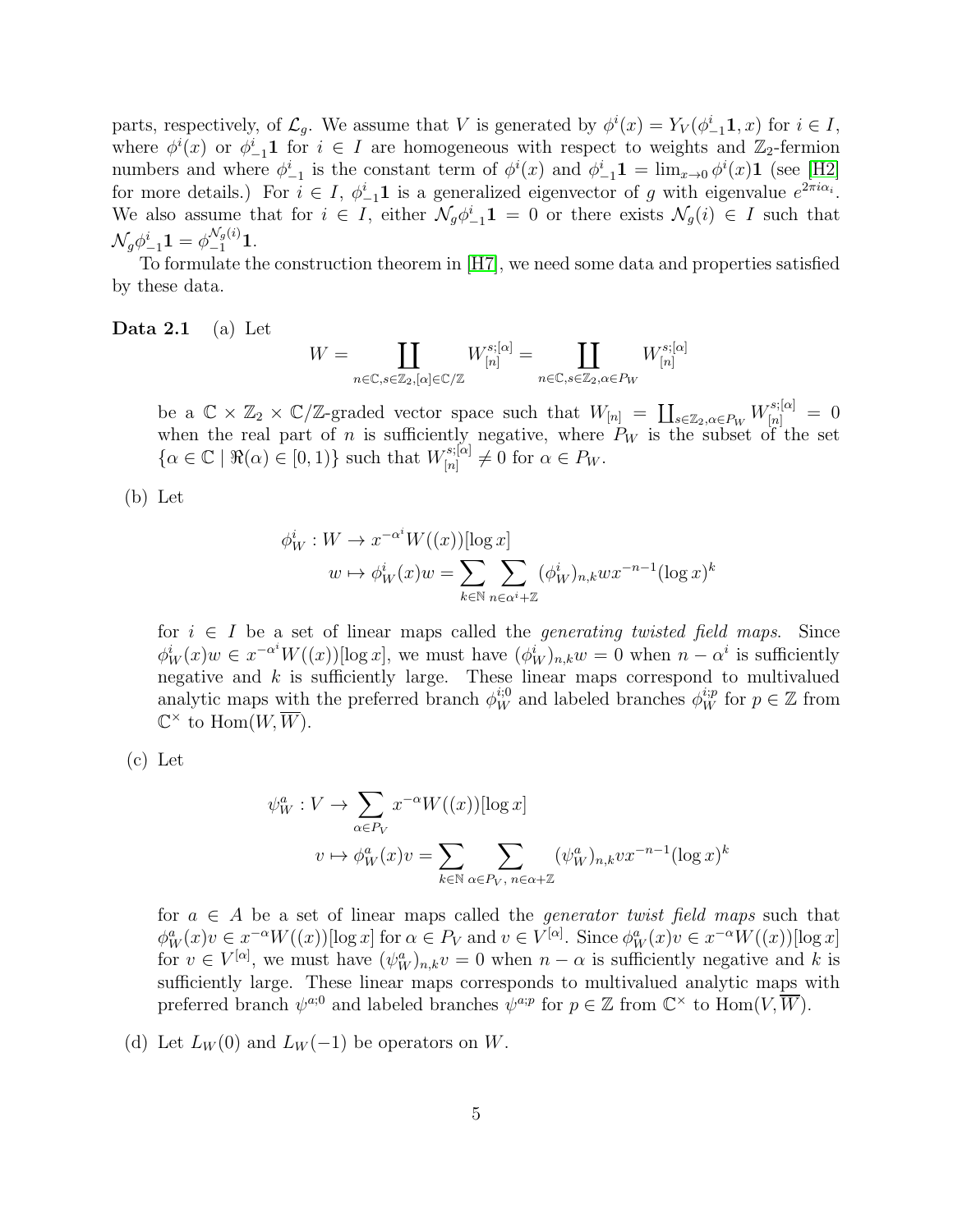(e) An action of g on W, denoted still by g, and an operator, still denoted by  $\mathcal{L}_g$  and its semisimple and nilpotent parts, still denoted by  $S_g$  and  $\mathcal{N}_g$ , respectively, on W such that  $g = e^{2\pi i \mathcal{L}_g} = e^{2\pi i (\mathcal{S}_g + \mathcal{N}_g)}$  on W.

<span id="page-5-0"></span>These data are assumed to satisfy the following properties:

**Assumption 2.2** The space W, the generating twisted field maps  $\phi_W^i$  for  $i \in I$ , the generator twist field maps  $\psi_W^a$  for  $a \in A$ , the operators  $L_W(0)$ ,  $L_W(-1)$ , g,  $\mathcal{L}_g$ ,  $\mathcal{S}_g$  and  $\mathcal{N}_g$  on W in Data [2.1](#page-4-0) have the following properties:

- 1. There exist semisimple and nilpotent operators  $L_W(0)_S$  and  $L_W(0)_N$  on W such that  $L_W(0) = L_W(0)_S + L_W(0)_N$ . For  $i \in I$ ,  $[L_W(0), \phi^i_W(x)] = z \frac{d}{dx} \phi^i_W(x) + (\text{wt } \phi^i) \phi^i_W(x)$ . For  $a \in A$ , there exists  $(\text{wt } \psi_W^a) \in \mathbb{C}$  and, when  $L_W(0)_N \psi_W^a(x) \neq 0$ , there exists  $L_W(0)_N(a) \in A$  such that  $L_W(0)\psi_W^a(x) - \psi^a(x)L_V(0) = x\frac{d}{dx}\psi_W^a(x) + (\text{wt }\psi_W^a)\psi_W^a(x) +$  $\psi_W^{L_W(0)_N(a)}(x)$ , where  $\psi_W^{L_W(0)_N(a)}(x) = 0$  when  $L_W(0)_N \psi_W^a(x) = 0$ .
- 2. For  $i \in I$ ,  $[L_W(-1), \phi_W^i(x)] = \frac{d}{dx} \phi_W^i(x)$  and for  $a \in A$ ,  $L_W(-1) \psi_W^a(x) \psi_W^a(x) L_V(-1) =$  $\frac{d}{dx}\psi_W^a(x)$ .
- 3. For  $a \in A$ ,  $\psi_W^a(x) \mathbf{1} \in W[[x]]$  and its constant terms  $\lim_{x\to 0} \psi_W^a(x) \mathbf{1}$  is homogeneous with respect to weights,  $\mathbb{Z}_2$ -fermion number and g-weights.
- 4. The vector space W is spanned by elements of the form  $(\phi_W^{i_1})_{n_1,l_1}\cdots(\phi_W^{i_k})_{n_k,l_k}(\psi_W^a)_{n,l}v$ for  $i_1, \ldots, i_k \in I$ ,  $a \in \mathcal{A}$  and  $n_1 \in \alpha^{i_1} + \mathbb{Z}, \ldots, n_k \in \alpha^{i_k} + \mathbb{Z}, n \in \mathbb{C}, l_1, \ldots, l_k, l \in \mathbb{N}$ ,  $v \in V$ .
- 5. (i) For  $i \in I$ ,  $g\phi_W^{i:p+1}(z)g^{-1} = \phi_W^{i:p}(z)$ . (ii) For  $i \in I$ ,  $\phi_W^{i}(x) = x^{-\mathcal{N}_g}(\phi_W^{i})_0(x)x^{\mathcal{N}_g}$  and for  $a \in A$ ,  $\psi_W^a(x) = (\psi_W^a)_0(x) x^{-\mathcal{N}_g}$  where  $(\phi_W^i)_0(x)$  and  $(\psi_W^a)_0(x)$  are the constant terms of  $\phi_W^i(x)$  and  $\psi_W^a(x)$ , respectively, viewed as power series of  $\log x$  (with coefficients being series in powers of x). (iii) For  $i \in I$ ,  $e^{2\pi i S_g} \phi_W^i(z) e^{-2\pi i S_g} = e^{2\pi \alpha^i} \phi_W^i(z)$ and  $[\mathcal{N}_g, \phi^i_W(z)] = \phi^{N_g(i)}_W(z)$ . (iv) For  $a \in A$ , there exists  $\alpha^a \in P_W$  such that  $(\psi^a_W)_{n,0}$ 1 for  $n \in -\mathbb{N} - 1$  are generalized eigenvectors of g with eigenvalue  $e^{2\pi i \alpha^a}$ .
- 6. For  $i, j \in I$ , there exists  $M_{ij} \in \mathbb{Z}_+$  such that

$$
(x_1 - x_2)^{M_{ij}} \phi^i_W(x_1) \phi^j_W(x_2) = (x_1 - x_2)^{M_{ij}} (-1)^{|\phi^i||\phi^j|} \phi^j_W(x_2) \phi^i_W(x_1).
$$

7. For  $i \in I$  and  $a \in A$ , there exists  $M_{ia} \in \mathbb{Z}_+$  such that

$$
(x_1 - x_2)^{\alpha_i + M_{ia}} (x_1 - x_2)^{\mathcal{N}_g} \phi_W^i(x_1) (x_1 - x_2)^{-\mathcal{N}_g} \psi_W^a(x_2)
$$
  
=  $(-x_2 + x_1)^{\alpha_i + M_{ia}} (-1)^{|\phi^i||\psi^a|} \psi_W^a(x_2) (-x_2 + x_1)^{\mathcal{N}_g} \phi^i(x_1) (-x_2 + x_1)^{-\mathcal{N}_g}.$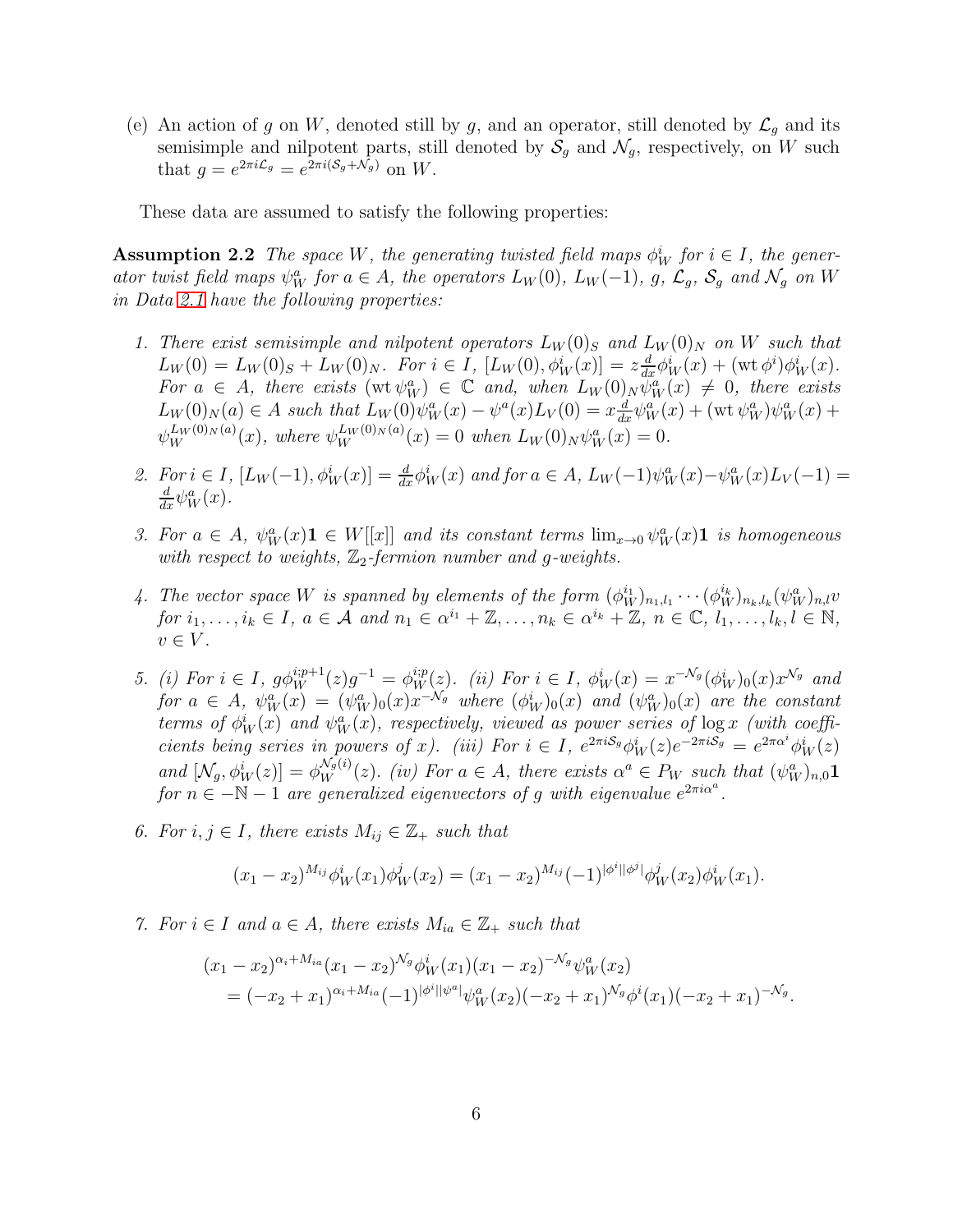We want to define a twisted vertex operator map

$$
Y_W^g: V \otimes W \to W\{x\}[\log x],
$$
  

$$
u \otimes w \mapsto Y_W^g(u, x)w.
$$

Such a map is equivalent to a multivalued analytic map (denoted using the same notation)

$$
Y_W^g: \mathbb{C}^\times \to \text{Hom}(V \otimes W, \overline{W}),
$$
  

$$
z \mapsto Y_W^g(\cdot, z) \cdot : u \otimes w \mapsto Y_W^g(u, z)w
$$

with labeled branches

$$
(Y_W^g)^p : \mathbb{C}^\times \to \text{Hom}(V \otimes W, \overline{W}),
$$
  

$$
z \mapsto (Y_W^g)^p(\cdot, z) \cdot : u \otimes w \mapsto (Y_W^g)^p(u, z)w
$$

for  $p \in \mathbb{Z}$ . For  $w' \in W'$ ,  $w \in W$ ,  $i_1, \ldots, i_k \in I$ ,  $m_1, \ldots, m_k \in \mathbb{Z}$ , we define  $(Y_W^g)^p$  by

$$
\langle w', (Y_W^g)^p (\phi_{m_1}^{i_1} \cdots \phi_{m_k}^{i_k} \mathbf{1}, z) w \rangle
$$
  
= Res <sub>$\xi_1=0$</sub>   $\cdots$  Res <sub>$\xi_k=0$</sub>  $\xi_1^{m_1} \cdots \xi_k^{m_k} F^p (\langle w', \phi_W^{i_1} (\xi_1 + z) \cdots \phi_W^{i_k} (\xi_k + z) w \rangle),$ 

where  $F^p(\langle w', \phi_W^{i_1}(\xi_1+z)\cdots\phi_W^{i_k}(\xi_k+z)w\rangle)$  is the branch labeled by  $p\in\mathbb{Z}$  of the multivalued function obtained from the analytic extension of the absolutely convergent sum of the series

$$
\langle w', \phi_W^{i_1}(\xi_1+z)\cdots \phi_W^{i_k}(\xi_k+z)w\rangle.
$$

<span id="page-6-0"></span>Then the following construction theorem is proved in [\[H7\]](#page-40-0) (see Theorem 4.3 in [\[H7\]](#page-40-0)):

**Theorem 2.3** The pair  $(W, Y_W^g)$  is a lower-bounded generalized g-twisted V-module generated by  $(\psi_W^a)_{n,k}$  for  $a \in A$ ,  $n \in \alpha + \mathbb{Z}$ ,  $k \in \mathbb{N}$ ,  $v \in V^{[\alpha]}$  and  $\alpha \in P_V$ . Moreover, this is the unique lower-bounded generalized g-twisted V-module structure on W generated by  $(\psi_W^a)_{n,k}$ v for  $a \in A$ ,  $n \in \alpha + \mathbb{Z}$ ,  $k \in \mathbb{N}$ ,  $v \in V^{[\alpha]}$  and  $\alpha \in P_V$  such that  $Y_W(\phi_{-1}^i \mathbf{1}, z) = \phi_W^i(z)$  for  $i \in I$ .

In Section 5 of [\[H7\]](#page-40-0), a universal lower-bounded generalized g-twisted V-module  $\widehat{M}_{B}^{[g]}$  is constructed explicitly by applying this theorem to the data obtained from a suitable vector space and a real number. We also need this construction in this paper.

Let M be a  $\mathbb{Z}_2$ -graded vector space (graded by  $\mathbb{Z}_2$ -fermion numbers). Assume that g acts on M and there is an operator  $L_M(0)$  on M. Assume that there exist operators  $\mathcal{L}_g$ ,  $\mathcal{S}_g$ ,  $\mathcal{N}_g$ such that on M,  $g = e^{2\pi i \mathcal{L}_g}$  and  $\mathcal{S}_g$  and  $\mathcal{N}_g$  are the semisimple and nilpotent, respectively, parts of  $\mathcal{L}_g$ . Assume also that M is a direct sum of generalized eigenspaces for the operator  $L_M(0)$  and  $L_M(0)$  can be decomposed as the sum of its semisimple part  $L_M(0)_S$  and nilpotent part  $L_M(0)_N$ . Moreover, assume that the real parts of the eigenvalues of  $L_M(0)$  has a lower bound. Let  $\{w^a\}_{a\in A}$  be a basis of M consisting of vectors homogeneous in weights,  $\mathbb{Z}_2$ fermion numbers and g-weights (eigenvalues of g) such that for  $a \in A$ , either  $L_M(0)_N w^a = 0$ or there exists  $L_M(0)_N(a) \in A$  such that  $L_M(0)_N w^a = w^{L_M(0)_N(a)}$ . For simplicity, when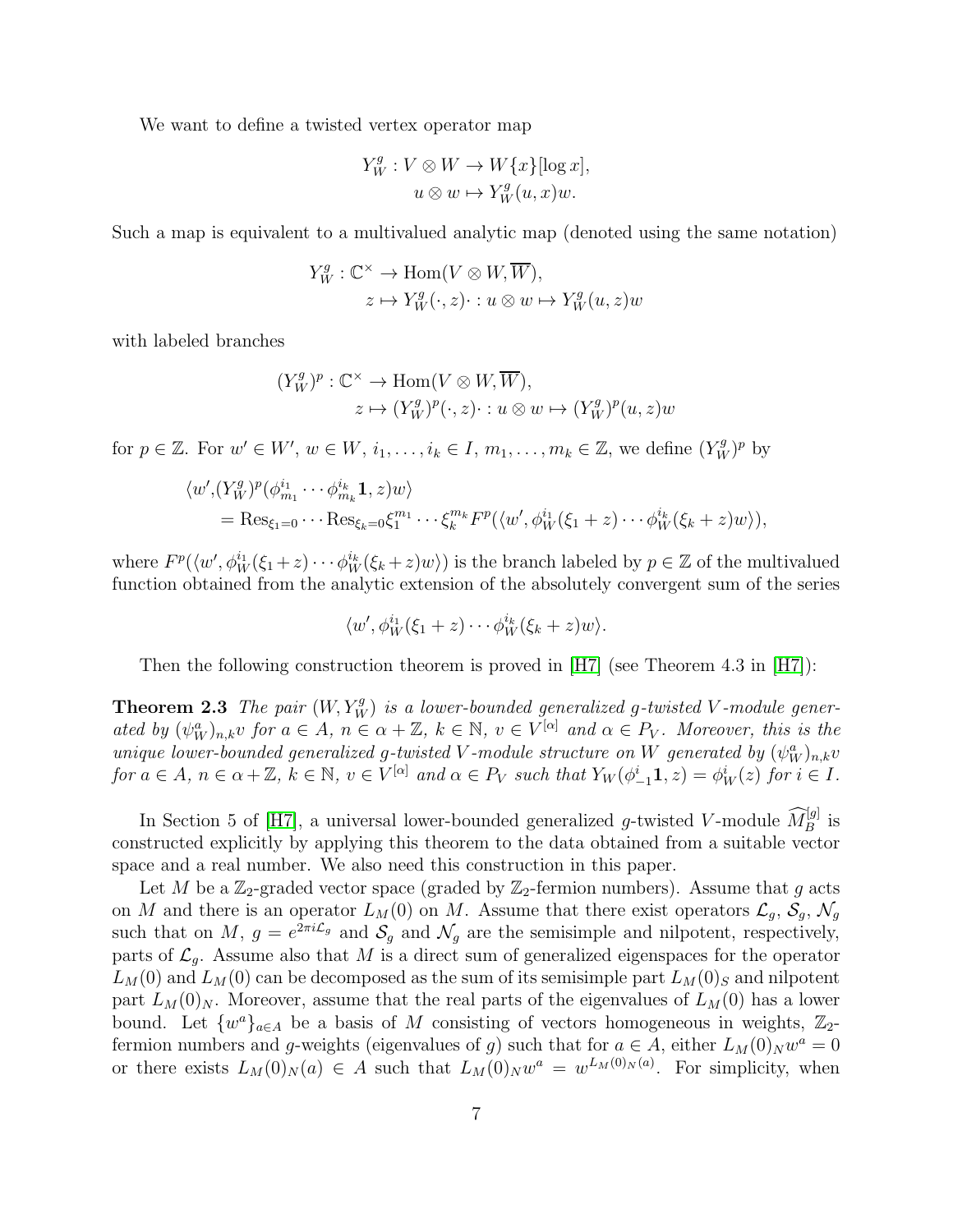$L_M(0)_N w^a = 0$ , we shall use  $w^{L_M(0)_N(a)}$  to denote 0. Then for  $a \in A$ , we always have  $L_M(0)_N w^a = w^{L_M(0)_N(a)}$ . For  $a \in A$ , let  $\alpha^a \in \mathbb{C}$  such that  $\Re(\alpha^a) \in [0,1)$  and  $e^{2\pi i \alpha^a}$  is the eigenvalue of  $g$  for the generalized eigenvector  $w^a$ .

Let

$$
\hat{V}^{[g]}_{\phi} = \coprod_{i \in I, k \in \mathbb{N}} \mathbb{C} \mathcal{N}^k_g \phi^i_{-1} \mathbf{1} \otimes t^{\alpha^i} \mathbb{C}[t, t^{-1}] \oplus \mathbb{C} L_0 \oplus \mathbb{C} L_{-1},
$$

where  $L_0$  and  $L_{-1}$  are fixed abstract basis elements of a vector space  $\mathbb{C}L_0 \oplus \mathbb{C}L_{-1}$ . Let  $T(\hat{V}^{[g]}_{\phi}$  $(\mathcal{V}_{\phi}^{[g]})$  be the tensor algebra of  $\hat{V}_{\phi}^{[g]}$  $\varphi^{\text{[9]}}$  and let

$$
\phi_{\hat{V}_{\phi}^{[g]}}^{i}(x) = \sum_{n \in \alpha^{i} + \mathbb{Z}} ((x^{-\mathcal{N}_g} \phi_{-1}^{i} \mathbf{1}) \otimes t^n) x^{-n-1} \in x^{-\alpha^{i}} \hat{V}_{\phi}^{[g]}[[x, x^{-1}]][\log x]
$$

for  $i \in I$ .

For  $i, j \in I$ , we can always find  $M_{i,j} \in \mathbb{Z}_+$  such that  $x_0^{M_{i,j}} Y_V(\phi_{-1}^i \mathbf{1}, x_0) \phi_{-1}^j \mathbf{1}$  is a power series in  $x_0$ . For each pair  $i, j \in I$ , we choose  $M_{i,j}$  to be the smallest of such positive integers. Let  $J(\hat{V}_{\phi}^{[g]}$  $(\mathcal{F}_{\phi}^{[g]})$  be the ideal of  $T(\hat{V}_{\phi}^{[g]})$  $\phi_{\phi}^{[\mathcal{G}]}$  generated by the coefficients of the formal series

$$
(x_1 - x_2)^{M_{ij}} \phi_{\hat{V}_{\phi}^{[g]}}^i(x_1) \phi_{\hat{V}_{\phi}^{[g]}}^j(x_2) - (-1)^{|\phi^i||\phi^j|}(x_1 - x_2)^{M_{ij}} \phi_{\hat{V}_{\phi}^{[g]}}^j(x_2) \phi_{\hat{V}_{\phi}^{[g]}}^i(x_1),
$$
  

$$
L_0 \phi_{\hat{V}_{\phi}^{[g]}}^i(x) - \phi_{\hat{V}_{\phi}^{[g]}}^i(x) L_0 - x \frac{d}{dx} \phi_{\hat{V}_{\phi}^{[g]}}^i(x) - (\text{wt } \phi^i) \phi_{\hat{V}_{\phi}^{[g]}}^i(x),
$$
  

$$
L_{-1} \phi_{\hat{V}_{\phi}^{[g]}}^i(x) - \phi_{\hat{V}_{\phi}^{[g]}}^i(x) L_{-1} - \frac{d}{dx} \phi_{\hat{V}_{\phi}^{[g]}}^i(x)
$$

for  $i, j \in I$ , where the tensor product symbol ⊗ is omitted. Let  $U(\hat{V}_{\phi}^{[g]})$  $\mathcal{J}_{\phi}^{[g]})=T(\hat{V}_{\phi}^{[g]}% )\mathcal{J}_{\phi}^{[g]}(\theta)$  $\langle \phi^{[g]} \rangle / J (\hat{V}^{[g]}_\phi)$  $\frac{\varphi^{[g]}}{\phi}).$ Let

$$
\widetilde{M}^{[g]} = \coprod_{\alpha \in P_V} U(\hat{V}_{\phi}^{[g]}) \otimes (M \otimes t^{\alpha} \mathbb{C}[t, t^{-1}]) \otimes V^{[\alpha]}.
$$

For  $i \in I$ , we have the formal series of operators on  $\widetilde{M}^{[g]}$ 

$$
\phi_{\widetilde{M}^{[g]}}^{i}(x) = \sum_{n \in \alpha^{i} + \mathbb{Z}} ((x^{-\mathcal{N}_g} \phi_{-1}^{i} \mathbf{1}) \otimes t^n) x^{-n-1}.
$$

For  $a \in A$  and  $v \in V^{[\alpha]}$ , let

$$
\psi^a_{\widetilde{M}^{[g]}}(x)v = \sum_{n \in \alpha + \mathbb{Z}} (w^a \otimes t^n) x^{-\mathcal{N}_g} v x^{-n-1}.
$$

Let  $B \in \mathbb{R}$  such that  $B \leq \Re(\omega w)$  for any generalized eigenvector  $w \in M$  of  $L_M(0)$ . Let  $J_B(\widetilde{M}^{[g]})$  be the  $U(\hat{V}_{\phi}^{[g]})$ <sup> $\chi^{[g]}_{\phi}$ </sup>)-submodule of  $M^{[g]}$  generated by elements of the following forms: (i)  $(\psi^a_{\widetilde{M}^{[g]}})_{n,0}$ **1** for  $a \in A$ , and  $n \notin -\mathbb{N}-1$ ; (ii) [\(3.1\)](#page-9-0) for  $i_1, \ldots, i_l \in I$ ,  $n_1 \in \alpha^{i_1}+\mathbb{Z}, \ldots, n_l \in \alpha^{i_l}+\mathbb{Z}$ ,  $0 \leq k_1 \leq K^{i_1}, \ldots, 0 \leq k_l \leq K^{i_l}, m = 0, -1, a \in A, n \in \alpha + \mathbb{Z}, 0 \leq k \leq K, v \in V^{[\alpha]}, \alpha \in P_V$ such that

$$
\Re(\text{wt}\,\phi^{i_1}-n_1-1+\cdots+\phi^{i_l}-n_l-1-m+\text{wt}\,w^a-n-1+\text{wt}\,v)
$$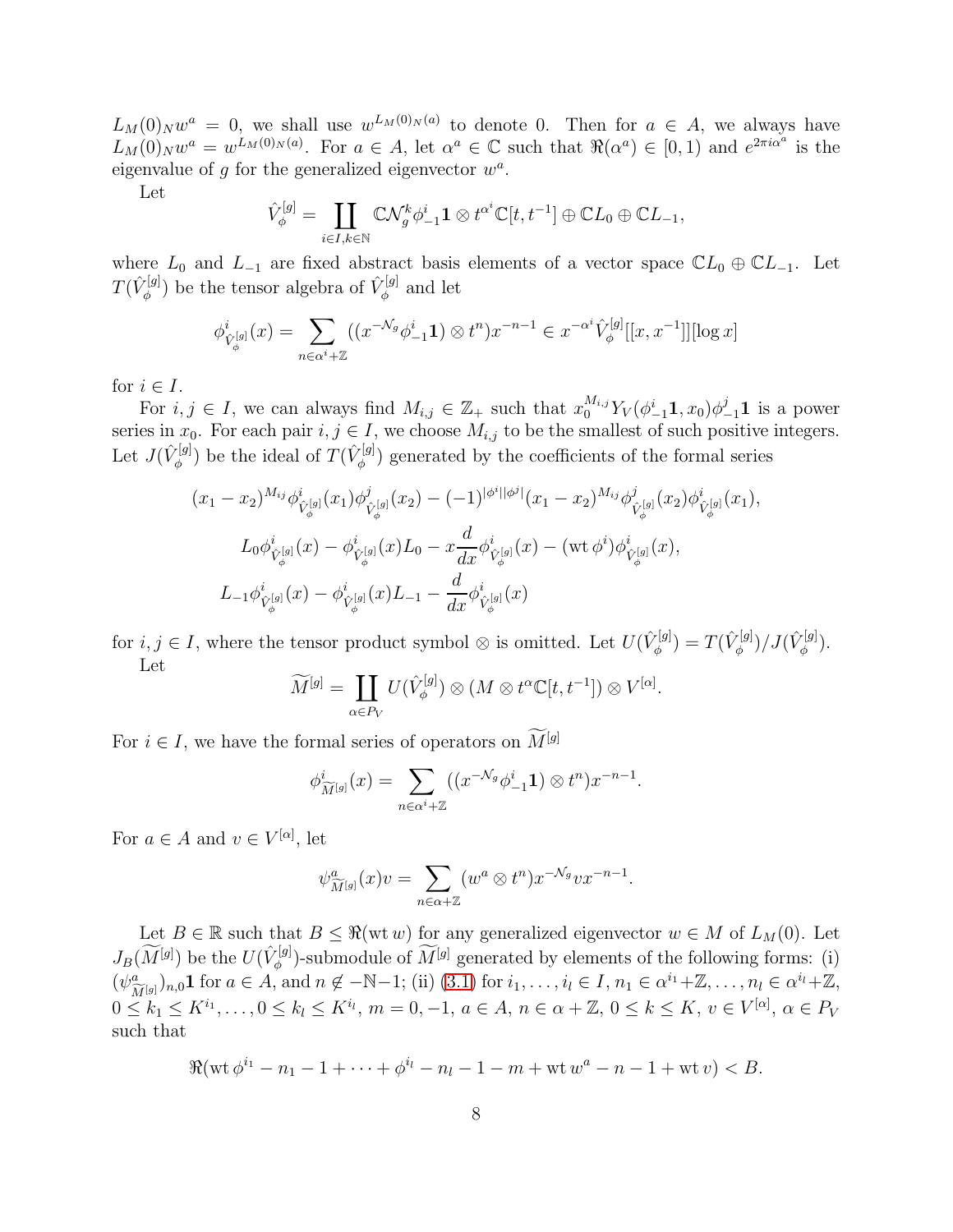Consider the quotient  $U(\hat{V}_{\phi}^{[g]})$  $N^{[g]}_{\phi}$ )-module  $M^{[g]}/J_B(M^{[g]})$ .

For  $i \in I$  and  $a \in A$ , let  $M_{i,a} \in \mathbb{Z}_+$  be the smallest of  $m \in \mathbb{Z}$  such that  $m > \text{wt } \phi^i - 1 +$  $\Re(\text{wt }w^a) - B - \Re(\alpha^i)$ . Let  $J(\widetilde{M}^{[g]}/J_B(\widetilde{M}^{[g]}))$  be the  $U(\hat{V}_{\phi}^{[g]})$  $\mathbb{Z}_{\phi}^{[g]}$ )-submodule of  $M^{[g]}/J_B(M^{[g]})$ generated by the coefficients of the formal series

$$
(x_1 - x_2)^{\alpha^i + M_{i,a}} (x_1 - x_2)^{\mathcal{N}_g} \phi^i_{\widetilde{M}^{[g]}}(x_1) (x_1 - x_2)^{-\mathcal{N}_g} \psi^a_{\widetilde{M}^{[g]}}(x_2) v
$$
  
-  $(-1)^{|u||w|} (-x_2 + x_1)^{\alpha^i + M_{i,a}} \psi^a_{\widetilde{M}^{[g]}}(x_2) (-x_2 + x_1)^{\mathcal{N}_g} \phi^i(x_1) (-x_2 + x_1)^{-\mathcal{N}_g} v,$ 

for  $i \in I$ ,  $a \in A$  and  $v \in V^{[\alpha]}$  and the coefficients of the formal series

$$
L_{\widetilde{M}^{[g]}}(0)\psi_{\widetilde{M}^{[g]}}^{a}(x)v - \psi_{\widetilde{M}^{[g]}}^{a}(x)L_{V}(0)v - x\frac{d}{dx}\psi_{\widetilde{M}^{[g]}}^{a}(x)v - (\mathrm{wt} w^{a})\psi_{\widetilde{M}^{[g]}}^{a}(x)v - \psi_{\widetilde{M}^{[g]}}^{L_{M}(0)Na}(x)v,
$$
  

$$
L_{\widetilde{M}^{[g]}}(-1)\psi_{\widetilde{M}^{[g]}}^{a}(x)v - \psi_{\widetilde{M}^{[g]}}^{a}(x)L_{V}(-1)v - \frac{d}{dx}\psi_{\widetilde{M}^{[g]}}^{a}(x)v
$$

for  $a \in A$  and  $v \in V$ . Let

$$
\widehat{M}_{B}^{[g]} = (\widetilde{M}_{\ell}^{[g]}/J_B(\widetilde{M}^{[g]}))/J(\widetilde{M}^{[g]}/J_B(\widetilde{M}^{[g]})).
$$

We shall use  $\phi_{\widehat{M}_{B}^{[g]}}^{i}(x), \psi_{\widehat{M}_{B}^{[g]}}^{a}(x), L_{\widehat{M}_{B}^{[g]}}(0)$  and  $L_{\widehat{M}_{B}^{[g]}}(-1)$  to denote the series of operators and the operators on  $\widehat{M}_B^{[g]}$  induced from the corresponding series of operators and operators on  $M^{[g]}.$ 

Using Theorem 4.3 in [\[H7\]](#page-40-0) (Theorem [2.3](#page-6-0) above), the following result is proved in [\[H7\]](#page-40-0) (see Theorem  $5.1$  in  $[H7]$ ):

**Theorem 2.4** The twisted fields  $\phi^i_{\widehat{M}^{[g]}_B}$  for  $i \in I$  generate a twisted vertex operator map

$$
Y^g_{\widehat{M}_B^{[g]}}: V \otimes \widehat{M}_B^{[g]} \to \widehat{M}_B^{[g]} \{x\} [\log x]
$$

such that  $(\widehat{M}_B^{[g]}, Y_{\widehat{M}_B^{[g]}}^g)$  is a lower-bounded generalized g-twisted V-module. Moreover, this is the unique generalized g-twisted V-module structure on  $\widehat{M}_B^{[g]}$  generated by the coefficients of  $(\psi^a_{\widehat{M}^{[g]}_B})(x)v$  for  $a \in A$  and  $v \in V$  such that  $Y^g_{\widehat{M}}$  $\hat{M}_{B}^{[g]}(\phi_{-1}^{i}\mathbf{1},z) = \phi_{\widehat{M}_{B}^{[g]}}^{i}(z)$  for  $i \in I$ .

The lower-bounded generalized g-twisted V-module  $(\widehat{M}_B^{[g]}, Y_{\widehat{M}_B^{[g]}}^g)$  has the following universal property (Theorem 5.2 in [\[H7\]](#page-40-0)):

<span id="page-8-0"></span>**Theorem 2.5** Let  $(W, Y_W^g)$  be a lower-bounded generalized g-twisted V-module and  $M_0$  a  $\mathbb{Z}_2$ -graded subspace of W invariant under the actions of g,  $\mathcal{S}_q$ ,  $\mathcal{N}_q$ ,  $L_W(0)$ ,  $L_W(0)_S$  and  $L_W(0)_N$ . Let  $B \in \mathbb{R}$  such that  $W_{[n]} = 0$  when  $\Re(n) < B$ . Assume that there is a linear map  $f: M \to M_0$  preserving the  $\mathbb{Z}_2$ -fermion number grading and commuting with the actions of g,  $S_g$ ,  $\mathcal{N}_g$ ,  $L_W(0)$   $(L_{\widehat{M}_B^{[g]}}(0))$ ,  $L_W(0)_S$   $(L_{\widehat{M}_B^{[g]}}(0)_S)$  and  $L_W(0)_N$   $(L_{\widehat{M}_B^{[g]}}(0)_N)$ . Then there exists a unique module map  $\tilde{f}: \widetilde{M}_{B}^{[g]} \to W$  such that  $\tilde{f}|_{M} = f$ . If f is surjective and  $(W, Y_W^g)$ is generated by the coefficients of  $(Y^g)_{WV}^W(w_0, x)v$  for  $w_0 \in M_0$  and  $v \in V$ , where  $(Y^g)_{WV}^W$  is the twist vertex operator map obtained from  $Y_W^g$  (see [\[H6\]](#page-40-4)), then  $\tilde{f}$  is surjective.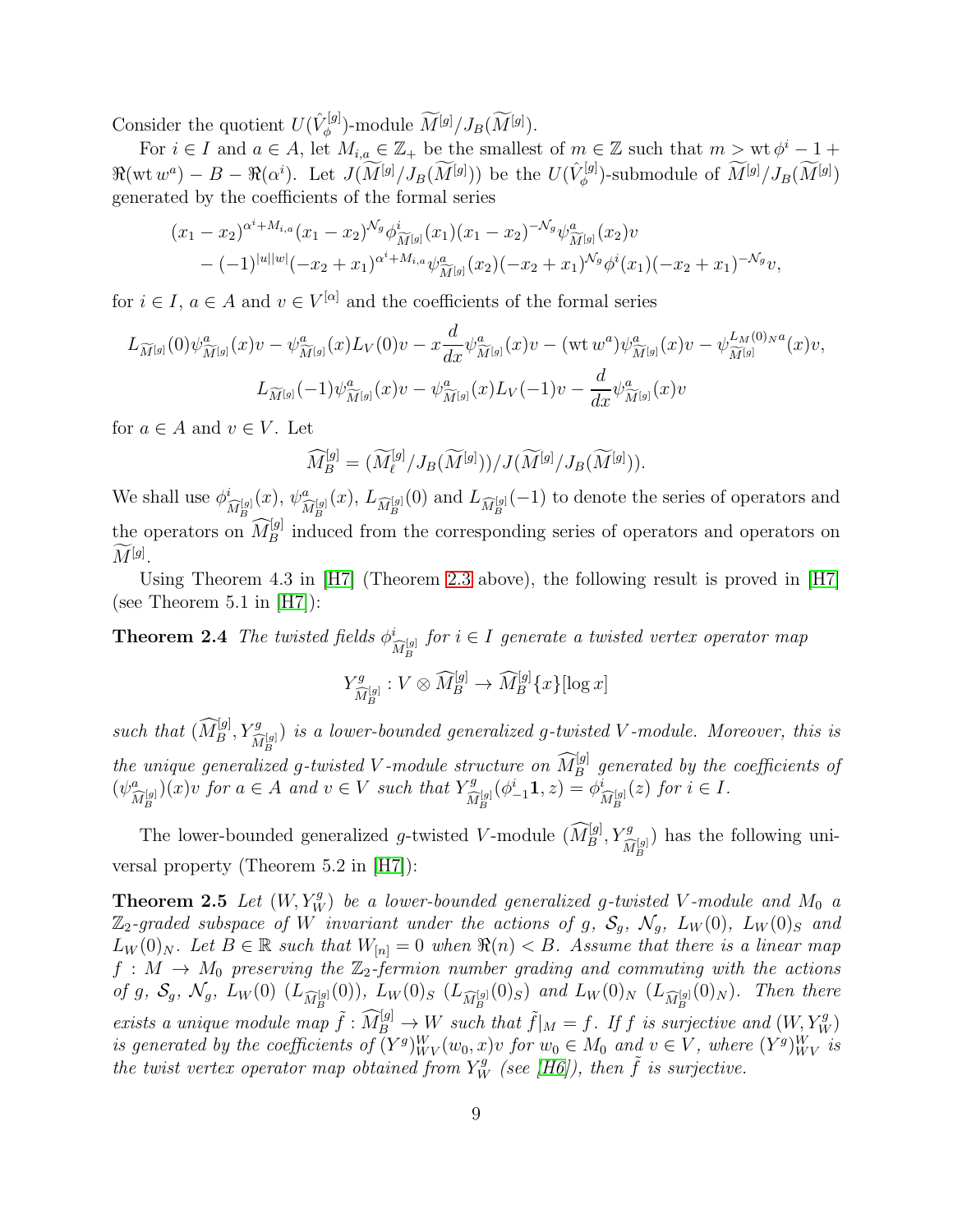An immediate consequence of Theorem [2.5](#page-8-0) is:

**Corollary 2.6** Let  $(W, Y_W^g)$  be a lower-bounded generalized g-twisted V-module generated by the coefficients of  $(Y^g)_{WV}^W(w, x)v$  for  $w \in M$ , where  $(Y^g)_{WV}^W$  is the twist vertex operator map obtained from  $Y_W^g$  (see [\[H6\]](#page-40-4)) and M is a  $\mathbb{Z}_2$ -graded subspace of W invariant under the actions of g,  $S_g$ ,  $\mathcal{N}_g$ ,  $L_W(0)$ ,  $L_W(0)_S$  and  $L_W(0)_N$ . Let  $B \in \mathbb{R}$  such that  $W_{[n]} = 0$  when  $\Re(n) < B$ . Then there is a generalized g-twisted V-submodule J of  $\widehat{M}_{B}^{[g]}$  such that W is equivalent as a lower-bounded generalized g-twisted V-module to the quotient module  $\widehat{M}_B^{[g]}/J$ .

#### 3 A linearly independent set of generators

In this section, we first give a set of generators for the lower-bounded generalized g-twisted V-module given by Theorem 4.3 in  $[H7]$  (Theorem [2.3](#page-6-0) above). Then we prove that this set of generators is in fact linearly independent for the lower-bounded generalized g-twisted V-module  $\widehat{M}_{B}^{[g]}$  constructed in Section 5 of [\[H7\]](#page-40-0) (see the preceding section for a brief review).

For a vertex operator superalgebra or a vertex superalgebra V with a conformal vector  $\omega$ , a g-twisted generalized V-module W being generated by a subset M of W means that W is spanned by elements of the form  $(Y_W)_{n_1,k_1}(v_1)\cdots(Y_W)_{n_l,k_l}(v_l)$  for  $v_1,\ldots,v_l \in V$ ,  $n_1, \ldots, n_l \in \mathbb{C}, k_1, \ldots, k_l \in \mathbb{N}$  and  $w \in M$ . Using the associativity for  $Y_W$ , it is easy to see that in this case, W is also spanned by the coefficients of  $Y_W(v, x)w$  for  $v \in V$  and  $w \in M$ . Since  $\omega \in V$ ,  $L_W(0)w$  and  $L_W(-1)w$  for  $w \in W$  are coefficients of  $Y_W(\omega, x)w$ .

But for a grading-restricted vertex (super)algebra V which does not have a specified conformal vector but does have two operators  $L_V(0)$  and  $L_V(-1)$ , we have the the following definition:

<span id="page-9-2"></span>**Definition 3.1** We say that a lower-bounded generalized g-twisted generalized V-module W is generated by a subset M of W if W is spanned by

 $(Y_W^g)_{n_1,k_1}(v_1)\cdots(Y_W^g)_{n_l,k_l}(v_l)L_W(-1)^pL_W(0)^q w$ 

for  $v_1, \ldots, v_l \in V, n_1, \ldots, n_l \in \mathbb{C}, k_1, \ldots, k_l, p, q \in \mathbb{N}$  and  $w \in M$ , or equivalently, by the coefficients of  $Y_W^g(v, x)L_W(-1)^pL_W(0)^q w$  for  $v \in V$ ,  $p, q \in \mathbb{N}$ , and  $w \in M$ .

**Remark 3.2** Note that if  $L_W(0)^q w \in M$  for  $q \in \mathbb{N}$ , W is in fact spanned by elements of the form

$$
(Y_W^g)_{n_1,k_1}(v_1)\cdots(Y_W^g)_{n_l,k_l}(v_l)L_W(-1)^pw
$$

<span id="page-9-1"></span>or the coefficients of  $Y_W^g(v, x)L_W(-1)^pw$ .

**Theorem 3.3** Let W be the lower-bounded g-twisted V-module given by Theorem 4.3 in [\[H7\]](#page-40-0) (for example,  $\widehat{M}_{B}^{[g]}$  constructed in Section 5 of [\[H7\]](#page-40-0), see Theorem [2.3](#page-6-0) and Section 2). Then W (in particular,  $\widehat{M}_B^{[g]}$ ) is spanned by elements of the form

<span id="page-9-0"></span>
$$
(\phi_W^{i_1})_{n_1,k_1} \cdots (\phi_W^{i_l})_{n_l,k_l} L_W(-1)^k (\psi_W^a)_{-1,0} \mathbf{1}
$$
\n(3.1)

for  $i_1, ..., i_l \in I$ ,  $n_1 \in \alpha^{i_1} + \mathbb{Z}, ..., n_l \in \alpha^{i_l} + \mathbb{Z}, 0 \leq k_1 \leq K^{i_1}, ..., 0 \leq k_l \leq K^{i_l}, a \in A$ ,  $k \in \mathbb{N}$ . In particular, W is generated by  $(\psi_W^a)_{-1,0}$ **1** for  $a \in A$ .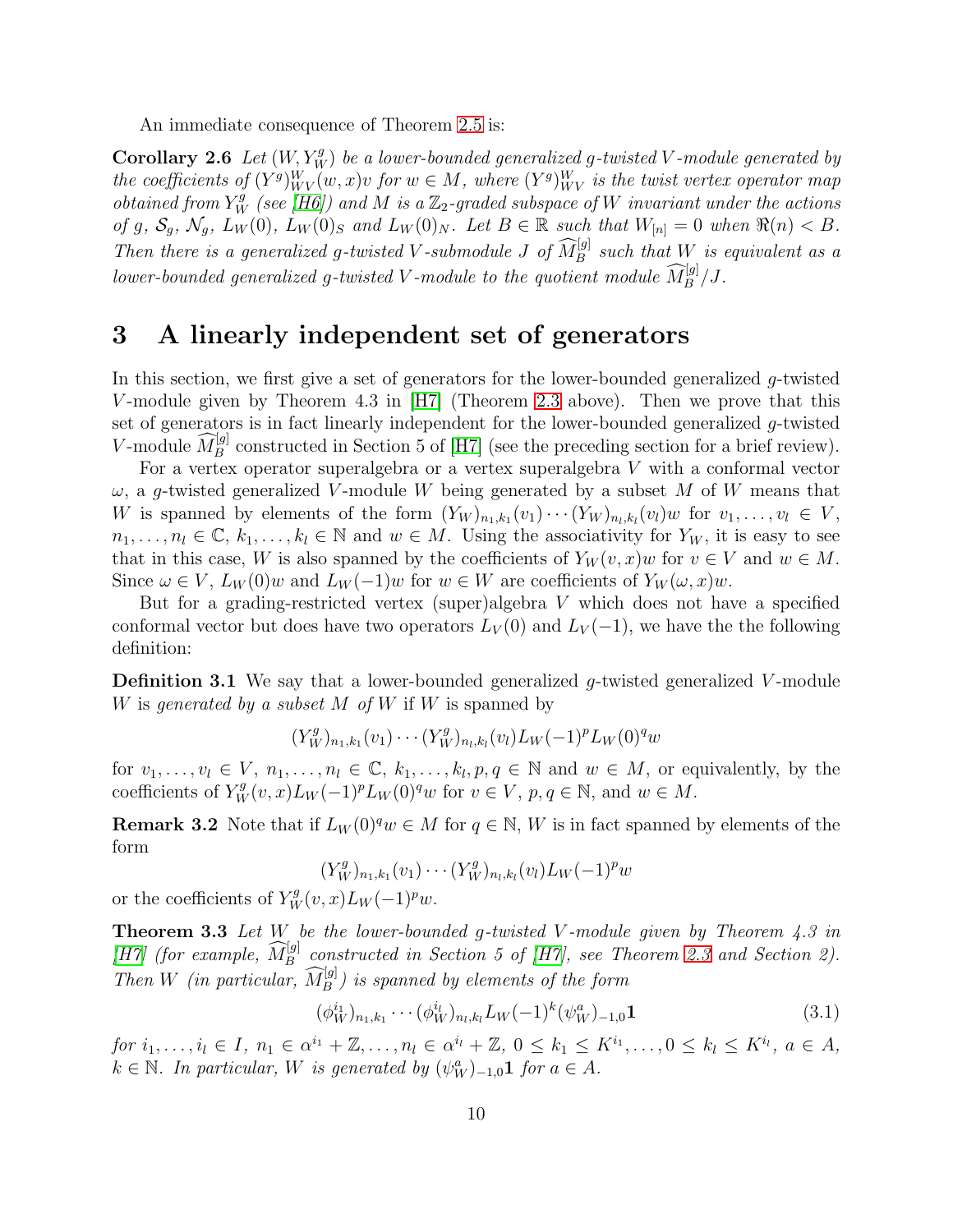*Proof.* Let  $W_0$  be the space spanned by elements the form  $(3.1)$ . Since V is generated by  $\phi^i(x)$  for  $i \in I$ , by the associativity of  $Y_W^g$ ,  $W_0$  is the submodule of W generated by  $(\psi_W^a)_{-1,0}$ **1** for  $w \in M$  and  $k \in \mathbb{N}$ . We need to prove that  $W = W_0$ .

From Section 4 of  $[H7]$  (see also Section 2), we know that W is generated by elements of the forms  $(\psi_W^a)_{n,k}$  for  $a \in A$ ,  $v \in V^{[\alpha]}$ ,  $n \in \alpha + \mathbb{Z}$  and  $k \in \mathbb{N}$ . We need only prove that such elements are in  $W_0$ . Since V is spanned by elements of the form  $\phi_{n_1}^{i_1} \cdots \phi_{n_i}^{i_i}$ **1**, we need only consider v of this form.

We use induction on *l*. By construction, we have  $(\psi_W^a)_{n,k} \mathbf{1} = 0$  for  $n \notin -\mathbb{N} - 1$  or  $k \neq 0$ . By the commutator formula

$$
L_W(-1)\psi_W^a(x) - \psi_W^a(x)L_V(-1) = \frac{d}{dx}\psi_W^a(x),
$$

we obtain

$$
(\psi_W^a)_{-n-1,0} \mathbf{1} = \frac{1}{n!} L(-1)^n (\psi_W^a)_{-1,0} \mathbf{1}
$$

for  $n \in \mathbb{N}$ . Thus when  $l = 0$ ,  $(\psi_W^a)_{n,k}$ **1** = 0 for  $n \notin -\mathbb{N}$  - 1 or  $k \neq 0$  and

$$
(\psi_W^a)_{-n-1,0} \mathbf{1} = \frac{1}{n!} L(-1)^n (\psi_W^a)_{-1,0} \mathbf{1} \in W_0
$$

for  $a \in A$  and  $n \in \mathbb{N}$ .

Now assume that  $(\psi_W^a)_{n,k} v$  is in  $W_0$  for  $a \in A$ ,  $n \in \mathbb{C}$  and  $k \in \mathbb{N}$ . We need to show that  $(\psi_W^a)_{n,k}\phi_m^i v$  for  $i \in I, m \in \mathbb{Z}$  and  $v \in V$  is also in  $W_0$ . We use the induction on m. Since V is lower bounded, there exists  $N \in \mathbb{N}$  such that  $V_{(n)} = 0$  for  $n < N$ . Then for homogeneous  $v \in V$ ,  $\phi_m^{\mathcal{N}_g^p(i)}v = 0$  for  $p \in \mathbb{N}$  and  $m > m_{i,v} = \text{wt } \phi^i - 1 + \text{wt } v - N$ . By the generalized weak commutativity for  $\psi_W^a$ , we obtain

$$
(x_1 - x_2)^{\alpha^i + M_{i,a}} (x_1 - x_2)^{\mathcal{N}_g} \phi_W^i(x_1) (x_1 - x_2)^{-\mathcal{N}_g} \psi_W^a(x_2) v
$$
  
\n
$$
= (-1)^{|\phi^i||w^a|} (-x_2 + x_1)^{\alpha^i + M_{i,a}} \psi_W^a(x_2) (-x_2 + x_1)^{\mathcal{N}_g} \phi^i(x_1) (-x_2 + x_1)^{-\mathcal{N}_g} v
$$
  
\n
$$
= (-1)^{|\phi^i||w^a|} (-x_2 + x_1)^{\alpha^i + M_{i,a}} \psi_W^a(x_2) \sum_{p \in \mathbb{N}} \frac{1}{p!} (\log(-x_2 + x_1))^p [\mathcal{N}_g, \cdots, [\mathcal{N}_g, \phi^i(x_1)] \cdots] v
$$
  
\n
$$
= \sum_{p \in \mathbb{N}} \frac{(-1)^{|\phi^i||w^a|}}{p!} (-x_2 + x_1)^{\alpha^i + M_{i,a}} \psi_W^a(x_2) (\log(-x_2 + x_1))^p \phi^{\mathcal{N}_g^p(i)}(x_1) v.
$$
 (3.2)

We use induction on the smallest  $p \in \mathbb{Z}_+$  such that  $\mathcal{N}_g^p(i) = 0$ . In the case that  $\mathcal{N}_g^p(i) = 0$ for  $p \in \mathbb{Z}_+$ , the coefficient of  $x_1^{-m_{i,v}-1}$  $\int_{1}^{-m_{i,v}-1}$  in the right-hand side of  $(3.2)$  is

<span id="page-10-0"></span>
$$
\frac{(-1)^{|\phi^i||w^a|}}{p!}(-x_2)^{\alpha^i+M_{i,a}}\psi^a_W(x_2)\phi^i_{m_{i,v}}v.
$$

Since the coefficients of the left-hand side of  $(3.2)$  are in  $W_0$ , by taking the coefficient of  $x_1^{-m_{i,v}-1}$  $\int_1^{-m_{i,v}-1}$  in both sides of [\(3.2\)](#page-10-0), we see that the coefficients of  $\psi_W^a(x_2)\phi_{m_{i,v}}^i v$  is in  $W_0$ . Assume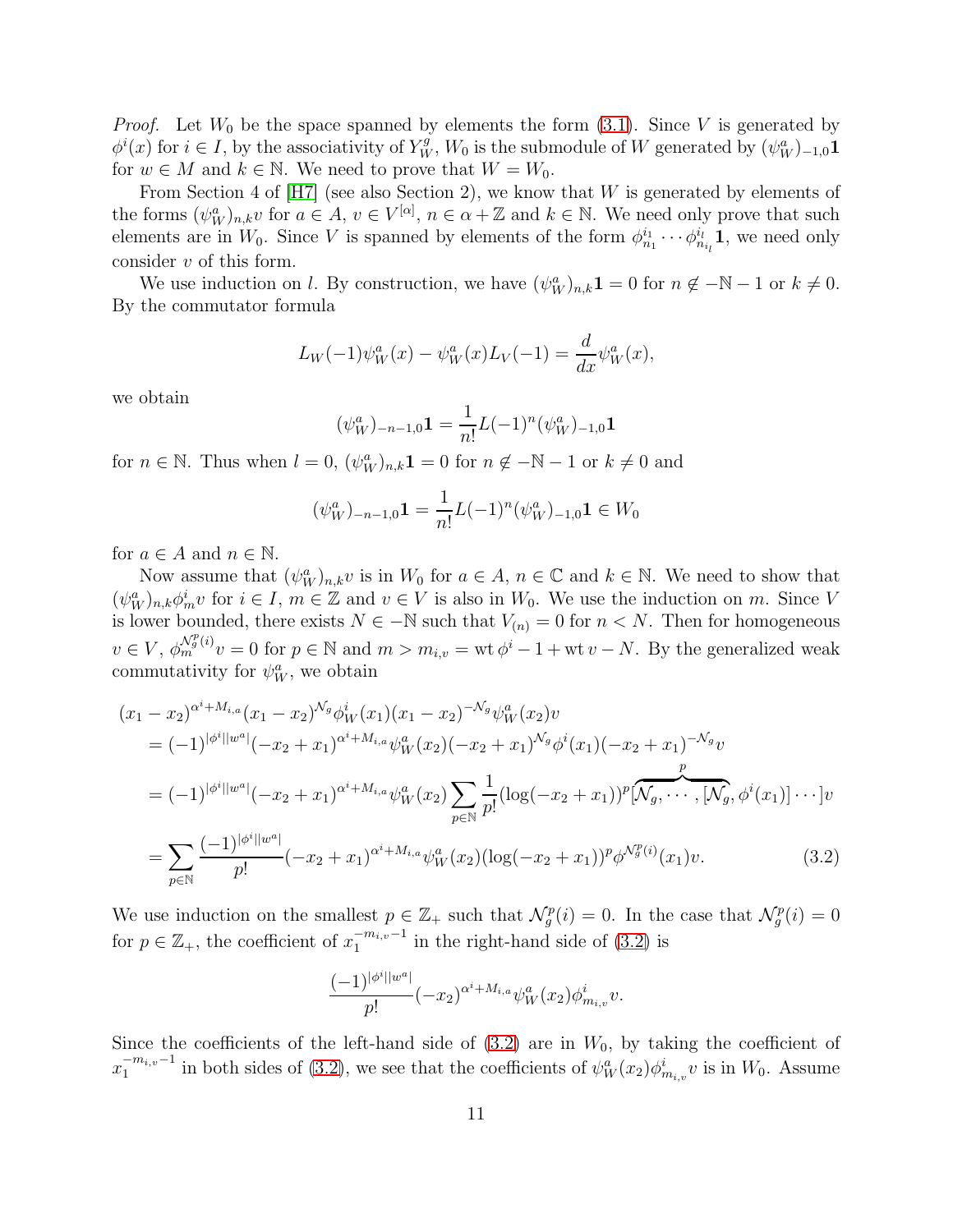that  $(\psi_W^a)_{n,k} \phi_{m_{i,v}}^i v$  is in  $W_0$  when  $\mathcal{N}_g^p(i) = 0$  for  $p \ge q \in \mathbb{Z}_+$ . Then in the case that  $\mathcal{N}_g^p(i) = 0$ for  $p \ge q + 1 \in \mathbb{Z}_+$ , the coefficient of  $x_1^{-m_{i,v}-1}$  $\int_1^{-m_{i,v}-1}$  in the right-hand side of  $(3.2)$  is

<span id="page-11-0"></span>
$$
\frac{(-1)^{|\phi^{i}||w^{a}|}}{p!}(-x_{2})^{\alpha^{i}+M_{i,a}}\psi_{W}^{a}(x_{2})\phi_{m_{i,v}}^{i}v
$$
  
+
$$
\sum_{p=1}^{q} \frac{(-1)^{|\phi^{i}||w^{a}|}}{p!}(-x_{2})^{\alpha^{i}+M_{i,a}}\psi_{W}^{a}(x_{2})(\log(-x_{2}))^{p}\phi_{m_{i,v}}^{N_{g}^{p}(i)}v.
$$
(3.3)

By assumption, the coefficients of the second term in  $(3.3)$  are in  $W_0$ . Since the coefficients of the left-hand side of  $(3.2)$  are also in  $W_0$ , the coefficients of the first term in  $(3.3)$  are in  $W_0$ . This finishes the proof that  $(\psi_W^a)_{n,k} \phi_{m_{i,v}}^i v \in W_0$ .

Now assume that  $(\psi_W^a)_{n,k} \phi_m^i v \in W_0$  for  $m_{i,v} \ge m > m_0$ . We have to prove  $(\psi_W^a)_{n,k} \phi_{m_0}^i v \in W_0$  $W_0$ . Again we use induction on the smallest  $p \in \mathbb{Z}_+$  such that  $\mathcal{N}_g^p(i) = 0$ . In the case that  $\mathcal{N}_g^p(i) = 0$  for  $p \in \mathbb{Z}_+$ , the coefficient of  $x_1^{-m_0-1}$  in the right-hand side of [\(3.2\)](#page-10-0) is

<span id="page-11-1"></span>
$$
(-1)^{|\phi^{i}||w^{a}|}(-x_{2})^{\alpha^{i}+M_{i,a}}\psi_{W}^{a}(x_{2})\phi_{m_{0}}^{i}v
$$
  
+ 
$$
\sum_{k\in\mathbb{Z}_{+}}(-1)^{|\phi^{i}||w^{a}|}\binom{\alpha^{i}+M_{i,a}}{k}(-x_{2})^{\alpha^{i}+M_{i,a}-k}\psi_{W}^{a}(x_{2})\phi_{m_{0}+k}^{i}v.
$$
(3.4)

By assumption, the coefficients of the second term in  $(3.4)$  is in  $W_0$ . Since the coefficients of the left-hand side of [\(3.2\)](#page-10-0) are also in  $W_0$ , the coefficients of the first term in [\(3.4\)](#page-11-1) are in  $W_0$ . Assume that  $(\psi_W^a)_{n,k} \phi_{m_0}^i v$  is in  $W_0$  when  $\mathcal{N}_g^p(i) = 0$  for  $p \ge q \in \mathbb{Z}_+$ . Then in the case that  $\mathcal{N}_g^p(i) = 0$  for  $p \ge q + 1 \in \mathbb{Z}_+$ , the coefficient of  $x_1^{-m_0-1}$  in the right-hand side of [\(3.2\)](#page-10-0) is

$$
(-1)^{|\phi^{i}||w^{a}|}(-x_{2})^{\alpha^{i}+M_{i,a}}\psi_{W}^{a}(x_{2})\phi_{m_{0}}^{i}v
$$
  
+ 
$$
\sum_{k\in\mathbb{Z}_{+}}(-1)^{|\phi^{i}||w^{a}|}\binom{\alpha^{i}+M_{i,a}}{k}(-x_{2})^{\alpha^{i}+M_{i,a}+k}\psi_{W}^{a}(x_{2})\phi_{m_{0}+k}^{i}v
$$
  
+ 
$$
\sum_{p=1}^{q}\sum_{k\in\mathbb{N}}\sum_{n\in\mathbb{N}}\frac{(-1)^{|\phi^{i}||w^{a}|}}{p!}\binom{\alpha^{i}+M_{i,a}}{k}c_{pn}(x_{2},\log x_{2})(-x_{2})^{\alpha^{i}+M_{i,a}+k}\psi_{W}^{a}(x_{2})\phi_{m_{0}+k+n}^{N_{g}(i)}v,
$$
\n(3.5)

where  $c_{pn}(x_2, \log x_2)$  for  $p, n \in \mathbb{N}$  are the coefficients of  $(\log(-x_2 + x_1))^p$  as a powers series in  $x_1$ , that is,

<span id="page-11-2"></span>
$$
\sum_{n \in \mathbb{N}} c_{pn}(x_2, \log x_2) x_1^n = (\log(-x_2 + x_1))^p.
$$

By assumption, the coefficients of the second and third terms in  $(3.5)$  are in  $W_0$ . Since the coefficients of the left-hand side of  $(3.2)$  are also in  $W_0$ , the coefficients of the first term in [\(3.5\)](#page-11-2) are in  $W_0$ . This finishes the proof that  $(\psi_W^a)_{n,k} \phi_{m_0}^i v \in W_0$  and thus also finishes the proof of our theorem. Ц

<span id="page-11-3"></span>We now prove that the elements  $(\psi_{\widehat{M}_B^{[g]}}^a)_{-k-1,0}$ **1** of  $\widehat{M}_B^{[g]}$  for  $a \in A$  and  $k \in \mathbb{N}$  are in fact linearly independent.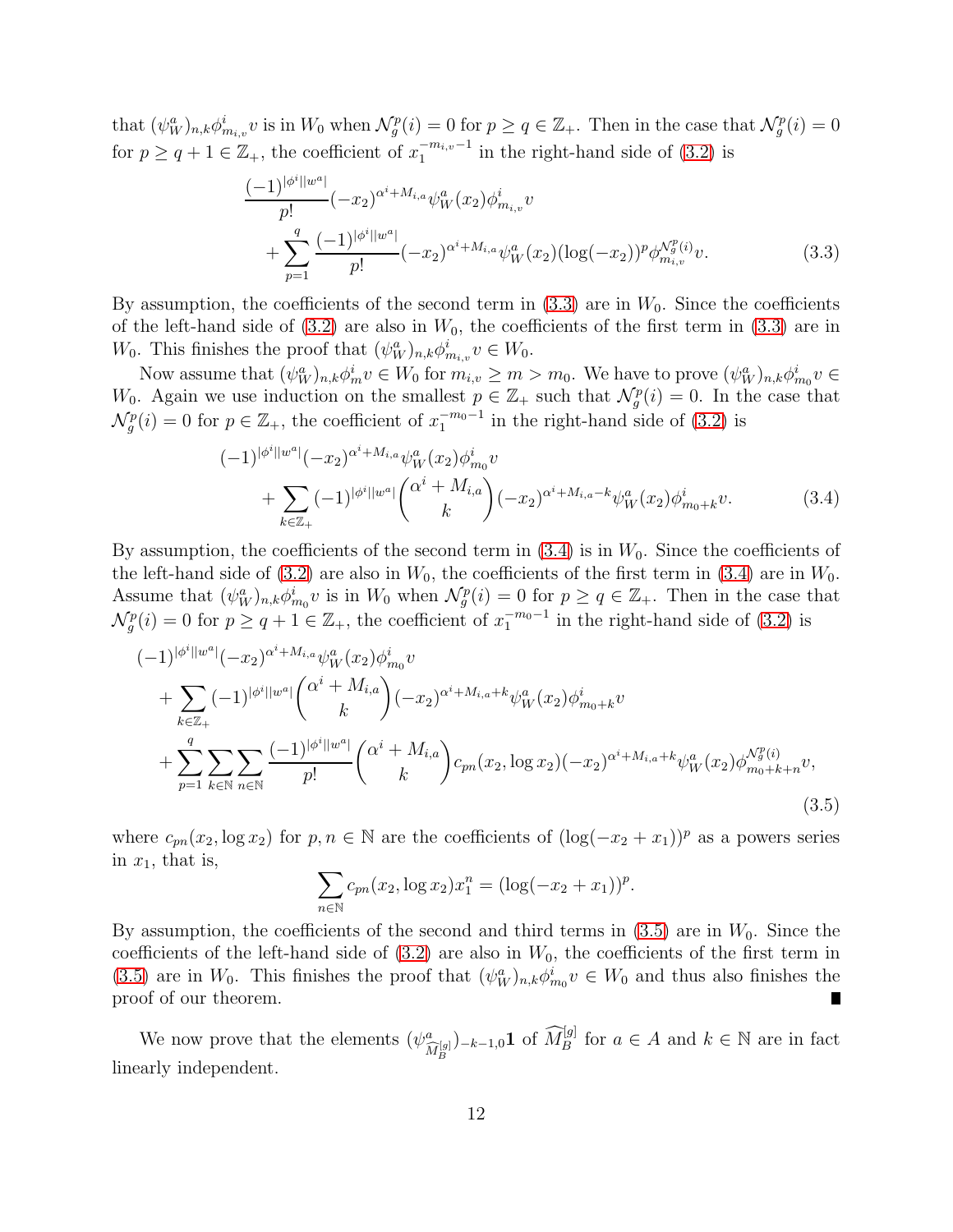Theorem 3.4 The elements

$$
(\psi^a_{\widehat{M}^{[g]}_B})_{-k-1,0} \mathbf{1} = \frac{1}{k!} L_{\widehat{M}^{[g]}_B} (-1)^k (\psi^a_{\widehat{M}^{[g]}_B})_{-1,0} \mathbf{1}
$$

for  $k \in \mathbb{N}$  and  $a \in A$  of  $\widehat{M}_{B}^{[g]}$  are linearly independent.

*Proof.* Since  $w^a$  for  $a \in A$  is a basis of M, they are in particular linearly independent. So in

$$
\widetilde{M}^{[g]} = \coprod_{\alpha \in P_V} U(\hat{V}_{\phi}^{[g]}) \otimes (M \otimes t^{\alpha} \mathbb{C}[t, t^{-1}]) \otimes V^{[\alpha]},
$$

the elements  $(\psi^a_{\widetilde{M}^{[g]}})_{-k-1,0}$ **1** =  $(w^a \otimes t^{-k-1}) \otimes$ **1** for  $a \in A$  and  $k \in \mathbb{N}$  are linearly independent.

Next we prove that  $(\psi^a_{\widetilde{M}^{[g]}})_{-k-1,0}$  for  $k \in \mathbb{N}$  and  $a \in A$  are linearly independent in  $M^{[g]}/J_B(M^{[g]})$ . Assume that a finite linear combination w of  $(\psi^a)_{\widetilde{M}^{[g]}})_{-k-1,0}$ **1** for  $a \in A$  and  $k \in \mathbb{N}$  is in  $J_B(\widetilde{M}^{[g]})$ . From the definition in Section 5 of [\[H7\]](#page-40-0) (see also Section 2),  $J_B(\widetilde{M}^{[g]})$ is the  $U(\hat{V}_{\phi}^{[g]}$ <sup>[g]</sup>)-submodule of  $M^{[g]}$  generated by elements of the forms  $(\psi^a_{\widetilde{M}^{[g]}})_{n,0}$ **1** for  $a \in A$ ,  $n \notin -\mathbb{N} - 1$  and

$$
(\phi_{\widetilde{M}^{[g]}}^{i_1})_{n_1,k_1}\cdots(\phi_{\widetilde{M}^{[g]}}^{i_l})_{n_l,k_l}L_{\widetilde{M}^{[g]}}(0)^pL_{\widetilde{M}^{[g]}}(-1)^q(\psi_{\widetilde{M}^{[g]}}^a)_{n,k}v
$$

for  $i_1, ..., i_l \in I$ ,  $n_1 \in \alpha^{i_1} + \mathbb{Z}, ..., n_l \in \alpha^{i_l} + \mathbb{Z}, 0 \leq k_1 \leq K^{i_1}, ..., 0 \leq k_l \leq K^{i_l}, p, q \in \mathbb{N}$ ,  $a \in A, n \in \alpha + \mathbb{Z}, 0 \leq k \leq K, v \in V^{[\alpha]}, \alpha \in P_V$ , where  $K \in \mathbb{N}$  satisfying  $\mathcal{N}_g^{K+1}v = 0$ , such that

$$
\Re(\text{wt } \phi^{i_1} - n_1 - 1 + \dots + \phi^{i_l} - n_l - 1 - m + \text{wt } w^a - n - 1 + \text{wt } v) < B.
$$

Since for  $a \in A$  and  $k \in \mathbb{N}$ , the weight of  $(\psi^a_{\widetilde{M}^{[g]}})_{-k-1,0}$  is wt $w^a + k \geq B$ , w can only be in the  $U(\hat{V}_{\phi}^{[g]}$ <sup> $\chi^{[g]}_{\phi}$ </sup>)-submodule of  $M^{[g]}$  generated by elements of the form  $(\psi^a_{\widetilde{M}^{[g]}})_{n,0}$ **1** for  $a \in A$ ,  $n \notin$  $-\mathbb{N}-1$ . But the intersection of the  $U(\hat{V}_{\phi}^{[g]})$ <sup> $\psi^{[g]}$ </sup>)-submodules of  $M^{[g]}$  generated by  $(\psi^a_{\widetilde{M}^{[g]}})_{-k-1,0}$ **1** for  $a \in A$  and  $k \in \mathbb{N}$  and generated by  $(\psi^a_{\widetilde{M}^{[g]}})_{n,0}$ **1** for  $a \in A$  and  $n \notin -\mathbb{N} - 1$  are 0. Thus w as an element of this intersection must be 0. Since we have proved that  $(\psi^a_{\widetilde{M}^{[g]}})_{-k-1,0}$ **1** for  $a \in A$  and  $k \in \mathbb{N}$  are linearly independent in  $\widetilde{M}^{[g]}$ , the coefficients of w expressed as a linear combination of these linearly independent elements must be 0.

Finally we prove that  $(\psi^a_{\widetilde{M}^{[g]}})_{-k-1,0}$ **1** for  $a \in A$  and  $k \in \mathbb{N}$  are indeed linearly independent in  $\widehat{M}_B^{[g]}$ . By definition,

$$
\widehat{M}_{B}^{[g]} = (\widetilde{M}_{\ell}^{[g]}/J_B(\widetilde{M}^{[g]}))/J(\widetilde{M}^{[g]}/J_B(\widetilde{M}^{[g]})),
$$

where  $J(\widetilde{M}^{[g]}/J_B(\widetilde{M}^{[g]}))$  is the  $U(\hat{V}_{\phi}^{[g]})$ <sup> $\mathcal{P}_{\phi}^{[g]}$ </sup>)-submodule of  $M^{[g]}/J_B(M^{[g]})$  generated by the coeffi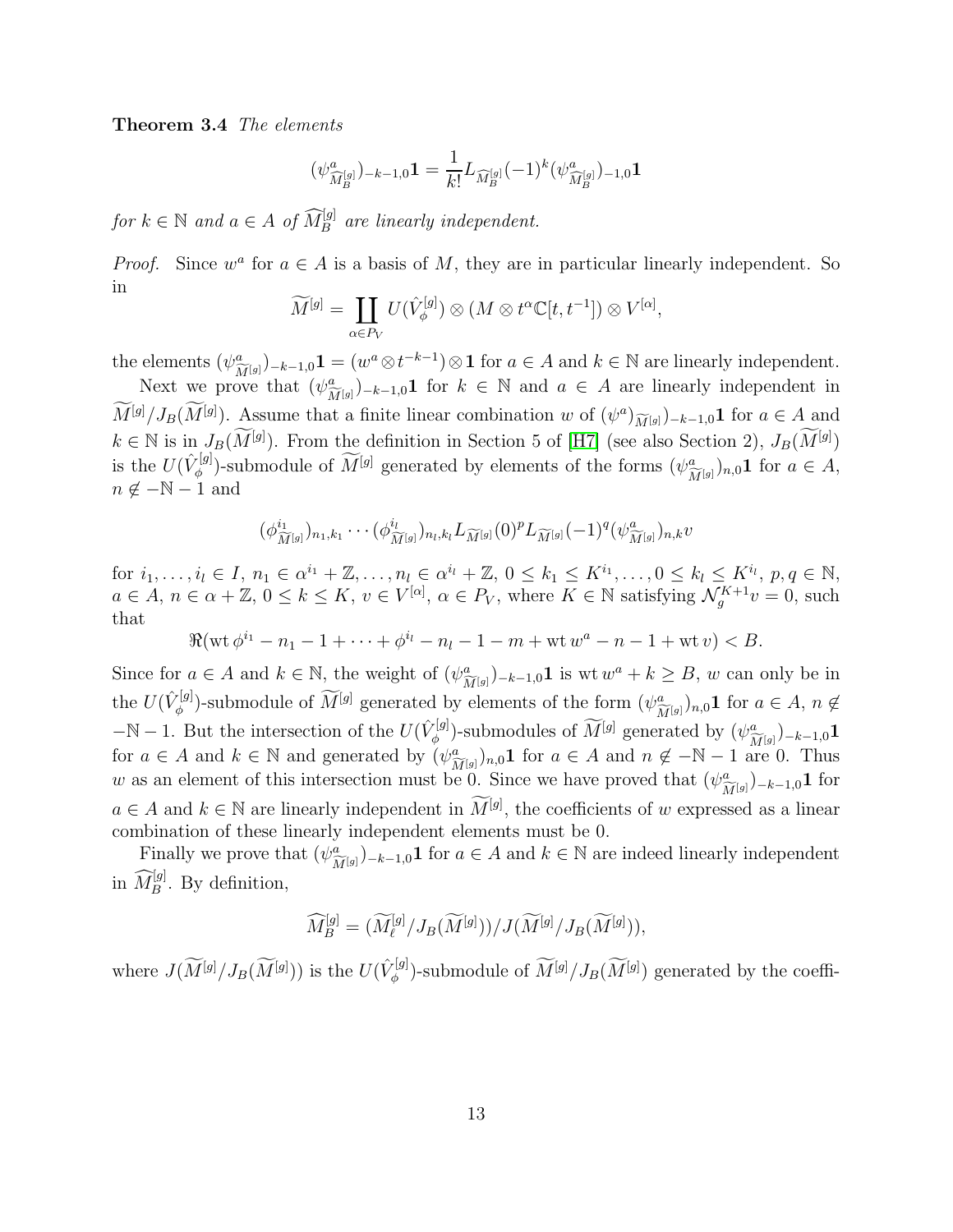cients of the formal series

$$
(x_1 - x_2)^{\alpha^i + M_{i,a}} (x_1 - x_2)^{\mathcal{N}_g} \phi^i_{\widetilde{M}^{[g]}}(x_1) (x_1 - x_2)^{-\mathcal{N}_g} \psi^a_{\widetilde{M}^{[g]}}(x_2) v
$$
  
-(-1)<sup>|u||w|</sup>(-x<sub>2</sub> + x<sub>1</sub>)<sup>\alpha^i + M\_{i,a}} \psi^a\_{\widetilde{M}^{[g]}}(x\_2) (-x\_2 + x\_1)^{\mathcal{N}\_g} \phi^i(x\_1) (-x\_2 + x\_1)^{-\mathcal{N}\_g} v, (3.6)</sup>

$$
L_{\widetilde{M}^{[g]}}(0)\psi_{\widetilde{M}^{[g]}}^{a}(x)v - \psi_{\widetilde{M}^{[g]}}^{a}(x)L_{V}(0)v - x\frac{d}{dx}\psi_{\widetilde{M}^{[g]}}^{a}(x)v - (\text{wt }w^{a})\psi_{\widetilde{M}^{[g]}}^{a}(x)v - \psi_{\widetilde{M}^{[g]}}^{L_{M}(0)_{N}(a)}(x)v, \tag{3.7}
$$

<span id="page-13-2"></span><span id="page-13-1"></span><span id="page-13-0"></span>
$$
L_{\widetilde{M}^{[g]}}(-1)\psi^a_{\widetilde{M}^{[g]}}(x)v - \psi^a_{\widetilde{M}^{[g]}}(x)L_V(-1)v - \frac{d}{dx}\psi^a_{\widetilde{M}^{[g]}}(x)v \tag{3.8}
$$

for  $i \in I$ ,  $a \in A$  and  $v \in V^{[\alpha]}$ ,  $\alpha \in P(V)$ . Assume that a linear combination w of  $(\psi_{\widetilde{M}^{[g]}}^a)_{-k-1,0}$ **1**  $\in \widetilde{M}^{[g]}/J_B(\widetilde{M}^{[g]})$  for  $a \in A$  and  $k \in \mathbb{N}$  is in  $J(\widetilde{M}^{[g]}/J_B(\widetilde{M}^{[g]}))$ . Note that [\(3.6\)](#page-13-0) contains  $\phi_{\widetilde{M}^{[g]}}^i(x_1)$  but not  $L_{\widetilde{M}^{[g]}}(0)$  and  $L_{\widetilde{M}^{[g]}}(-1)$ , [\(3.7\)](#page-13-1) contains  $L_{\widetilde{M}^{[g]}}(0)$  but not  $\phi_{\widetilde{M}[g]}^i(x_1)$  and  $L_{\widetilde{M}[g]}(-1)$ , and [\(3.8\)](#page-13-2) contains  $L_{\widetilde{M}[g]}(-1)$  but not  $\phi_{\widetilde{M}[g]}^i(x_1)$  and  $L_{\widetilde{M}[g]}(0)$ . In particular, nonzero elements of the  $U(\hat{V}_{\phi}^{[g]})$ <sup> $\chi^{[g]}_{\phi}$ </sup>)-submodule  $J(M^{[g]}/J_B(M^{[g]}))$  of  $M^{[g]}/J_B(M^{[g]})$ generated by the coefficients of [\(3.6\)](#page-13-0), [\(3.7\)](#page-13-1) and [\(3.8\)](#page-13-2) must contain coefficients of  $\phi_{\widetilde{M}^{[g]}}^i(x_1)$ ,  $L_{\widetilde{M}^{[g]}}(0)$  or  $L_{\widetilde{M}^{[g]}}(-1)$ . If  $w \neq 0$  in  $M^{[g]}/J_B(M^{[g]})$ , then w is not in  $J(M^{[g]}/J_B(M^{[g]}))$  since w does not contain coefficients of  $\phi_{\widetilde{M}^{[g]}}^i(x_1), L_{\widetilde{M}^{[g]}}(0)$  or  $L_{\widetilde{M}^{[g]}}(-1)$ . Contradiction. So w must be 0 in  $\widetilde{M}^{[g]}/J_B(\widetilde{M}^{[g]})$ . Since we have proved that  $(\psi_{\widetilde{M}^{[g]}}^{\alpha})_{-k-1,0}$  for  $a \in A$  and  $k \in \mathbb{N}$  are linearly independent in  $M^{[g]}/J_B(M^{[g]})$ , the coefficients of w expressed as a linear combination of  $(\psi^a_{\widetilde{M}^{[g]}})_{-k-1,0}$  1 for  $a \in A$  and  $k \in \mathbb{N}$  must be 0, proving the linear independence of  $(\psi^a_{\widetilde{M}[g]})_{-k-1,0}$ **1** for  $a \in A$  and  $k \in \mathbb{N}$  in  $\widehat{M}_B^{[g]}$ . П

## 4 Existence of irreducible lower-bounded generalized twisted modules

One immediate consequence of Theorems [3.4](#page-11-3) is the nontrivial result that the lower-bounded generalized g-twisted V-module  $\widehat{M}_{B}^{[g]}$  is not 0. In this section, using this result, we prove the conjectures that the twisted Zhu's algebra or the twisted zero-mode algebra is not 0 and that there exist irreducible lower-bounded generalized twisted modules.

<span id="page-13-3"></span>First, we have the following result:

**Theorem 4.1** The lower-bounded generalized g-twisted V-module  $\widehat{M}_{B}^{[g]}$  is not 0. In particular, there exist nonzero lower-bounded generalized g-twisted V -modules.

*Proof.* Since  $(\psi^a_{\widehat{M}^{[g]}_B})_{-k-1,0}$ **1** for  $a \in A$  and  $k \in \mathbb{N}$  are linearly independent by Theorem [3.4,](#page-11-3) they are certainly not 0. In particular,  $\widehat{M}_B^{[g]}$  is not 0. П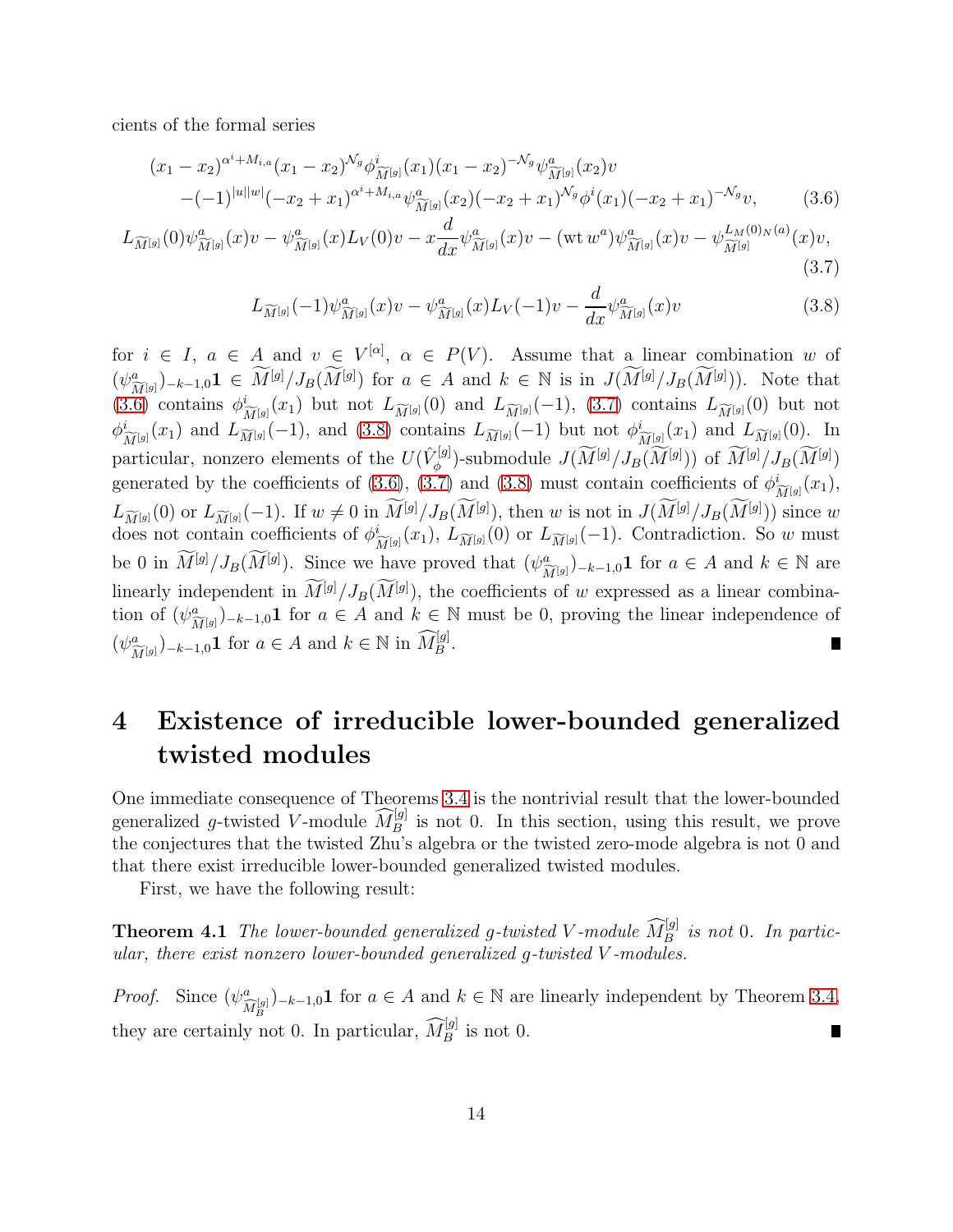Before we show that the twisted Zhu's algebra  $A_q(V)$  or equivalently the twisted zeromode algebra  $Z_q(V)$  are not 0, we need to discuss the relation between the notion of lowerbounded generalized V-module and the notion of  $\mathbb{C}_+$ -graded weak g-twisted V-module. To do this, we first need to give the correct notions of module map and equivalence between lower-bounded generalized g-twisted V-module.

Given a lower-bounded generalized g-twisted V-module W, let  $L_W^C(0) = L_W(0) + C$  for  $C \in \mathbb{C}$ . Then W equipped with the same twisted vertex operator map Y<sub>W</sub> and the same operator  $L_W(-1)$  but with  $L_W(0)$  replaced by  $L_W^C(0) = L_W(0) + C$  is also a lower-bounded generalized g-twisted V-module. Therefore we should view W equipped with  $L_W(0)$  and W equipped with  $L_W^C(0)$  as equivalent. In view of this, we have the following notions of module map and equivalence between lower-bounded generalized  $g$ -twisted  $V$ -modules:

**Definition 4.2** Let  $W_1$  and  $W_2$  be lower-bounded generalized g-twisted V-modules. In the case that  $W_2$  is indecomposable, a module map from  $W_1$  to  $W_2$  is a linear map  $f: W_1 \to W_2$ preserving the  $\mathbb{Z}_2$ -fermion number grading, commuting with the actions of g and satisfying  $f(Y_M^g)$  $V_{W_1}^g(u, x)w) = Y_W^g$  $W_2^g(u,x) f(w)$ ,  $f(L_{W_1}(0)w) = L_{W_2}(0) f(w) + C_f f(w)$  and  $f(L_{W_1}(-1)w) =$  $L_{W_2}(-1)f(w)$  for  $w \in W_1$  and some  $C_f \in \mathbb{C}$  independent of w. In the general case that  $W_2$ is a direct sum of indecomposable submodules, a module map from  $W_1$  to  $W_2$  is a linear map  $f: W_1 \to W_2$  such that f composed with the projections to the indecomposable submodules are module maps to these submodules. A module map  $f$  is said to be an *equivalence* if  $f$  is invertible.

From the discussion and definition above, we see that even for an indecomposable lowerbounded generalized g-twisted V-module  $W$ , the weights of elements of  $W$  can be shifted by any complex number and only the differences of the eigenvalues of  $L_W(0)$  are meaningful.

Let W be a lower-bounded generalized g-twisted V-module. We also need formulas for the commutators of  $L_W(0)_S$  and  $L_W(0)_N$  with  $Y_W^g(u, x)$  for  $u \in V$ , where  $L_W(0)_S$  and  $L_W(0)_N$ are the semisimple part and nilpotent part of  $L_W(0)$ , respectively. For  $v \in V$ , we have

$$
Y_W^g(v, x) = \sum_{k \in \mathbb{N}} \sum_{n \in \mathbb{C}} (Y_W^g)_{n,k}(v) x^{-n-1} (\log x)^k.
$$

Let

<span id="page-14-1"></span><span id="page-14-0"></span>
$$
Y_W^g(v, x, y) = \sum_{k \in \mathbb{N}} \sum_{n \in \mathbb{C}} (Y_W^g)_{n,k}(v) x^{-n-1} y^k
$$

for  $v \in V$ .

**Proposition 4.3** Let W be a lower-bounded generalized g-twisted V-module. Then we have

$$
[L_W(0)_S, Y_W^g(v, x)] = x \frac{d}{dx} Y_W^g(v, x, y) \Big|_{y = \log x} + Y_W(L_V(0)v, x), \tag{4.1}
$$

$$
[L_W(0)_N, Y_W^g(v, x)] = \frac{d}{dy} Y_W^g(v, x, y)\Big|_{y = \log x}.
$$
\n(4.2)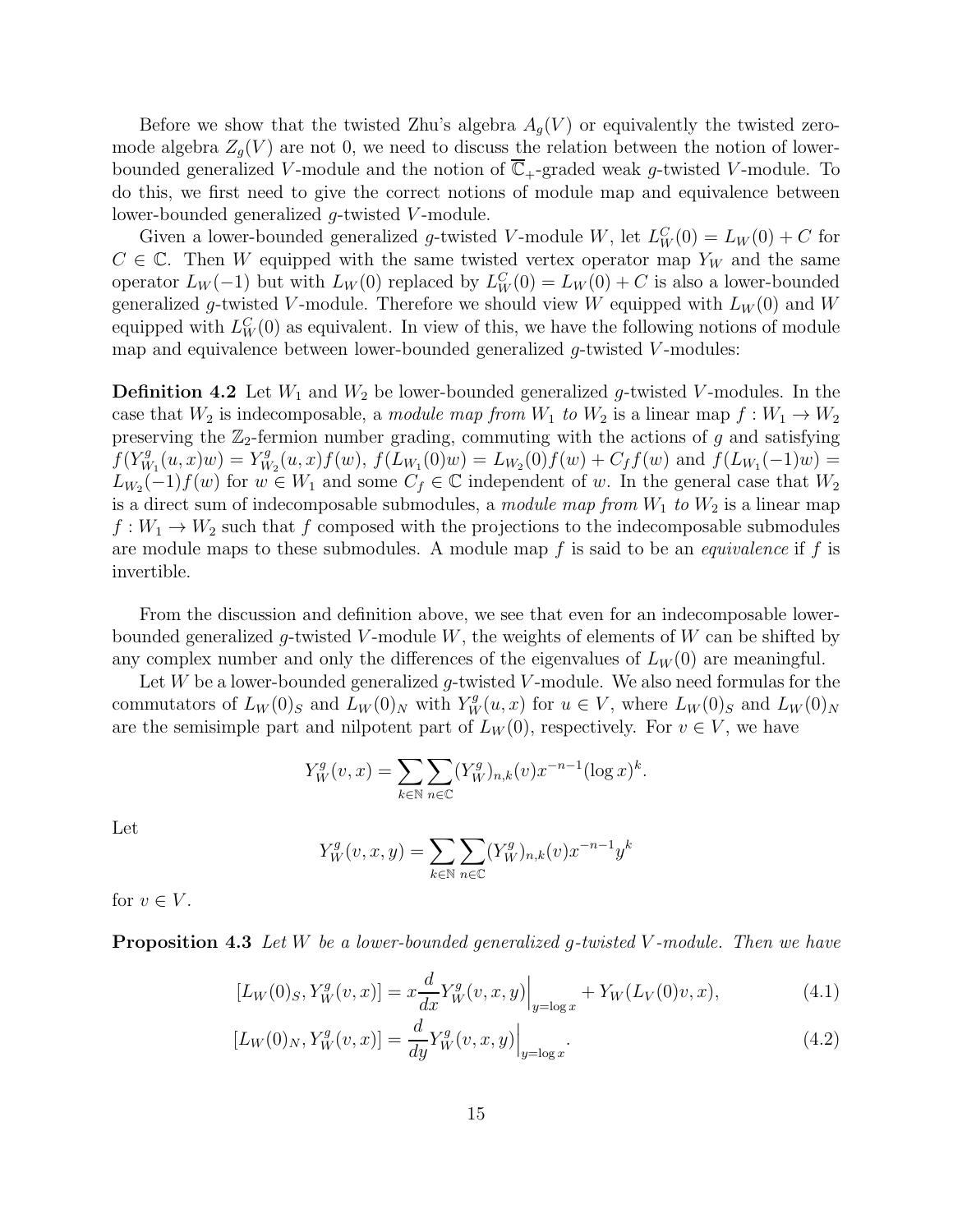*Proof.* From the  $L(0)$ -commutator formula

<span id="page-15-1"></span>
$$
[L_W(0), Y_W^g(v, x)] = x \frac{d}{dx} Y_W(v, x) + Y_W(L_V(0)v, x), \qquad (4.3)
$$

we obtain

$$
\left(L_W(0) - \text{wt }v - \text{wt }w - x\frac{d}{dx}\right)Y_W^g(v, x)w = Y_W(v, x)(L_W(0) - \text{wt }w)w
$$

for homogeneous  $v \in V$ . Taking the coefficient of  $x^{-n-1}(\log x)^k$ , we obtain

$$
(L_W(0) - (\text{wt } v - n - 1) - \text{wt } w)(Y_W^g)_{n,k}(v)w
$$
  
= -(L\_W(0) - \text{wt } v - \text{wt } w + k + 1)(Y\_W^g)\_{n,k+1}(v)w + (Y\_W^g)\_{n,k}(v)(L\_W(0) - \text{wt } w)w.

Thus we have

$$
(L_W(0) - (\text{wt } v - n - 1) - \text{wt } w)^p (Y_W^g)_{n,k}(v) w
$$
  
= 
$$
\sum_{i=0}^p {p \choose i} \prod_{j=1}^i (-(L_W(0) - \text{wt } v - \text{wt } w + k + j))(Y_W^g)_{n,k+i}(v) (L_W(0) - \text{wt } w)^{p-i} w
$$
  
(4.4)

for  $p \in \mathbb{N}$ . Let  $K_1$  be a positive integer such that  $(L_W(0) - \text{wt }w)^{K_1}w = 0$ . We also know that there exists  $K_2 \in \mathbb{N}$  such that  $(Y_W^g)_{n,k+i}(v)\tilde{w} = 0$  when  $i > K_2$  for all  $\tilde{w}$  of the form  $(L_W(0) - wt w)^{p-i}w$ . Let  $p = K_1 + K_2$  in [\(4.4\)](#page-15-0). Then the right-hand side of (4.4) is 0 and by [\(4.4\)](#page-15-0), the left-hand side is also 0. This shows that the weight of  $(Y_W^g)_{n,k}(v)w$  is  $-(\text{wt }v - n - 1) - \text{wt }w$ . Thus we have

<span id="page-15-0"></span>
$$
L_W(0)_S(Y_W^g)_{n,k}(v)w = (-(\text{wt }v - n - 1) - \text{wt }w)(Y_W^g)_{n,k}(v)w.
$$

Since this formula holds for all w, n and k, we obtain  $(4.1)$ . Together with  $(4.3)$ ,  $(4.1)$  implies  $(4.2).$  $(4.2).$ 

<span id="page-15-2"></span>The following result is needed in Section 7:

Proposition 4.4 Let W be an irreducible lower-bounded generalized g-twisted V-module. Then  $L_W(0)$  acts on W semisimply if and only if g acts on W semisimply.

*Proof.* Assume that g acts on W semisimply. Then from the equivariance property, there cannot be terms containing the logarithm of the variable in the twisted vertex operators. In particular, the right-hand side of [\(4.2\)](#page-14-1) is 0. Thus by (4.2),  $L_W(0)_N$  commutes with the twisted vertex operators. It is also clear that  $L_W(0)_N$  commute with  $L_W(0)$  and  $L_W(-1)$ . The kernel of  $L_W(0)_N$  is not 0 since  $L_W(0)_N$  is nilpotent. Since  $L_W(0)_N$  commutes with the twisted vertex operators,  $L_W(0)$  and  $L_W(-1)$ , its kernel is a submodule of W. But W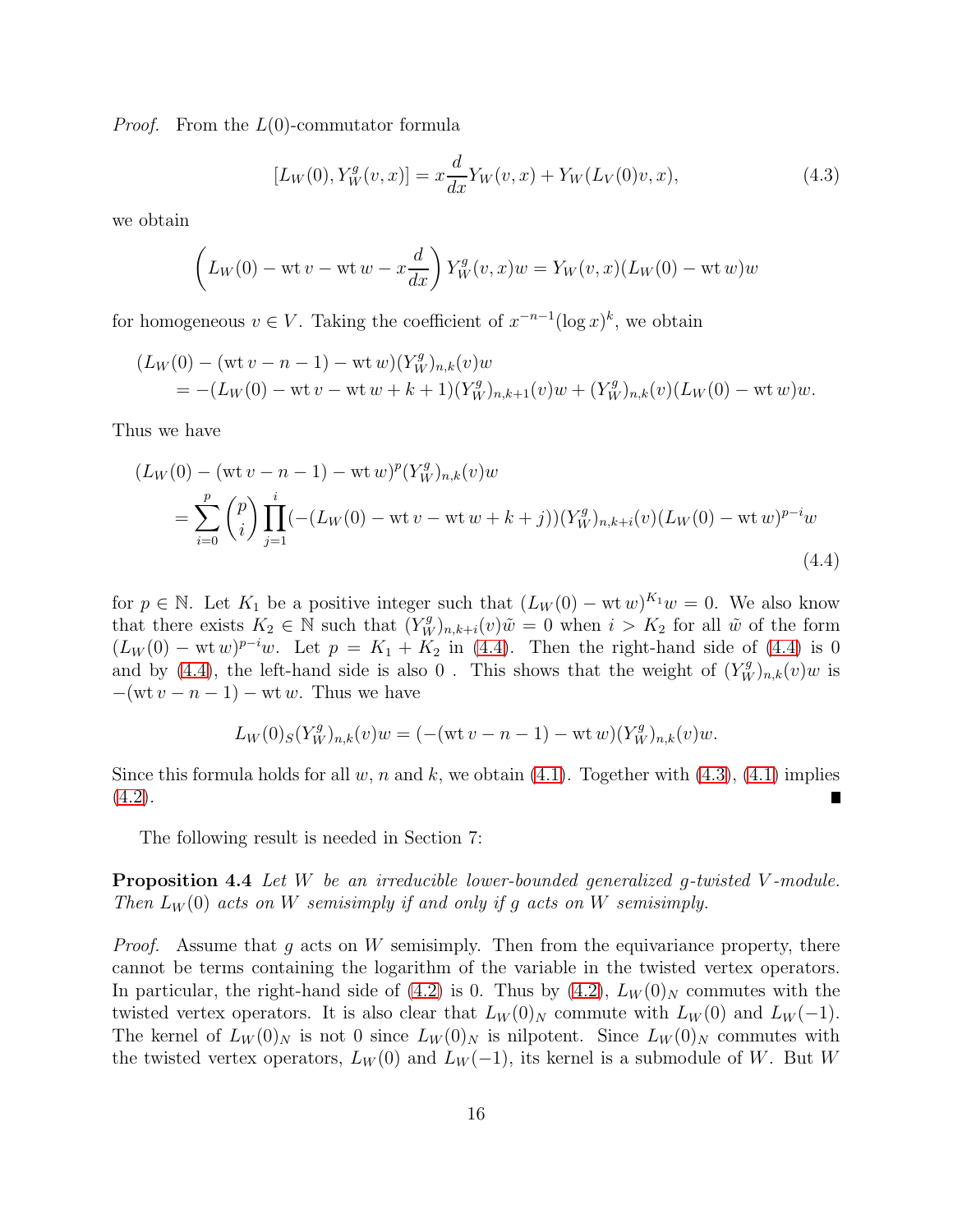is irreducible and the kernel of  $L_W(0)_N$  is not 0, the kernel of  $L_W(0)_N$  must be W. Thus  $L_W(0)_N = 0.$ 

Assume that  $L_W(0)$  acts on W semisimply. Then  $L_W(0)_N = 0$  and  $L_W(0) = L_W(0)_S$ . The  $L(0)$ -commutator formula  $(4.3)$  gives

<span id="page-16-0"></span>
$$
(Y_W^g)^p(u,z) = e^{l_p(z)L_W(0)} (Y_W^g)^0 (e^{-l_p(z)L_W(0)}, 1) e^{-l_p(z)L_W(0)}
$$
\n
$$
(4.5)
$$

for  $u \in V$  and  $p \in \mathbb{Z}$ . Since the right-hand side of [\(4.5\)](#page-16-0) has no terms containing the logarithm of z, so does the left-hand side. Thus  $Y_W^g(u,x) \in W\{x\}$ . By the equivariance property, g must acts on W semisimply.  $\blacksquare$ 

We now give the relation between the notion of lower-bounded generalized  $g$ -twisted  $V$ -module (see [\[H6\]](#page-40-4)) and the notion of  $\overline{\mathbb{C}}_+$ -graded weak g-twisted V-module (see [\[HY\]](#page-40-2)). Note that in general a lower-bounded generalized  $q$ -twisted V-module with the given weightgrading might not be a  $\mathbb{C}_+$ -graded weak g-twisted V-module. But we can always shift the weight-grading.

**Proposition 4.5** A lower-bounded generalized g-twisted V-module is equivalent to a  $\mathbb{C}_+$ graded weak g-twisted V -module by changing the weight-grading by a real number. For a  $\overline{\mathbb{C}}_+$ -graded weak g-twisted V-module  $W = \coprod_{n \in \overline{\mathbb{C}}_+} W_n$  with the twisted vertex operator map  $Y_W^g$ , let  $L_W(0)_S$  be the operator on W defined by  $L_W(0)_Sw = nw$  for  $w \in W_n$  and  $L_W(0)_N$ and  $L_W(-1)$  be operators on W such that  $L_W(0)_N$  is nilpotent and preserving the  $\overline{\mathbb{C}}_+$ -grading of W and  $(4.2)$  and the  $L(-1)$ -commutator formula for  $Y_W^g(u, x)$  holds for  $u \in V$ . Then W equipped with the twisted vertex operator map  $Y_W^g$  and the operators  $L_W(0) = L_W(0)_S +$  $L_W(0)_N$  and  $L_W(-1)$  is a lower-bounded generalized g-twisted V-module.

*Proof.* Let W be a lower-bounded generalized g-twisted V-module with the real parts of the weights of the homogeneous elements being larger than or equal to h. We change  $L_W(0)$ to  $L_W^{-h}(0) = L_W(0) - h$ . Then W equipped with  $L_W^{-h}(0)$  is a lower-bounded generalized gtwisted V-module equivalent to  $W$  but with the real parts of the weights of the homogeneous elements being larger than or equal to 0 so that the weights of its homogeneous subspaces are all in  $\mathbb{C}_+$  (the closed right-half plane in the complex plane). In particular, it is a  $\overline{\mathbb{C}}_+$ -graded weak  $q$ -twisted  $V$ -module.

Let W be a  $\overline{\mathbb{C}}_+$ -graded weak g-twisted V-module. From the  $\overline{\mathbb{C}}_+$ -grading condition, [\(4.1\)](#page-14-0) holds. Adding [\(4.1\)](#page-14-0) and [\(4.2\)](#page-14-1), we obtain the  $L(0)$ -commutator formula for W. Thus W equipped with  $Y_W^g$ ,  $L_W(0) = L_W(0)_S + L_W(0)_N$  and  $L_W(-1)$  is a lower-bounded generalized  $g$ -twisted  $V$ -module. П

In  $|DLM1|$ , Dong, Li and Mason generalized Zhu's algebra  $A(V)$  associated to V to a twisted Zhu's algebra  $A_q(V)$  associated to V and an automorphism g of V of finite order. In [\[HY\]](#page-40-2), Yang and the author introduced twisted zero-mode algebra  $Z_q(V)$  associated to V and an automorphism of V not necessarily of finite order and also generalized the twisted Zhu's algebra  $A_q(V)$  to the case that g is not of finite order. These two associative algebras are in fact isomorphic (see [\[HY\]](#page-40-2)). In the case that g is of finite order,  $A_g \neq 0$  is stated explicitly as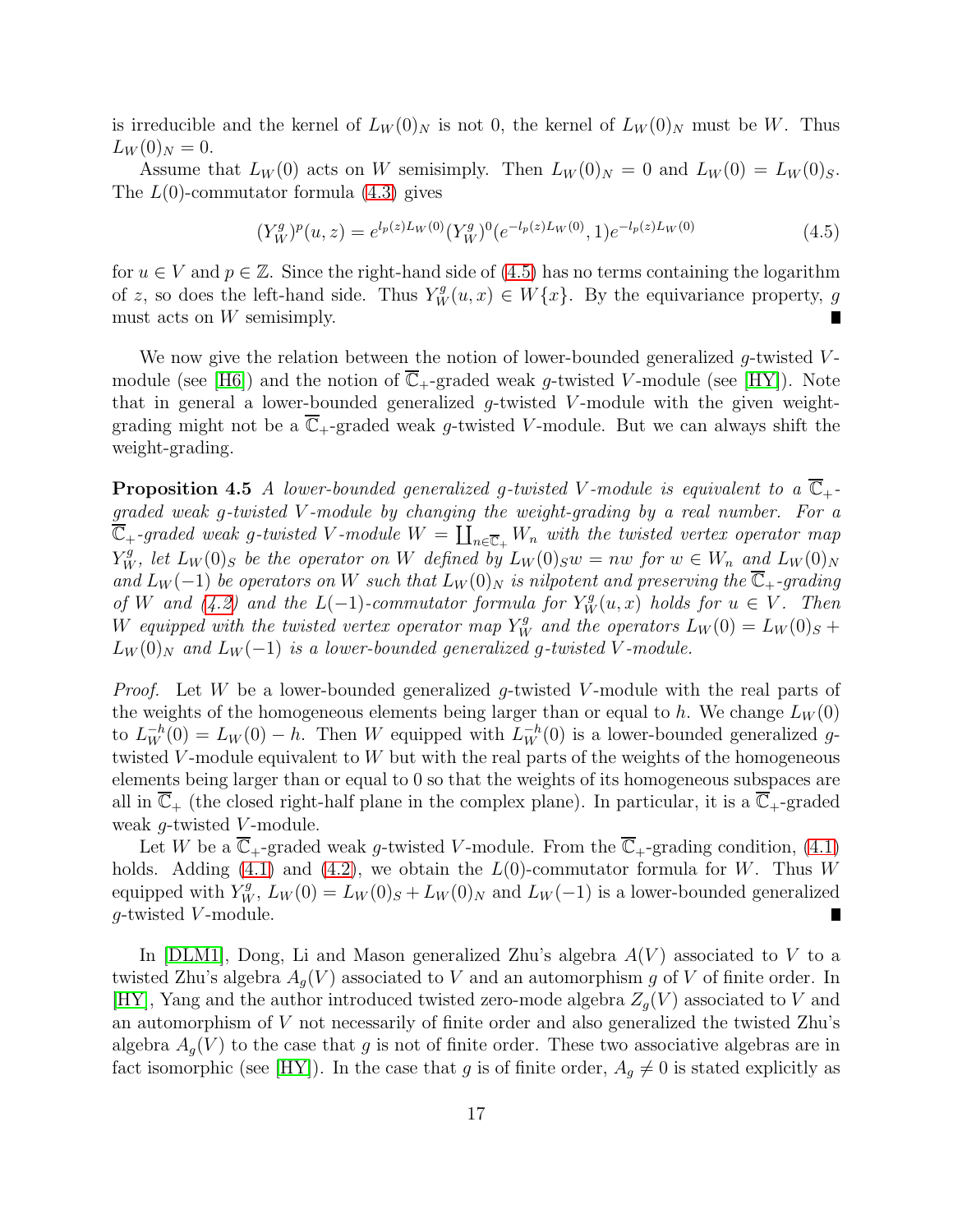a conjecture in the beginning of Section 9 of the arxiv version of [\[DLM1\]](#page-39-8). In the case that V is  $C_2$ -cofinite and g is of finite order, Dong, Li and Mason proved this conjecture in [\[DLM2\]](#page-39-0). But in general, this conjecture has been open. The corollary below validates this conjecture:

**Corollary 4.6** The twisted Zhu's algebra  $A_q(V)$ , or equivalently, the twisted zero-mode algebra  $Z_q(V)$ , is not 0.

*Proof.* Take M in Section 5 of [\[H7\]](#page-40-0) (see also Section 2) to be  $\mathbb{C}w^a$  for  $a \in A = \{a\}$  such that wt  $w^a = B \in \overline{\mathbb{C}}_+$ . Then  $\widehat{M}_B^{[g]}$  is a  $\overline{\mathbb{C}}_+$ -graded weak g-twisted V-module. By Theorem [4.1,](#page-13-3)  $(\psi^a_{\widehat{M}^{[g]}_B})_{-1,0}$ **1** is not 0. By definition,  $(\psi^a_{\widehat{M}^{[g]}_B})_{-1,0}$ **1**  $\in \Omega_g(\widehat{M}^{[g]}_B)$ . So  $\Omega_g(\widehat{M}^{[g]}_B)$  is not 0. Since  $\Omega_g(\widehat{M}_B^{[g]})$  are nonzero  $A_g(V)$ - and  $Z_g(V)$ -modules,  $A_g(V)$  and  $Z_g(V)$  cannot be 0.  $\blacksquare$ 

<span id="page-17-0"></span>Next we prove the existence of irreducible lower-bounded generalized  $q$ -twisted  $V$ -module.

**Theorem 4.7** Let  $W$  be a lower-bounded generalized g-twisted V-module generated by a nonzero element w (for example,  $\widehat{M}_B^{[g]}$  when M is a one dimensional space and B is less than or equal to the real part of the weight of the elements of  $M$ ). Then there exists a maximal submodule J of W such that J does not contain w and the quotient  $W/J$  is irreducible.

*Proof.* The set of submodules of W not containing w equipped with the relation of submodules is a partially ordered set. For every totally ordered subset of this set, the union of all submodules in this subset is an upper bound in this set. Thus Zorn's lemma says that there must be a maximal submodule  $J$  in this set of submodules.

Since w is not 0 and J does not contain w,  $W/J$  is also not 0. If there is a proper submodule of  $W/J$ , this submodule cannot contain  $w + J$  since  $w + J$  would generate  $W/J$ . Since J also does not contain w, the inverse image of this proper submodule in  $W/J$  under the projection from W to  $W/J$  must be a submodule of W that does not contain w but contains  $J$ . Since  $J$  is maximal, this inverse image must be in  $J$  and thus must be equal to J. So the only proper submodule of  $W/J$  is 0.

## 5 Weak commutativity for twisted fields as a consequence

We prove in this section that the weak commutativity for twisted fields in the assumption of Theorem 4.3 in [\[H7\]](#page-40-0) (Theorem [2.3\)](#page-6-0) is in fact a consequence of the other assumptions.

We first give a conceptual motivation of this result. As is mentioned in [\[H6\]](#page-40-4), the axioms for lower-bounded generalized g-twisted V-modules are not independent. In fact, the commutativity for twisted vertex operators follows from the associativity for twisted vertex operators, the commutativity for vertex operators for  $V$  and other axioms. On the other hand, the associativity for twisted vertex operators is in fact equivalent to the commtativity involving one twist vertex operator under the assumption that the other axioms hold. Thus this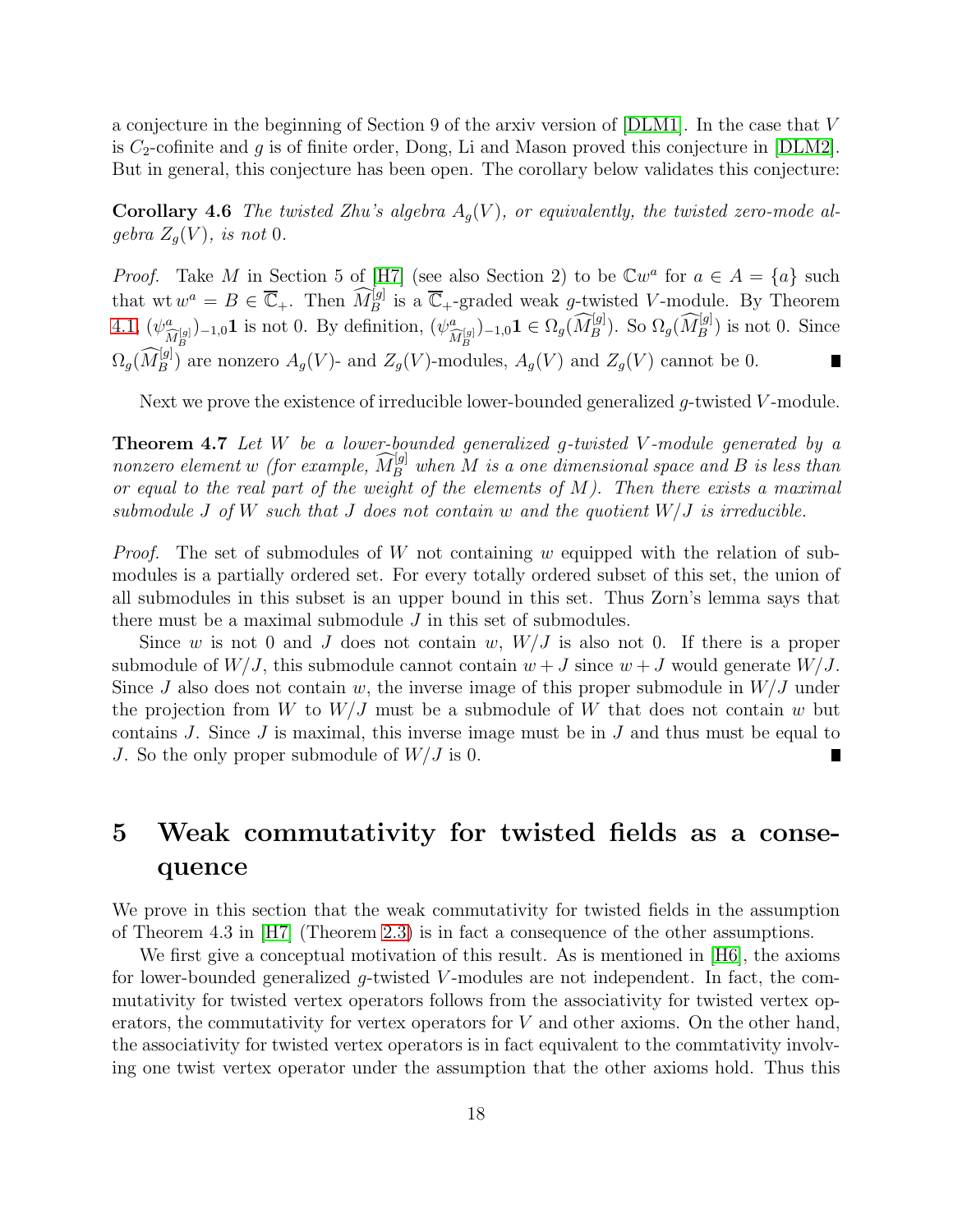commutativity and the commutativity for vertex operators for V imply the commutativity for twisted vertex operators when the other axioms hold. Also the commutativity involving one twist vertex operator follows from the generalized weak commutativity involving one twist vertex operator. Moreover, the form of the correlation functions and commutativity for twisted vertex operators imply the weak commutativity for twisted vertex operators. It is well known that the weak commutativity for vertex operators for  $V$  implies the commutativity for vertex operators for  $V$ . Thus we see that the generalized weak commutativity involving one twist vertex operator, the weak commutativity for vertex operators for V and other axioms imply the weak commutativity for twisted vertex operators.

Assumption 2.3 in [\[H7\]](#page-40-0) (Assumption [2.2](#page-5-0) in Section 2) is the condition for Theorem 4.3 in [\[H7\]](#page-40-0) (Theorem [2.3](#page-6-0) in Section 2) to be true. Assumption 2.3 in [\[H7\]](#page-40-0) (Assumption [2.2\)](#page-5-0) includes in particular both the weak commutativity for twisted generating fields  $\phi_W^i(x)$  (Property 6 in Assumption [2.2\)](#page-5-0) and the generalized weak commutativity involving one twist field  $\psi_W^a(x)$ (Property 7 in Assumption [2.2\)](#page-5-0). Motivated by the discussion above, it is reasonable to expect that Property 6 in Assumption [2.2](#page-5-0) is a consequence of Property 7, the weak commutativity for the generating fields  $\phi^i(x)$  for V and other properties in Assumption [2.2.](#page-5-0) We now prove that this is indeed true.

<span id="page-18-0"></span>**Theorem 5.1** Assuming that Data 2.2 in  $|H7|$  (Data [2.1](#page-4-0) in Section 2) satisfying Properties 1–5 and 7 in Assumption 2.3 in [\[H7\]](#page-40-0) (Assumption [2.2\)](#page-5-0). Then Property 6 in Assumption 2.3 in [\[H7\]](#page-40-0) (the weak commutativity of  $\phi_W^i(x)$ , see Assumption [2.2\)](#page-5-0) holds.

*Proof.* For  $i \in I$ , there exists  $K^i \in \mathbb{Z}_+$  such that  $\mathcal{N}_g^k(i) = 0$  for  $k > K^i$ . For  $i, j \in I$ , there exists  $N_{ij} \in \mathbb{Z}_+$  such that

$$
(x_1 - x_2)^{N_{ij}} \phi^i(x_1) \phi^j(x_2) = (x_1 - x_2)^{N_{ij}} \phi^i(x_2) \phi^j(x_1).
$$

Let  $M_{ij}$  be the maximum of the positive integers  $N_{\mathcal{N}_{g}^{k}(i),\mathcal{N}_{g}^{l}(j)}$  for  $k = 0,\ldots,K^{i}$  and  $l =$  $0, \ldots, K^j$ . Let  $K^{ij} = \max(K^i, K^j)$ . Then for  $i, j, i_1, \ldots, i_n \in I$  and  $a \in A$ , by Property 7 in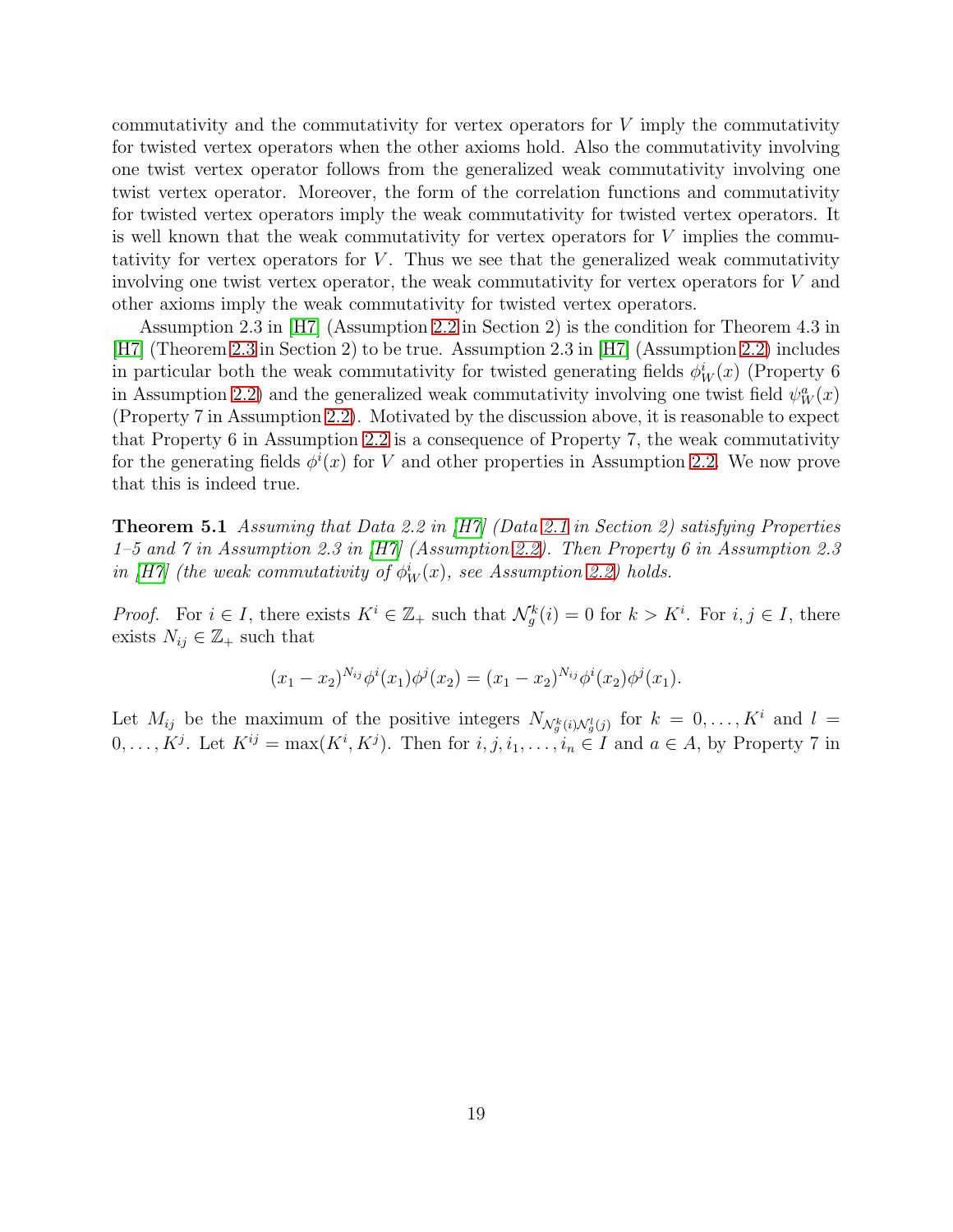Assumption [2.2](#page-5-0) (the generalized weak commutativity for  $\psi_W^a$ ), we have

$$
(x - y)^{M_{ij}}(x - x_{n+1})^{\alpha^{i} + M_{ia}}(y - x_{n+1})^{\alpha^{j} + M_{ja}}.
$$
  
\n
$$
\cdot (x - x_{n+1})^{\lambda^{i} \phi_{W}^{i}}(x)(x - x_{n+1})^{-\lambda^{i} \phi_{W}^{i}}(y - x_{n+1})^{\lambda^{i} \phi_{W}^{j}}(y)(y - x_{n+1})^{-\lambda_{g}}.
$$
  
\n
$$
\cdot \prod_{p=1}^{n} (x_{p} - x_{n+1})^{\alpha^{i} p + M_{ip}}(x_{p} - x_{n+1})^{\lambda^{i} \phi_{W}^{i}}(x_{p})(x_{p} - x_{n+1})^{-\lambda^{i} \phi_{W}^{i}}(x_{n+1}) \mathbf{1}
$$
  
\n
$$
= (x - y)^{M_{ij}}(-x_{n+1} + x)^{\alpha^{i} + M_{ia}}(-x_{n+1} + y)^{\alpha^{j} + M_{ia}}.
$$
  
\n
$$
\cdot \psi_{W}^{i}(x_{n+1})(-x_{n+1} + x)^{\lambda^{i} \phi_{W}^{i}}(x)(-x_{n+1} + x)^{-\lambda^{i} \phi_{W}^{i}}(x_{p})(-x_{n+1} + x_{p})^{-\lambda^{i} \phi_{W}^{i}}(y)(-x_{n+1} + y)^{-\lambda_{g}}.
$$
  
\n
$$
\cdot \prod_{p=1}^{n} (-x_{n+1} + x_{p})^{\alpha^{i} p + M_{ip}}(-x_{n+1} + x_{p})^{\lambda^{i} \phi_{p}}(x_{p})(-x_{n+1} + x_{p})^{-\lambda_{i} \phi_{W}^{j}}(1)
$$
  
\n
$$
= \sum_{k,l=0}^{K^{ij}} \frac{1}{k!l!} (\log(-x_{n+1} + x_{p})^{\alpha^{i} p + M_{ip}}(-x_{n+1} + x_{p})^{\lambda^{i} \phi_{p}}(x_{p})(-x_{n+1} + x_{p})^{-\lambda_{i} \phi_{W}^{j}}.
$$
  
\n
$$
\cdot \psi_{W}^{i}(x_{n+1})(x - y)^{M_{ij}} \phi_{W_{g}^{i}}^{i}(x)(x) \phi_{W_{g}^{i}}^{i}(y)(-x_{n+1} + x_{p})^{-\lambda_{i
$$

Dividing both sides of [\(5.1\)](#page-19-0) by

<span id="page-19-0"></span>
$$
x^{\alpha^i + M_{ia}} y^{\alpha^j + M_{ja}} \prod_{p=1}^n x_p^{\alpha^{i_p} + M_{ipa}}
$$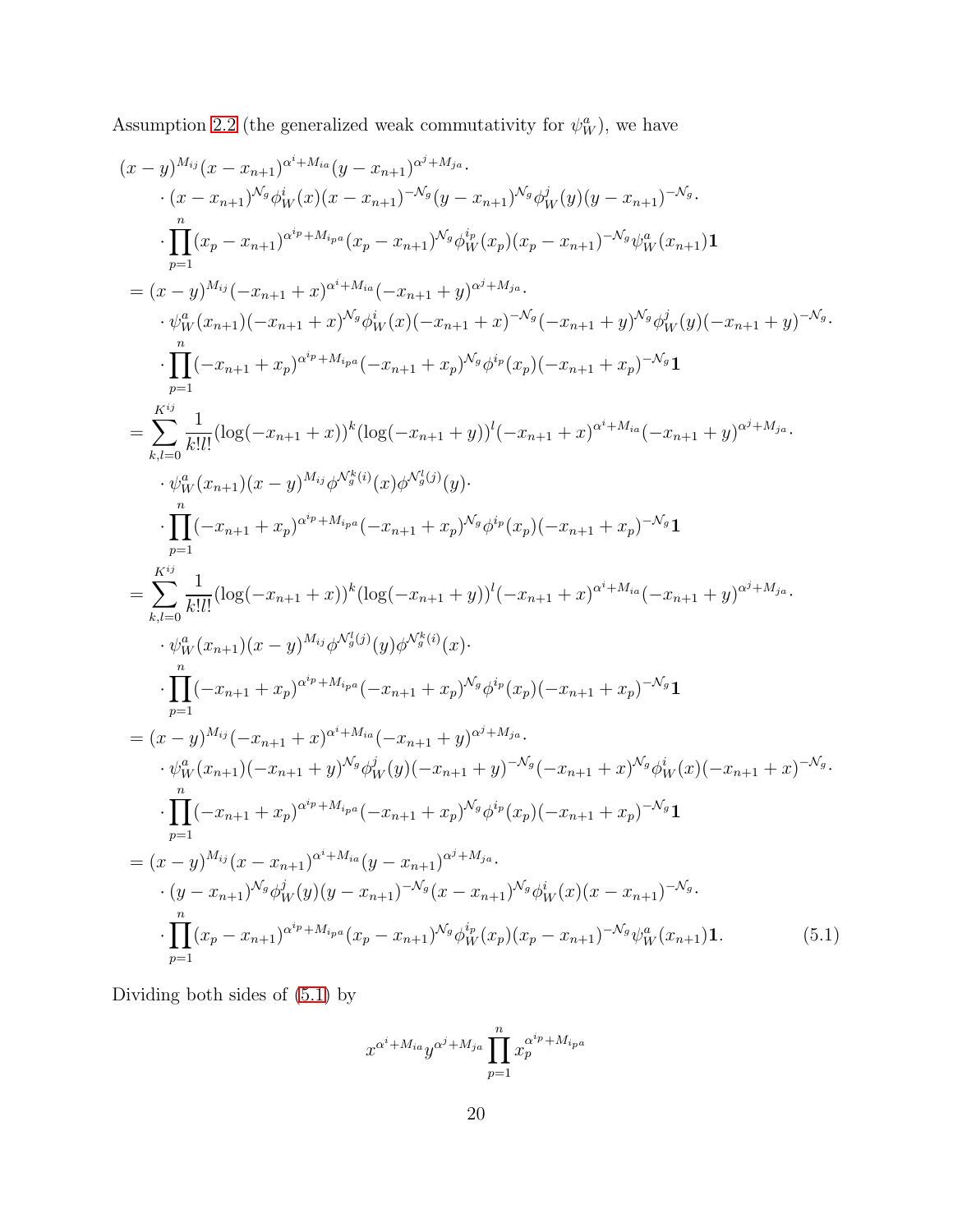and then taking the constant term in  $\log x$ ,  $\log y$  and  $\log x_p$  for  $p = 1, \ldots, n$  in both sides, we obtain

$$
(x - y)^{M_{ij}} \left(1 - \frac{x_{n+1}}{x}\right)^{\alpha^{i} + M_{ia}} \left(1 - \frac{x_{n+1}}{y}\right)^{\alpha^{j} + M_{ja}} \cdot \left(1 - \frac{x_{n+1}}{y}\right)^{\alpha_{ij}} \phi_{W}^{i}(x) \left(1 - \frac{x_{n+1}}{x}\right)^{-N_g} \left(1 - \frac{x_{n+1}}{y}\right)^{N_g} \phi_{W}^{j}(y) \left(1 - \frac{x_{n+1}}{y}\right)^{-N_g} \cdot \frac{\left(1 - \frac{x_{n+1}}{x}\right)^{\alpha_{ij}} \phi_{W}^{i}(y) \left(1 - \frac{x_{n+1}}{y}\right)^{-N_g}}{\prod_{p=1}^{n} \left(1 - \frac{x_{n+1}}{x_p}\right)^{\alpha^{i} + M_{ipa}} \left(1 - \frac{x_{n+1}}{x_p}\right)^{N_g} \phi_{W}^{i}(x_p) \left(1 - \frac{x_{n+1}}{x_p}\right)^{-N_g} \psi_{W}^{a}(x_{n+1}) \mathbf{1}
$$
  
\n
$$
= (x - y)^{M_{ij}} \left(1 - \frac{x_{n+1}}{x}\right)^{\alpha^{i} + M_{ia}} \left(1 - \frac{x_{n+1}}{y}\right)^{\alpha^{j} + M_{ja}} \cdot \frac{\left(1 - \frac{x_{n+1}}{x}\right)^{\alpha_{ij}} \phi_{W}^{i}(x) \left(1 - \frac{x_{n+1}}{x}\right)^{-N_g}}{\prod_{p=1}^{n} \left(1 - \frac{x_{n+1}}{x_p}\right)^{\alpha_{ij} + M_{ipa}} \left(1 - \frac{x_{n+1}}{x_p}\right)^{N_g} \phi_{W}^{i}(x_p) \left(1 - \frac{x_{n+1}}{x_p}\right)^{-N_g} \psi_{W}^{a}(x_{n+1}) \mathbf{1}. \quad (5.2)
$$

Note that by the definition of  $M_{ij}$ , [\(5.2\)](#page-20-0) still holds when we replace i and j by  $\mathcal{N}_g^k(i)$  and  $\mathcal{N}_g^l(j)$ , respectively.

We now prove

<span id="page-20-1"></span><span id="page-20-0"></span>
$$
(x - y)^{M_{ij}} \phi_W^i(x) \phi_W^j(y) \phi_W^{i_1}(x_1) \cdots \phi_W^{i_n}(x_n) (\psi_W^a)_{-q-1,0} \mathbf{1}
$$
  
=  $(x - y)^{M_{ij}} \phi_W^j(y) \phi_W^i(x) \phi_W^{i_1}(x_1) \cdots \phi_W^{i_n}(x_n) (\psi_W^a)_{-q-1,0} \mathbf{1}$  (5.3)

for  $q \in \mathbb{N}$  by using induction on q. Note that  $\psi_W^a(x_{n+1})\mathbf{1}$  is a power series in  $x_{n+1}$ . Taking the constant term in  $x_{n+1}$  of both sides of [\(5.2\)](#page-20-0), we obtain

$$
(x - y)^{M_{ij}} \phi_W^i(x) \phi_W^j(y) \phi_W^{i_1}(x_1) \cdots \phi_W^{i_n}(x_n) (\psi_W^a)_{-1,0} \mathbf{1}
$$
  
=  $(x - y)^{M_{ij}} \phi_W^j(y) \phi_W^i(x) \phi_W^{i_1}(x_1) \cdots \phi_W^{i_n}(x_n) (\psi_W^a)_{-1,0} \mathbf{1}.$  (5.4)

This is [\(5.3\)](#page-20-1) in the case  $q = 0$ . Assume that (5.3) holds when  $q < q_0$ . Then in the case  $q = q_0$ , taking the coefficients of  $x_{n+1}^{q_0}$  in both sides of [\(5.2\)](#page-20-0), we obtain

$$
(x - y)^{M_{ij}} \phi_W^i(x) \phi_W^j(y) \phi_W^{i_1}(x_1) \cdots \phi_W^{i_n}(x_n) (\psi_W^a)_{-q_0-1,0} \mathbf{1}
$$
  
+ Res<sub>x\_{n+1</sub> x\_{n+1}^{-q\_0-1}} (x - y)^{M\_{ij}} \left(1 - \frac{x\_{n+1}}{x}\right)^{\alpha^i + M\_{ia}} \left(1 - \frac{x\_{n+1}}{y}\right)^{\alpha^j + M\_{ja}} \cdot \left(1 - \frac{x\_{n+1}}{x}\right)^{M\_g} \phi\_W^i(x) \left(1 - \frac{x\_{n+1}}{x}\right)^{-M\_g} \left(1 - \frac{x\_{n+1}}{y}\right)^{M\_g} \phi\_W^j(y) \left(1 - \frac{x\_{n+1}}{y}\right)^{-M\_g} \cdot \prod\_{p=1}^n \left(1 - \frac{x\_{n+1}}{x\_p}\right)^{\alpha^i p + M\_{ipa}} \left(1 - \frac{x\_{n+1}}{x\_p}\right)^{M\_g} \phi\_W^{i\_p}(x\_p) \left(1 - \frac{x\_{n+1}}{x\_p}\right)^{-M\_g} \cdot \right)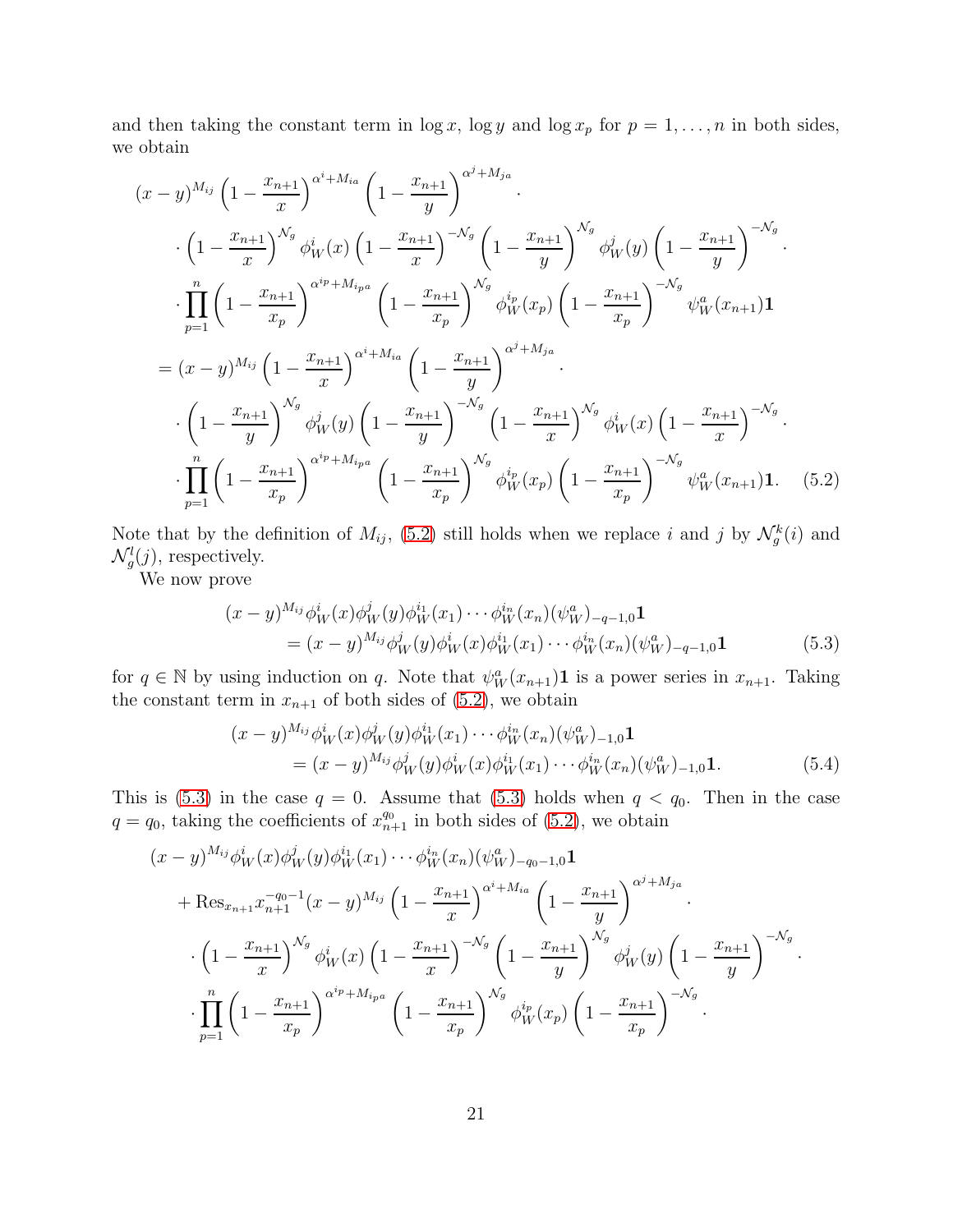$$
\begin{split}\n&\quad\cdot \left( \sum_{q=0}^{k_{0}-1} (\psi_{W}^{a})_{-q-1,0} \mathbf{1} x_{n+1}^{q} \right) \\
&= (x-y)^{M_{ij}} \phi_{W}^{j}(y) \phi_{W}^{i}(x) \phi_{W}^{i}(x_{1}) \cdots \phi_{W}^{i_{n}}(x_{n}) (\psi_{W}^{a})_{-q_{0}-1,0} \mathbf{1} \\
&\quad+ \text{Res}_{x_{n+1}} x_{n+1}^{-q_{0}-1}(x-y)^{M_{ij}} \left( 1 - \frac{x_{n+1}}{x} \right)^{\alpha^{i}+M_{ia}} \left( 1 - \frac{x_{n+1}}{y} \right)^{\alpha^{j}+M_{ja}} \\
&\quad\cdot \left( 1 - \frac{x_{n+1}}{y} \right)^{N_{g}} \phi_{W}^{j}(y) \left( 1 - \frac{x_{n+1}}{y} \right)^{-N_{g}} \left( 1 - \frac{x_{n+1}}{x} \right)^{N_{g}} \phi_{W}^{i}(x) \left( 1 - \frac{x_{n+1}}{x} \right)^{-N_{g}} \\
&\quad\cdot \prod_{p=1}^{n} \left( 1 - \frac{x_{n+1}}{x_{p}} \right)^{\alpha^{i_{p}}+M_{ipa}} \left( 1 - \frac{x_{n+1}}{x_{p}} \right)^{N_{g}} \phi_{W}^{i}(x_{p}) \left( 1 - \frac{x_{n+1}}{x_{p}} \right)^{-N_{g}} \\
&\quad\cdot \left( \sum_{q=0}^{q_{0}-1} (\psi_{W}^{a})_{-q-1,0} \mathbf{1} x_{n+1}^{q} \right). \n\end{split} \tag{5.5}
$$

If the second terms in the two sides of [\(5.5\)](#page-21-0) are equal, we obtain [\(5.3\)](#page-20-1).

We now use the induction assumption to prove that the second terms in the two sides of [\(5.5\)](#page-21-0) are equal. The second terms in the left-hand side and right-hand side of [\(5.5\)](#page-21-0) are equal to

<span id="page-21-0"></span>
$$
\sum_{k,l=0}^{K^{ij}} \sum_{k_1=0}^{K^{i_1}} \cdots \sum_{k_n=0}^{K^{i_n}} \sum_{q=0}^{q_0-1} (x-y)^{M_{ij}} \phi_W^{N_g^{k}(i)}(x) \phi_W^{N_g^{l}(j)}(y) \phi_W^{N_g^{k}(i_1)}(x_1) \cdots \phi_W^{N_g^{k}(i_n)}(x_n) (\psi_W^a)_{-q-1,0} \mathbf{1}.
$$
  
\n
$$
\cdot \operatorname{Res}_{x_{n+1}} x_{n+1}^{q-k_0-1} \left(1 - \frac{x_{n+1}}{x}\right)^{\alpha^i + M_{ia}} \left(1 - \frac{x_{n+1}}{y}\right)^{\alpha^j + M_{ja}}.
$$
  
\n
$$
\cdot \left(\log\left(1 - \frac{x_{n+1}}{x}\right)\right)^k \left(\log\left(1 - \frac{x_{n+1}}{y}\right)\right)^l.
$$
  
\n
$$
\cdot \prod_{p=1}^n \left(1 - \frac{x_{n+1}}{x_p}\right)^{\alpha^{ip} + M_{ipa}} \left(\log\left(1 - \frac{x_{n+1}}{x_p}\right)\right)^{k_p}
$$
 (5.6)

and

<span id="page-21-2"></span><span id="page-21-1"></span>
$$
\sum_{k,l=0}^{K^{ij}} \sum_{k_1=0}^{K^{i_1}} \cdots \sum_{k_n=0}^{K^{i_n}} \sum_{q=0}^{q_0-1} (x-y)^{M_{ij}} \phi_W^{N_g^l(j)}(y) \phi_W^{N_g^k(i)}(x) \phi_W^{N_g^k(i_1)}(x_1) \cdots \phi_W^{N_g^k(i_n)}(x_n) (\psi_W^a)_{-q-1,0} \mathbf{1}.
$$
  
\n
$$
\cdot \operatorname{Res}_{x_{n+1}} x_{n+1}^{q-k_0-1} \left(1 - \frac{x_{n+1}}{x}\right)^{\alpha^i + M_{ia}} \left(1 - \frac{x_{n+1}}{y}\right)^{\alpha^j + M_{ja}}.
$$
  
\n
$$
\cdot \left(\log\left(1 - \frac{x_{n+1}}{x}\right)\right)^k \left(\log\left(1 - \frac{x_{n+1}}{y}\right)\right)^l.
$$
  
\n
$$
\cdot \prod_{p=1}^n \left(1 - \frac{x_{n+1}}{x_p}\right)^{\alpha^{ip} + M_{ipa}} \left(\log\left(1 - \frac{x_{n+1}}{x_p}\right)\right)^{k_p},
$$
\n(5.7)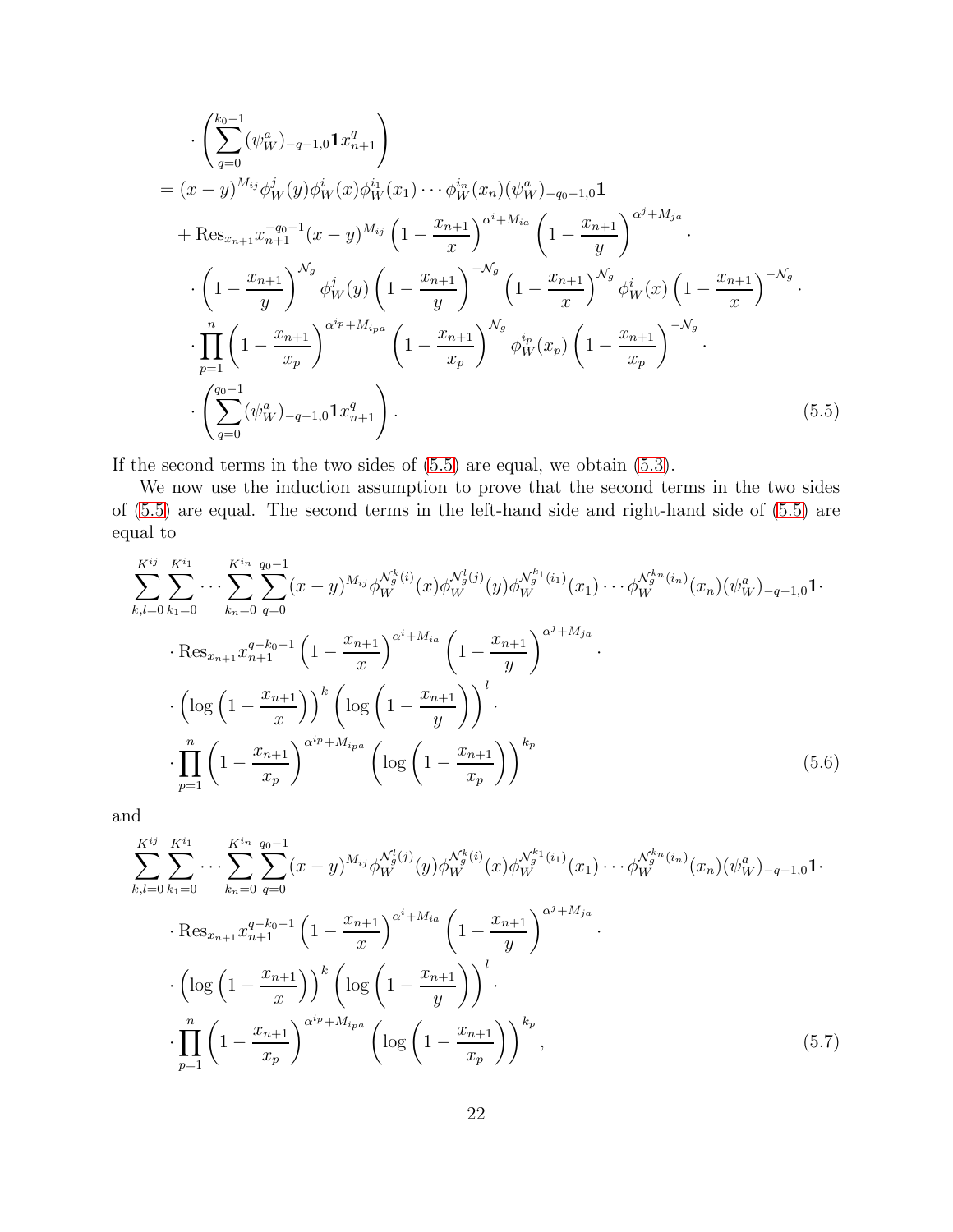respectively. By the induction assumption, [\(5.6\)](#page-21-1) and [\(5.7\)](#page-21-2) are indeed equal. This finishes our proof.

### 6 Spanning sets

In this section, we give several spanning sets of  $\widehat{M}_{B}^{[g]}$  and discuss the relations among elements of these sets.

<span id="page-22-0"></span>In Theorem [3.3,](#page-9-1) we obtain a spanning set of  $\widehat{M}_B^{[g]}$  consisting of elements of the form [\(3.1\)](#page-9-0). This spanning set is certainly not linearly independent. But we still have the following result:

**Proposition 6.1** For  $a \in A$  and  $k \in \mathbb{N}$ , let  $\widehat{M}_{B;a,k}^{[g]}$  be the subspace of  $\widehat{M}_{B}^{[g]}$  spanned by elements of the form [\(3.1\)](#page-9-0). Then for  $a_0 \in A$  and  $k_0 \in \mathbb{N}$ , the intersection of  $\widehat{M}_{B;a_0,k_0}^{[g]}$  with the subspace  $\sum_{a\neq a_0,k\neq k_0} \widehat{M}_{B;a,k}^{[g]}$  spanned by elements of the form [\(3.1\)](#page-9-0) for  $a\neq a_0$  and  $k\neq k_0$ is 0. In particular,  $\widehat{M}_B^{[g]}$  is equal to the direct sum of  $\widehat{M}_{B;a,k}^{[g]}$  for  $a \in A$  and  $k \in \mathbb{N}$ .

Proof. This proof is in fact a refinement of the proof of Theorem [3.4.](#page-11-3)

In  $\widetilde{M}^{[g]}$ , for  $a \in A$  and  $k \in \mathbb{N}$ , we have the subspace  $\widetilde{M}_{a,k}^{[g]}$  spanned by elements of the same form as [\(3.1\)](#page-9-0). For  $a_0 \in A$  and  $k_0 \in \mathbb{N}$ , the intersection of  $\widetilde{M}_{a_0,k_0}^{[g]}$  with the subspace  $\sum_{a\neq a_0,k\neq k_0} \widetilde{M}_{B;a,k}^{[g]}$  spanned by elements of the form  $(3.1)$  in  $\widetilde{M}^{[g]}$  for  $a\neq a_0$  and  $k\neq k_0$  is certainly 0.

Next we prove that the intersection of the subspace  $\widetilde{M}_{a_0,k_0}^{[g]} + J_B(\widetilde{M}^{[g]})$  of  $\widetilde{M}^{[g]}/J_B(\widetilde{M}^{[g]})$ with the subspace  $\sum_{a \neq a_0, k \neq k_0} \widetilde{M}_{B;a,k}^{[g]} + J_B(\widetilde{M}^{[g]})$  is still 0 in  $\widetilde{M}^{[g]}/J_B(\widetilde{M}^{[g]})$ . Let  $w + J_B(\widetilde{M}^{[g]})$ be in this intersection. We can take w to be in  $\widetilde{M}_{a_0,k_0}^{[g]}$ . Then there exists  $w_1 \in J_B(\widetilde{M}^{[g]})$ such that  $w + w_1 \in \sum_{a \neq a_0, k \neq k_0} \widetilde{M}_{B;a,k}^{[g]}$ . If w is not in  $J_B(\widetilde{M}^{[g]})$ , then  $w + w_1$  is not 0. Hence  $w + w_1 \notin \widetilde{M}_{a_0,k_0}^{[g]}$ . Since  $w \in \widetilde{M}_{a_0,k_0}^{[g]}$ , we see that  $w_1 \notin \widetilde{M}_{a_0,k_0}^{[g]}$ . On the other hand, from the definition in Section 5 of [\[H7\]](#page-40-0) (see Section 2),  $J_B(\widetilde{M}^{[g]})$  is the  $U(\hat{V}_{\phi}^{[g]})$  $\mathcal{N}_{\phi}^{[g]}$ )-submodule of  $M^{[g]}$ generated by elements of the form  $(\psi^a_{\widetilde{M}^{[g]}})_{n,0}$ **1** for  $a \in A$ ,  $n \in \mathbb{N}$  and

$$
(\phi_{\widetilde{M}[g]}^{i_1})_{n_1,k_1}\cdots(\phi_{\widetilde{M}[g]}^{i_l})_{n_l,k_l}L_{\widetilde{M}[g]}(0)^pL_{\widetilde{M}[g]}(-1)^q(\psi_{\widetilde{M}[g]}^a)_{n,k}v
$$

for  $i_1, ..., i_l \in I$ ,  $n_1 \in \alpha^{i_1} + \mathbb{Z}, ..., n_l \in \alpha^{i_l} + \mathbb{Z}, 0 \leq k_1 \leq K^{i_1}, ..., 0 \leq k_l \leq K^{i_l}, p, q \in \mathbb{N}$ ,  $a \in A, n \in \alpha + \mathbb{Z}, 0 \leq k \leq K, v \in V^{[\alpha]}, \alpha \in P_V$ , where  $K \in \mathbb{N}$  satisfying  $\mathcal{N}_g^{K+1}v = 0$ , such that

$$
\Re(\text{wt}\,\phi^{i_1}-n_1-1+\cdots+\phi^{i_l}-n_l-1-m+\text{wt}\,w^a-n-1+\text{wt}\,v)
$$

Then it is clear that we cannot add an element  $w_1$  of the form above but not in  $\widetilde{M}_{a_0,k_0}^{[g]}$  to w to obtain an element of  $\sum_{a\neq a_0,k\neq k_0} \widetilde{M}_{B,a,k}^{[g]}$ . Contradiction. Thus w must be in  $J_B(\widetilde{M}^{[g]})$  or equivalently,  $w + J_B(M^{[g]})$  is 0 in  $M^{[g]}/J_B(M^{[g]})$ . This proves that the intersection is 0.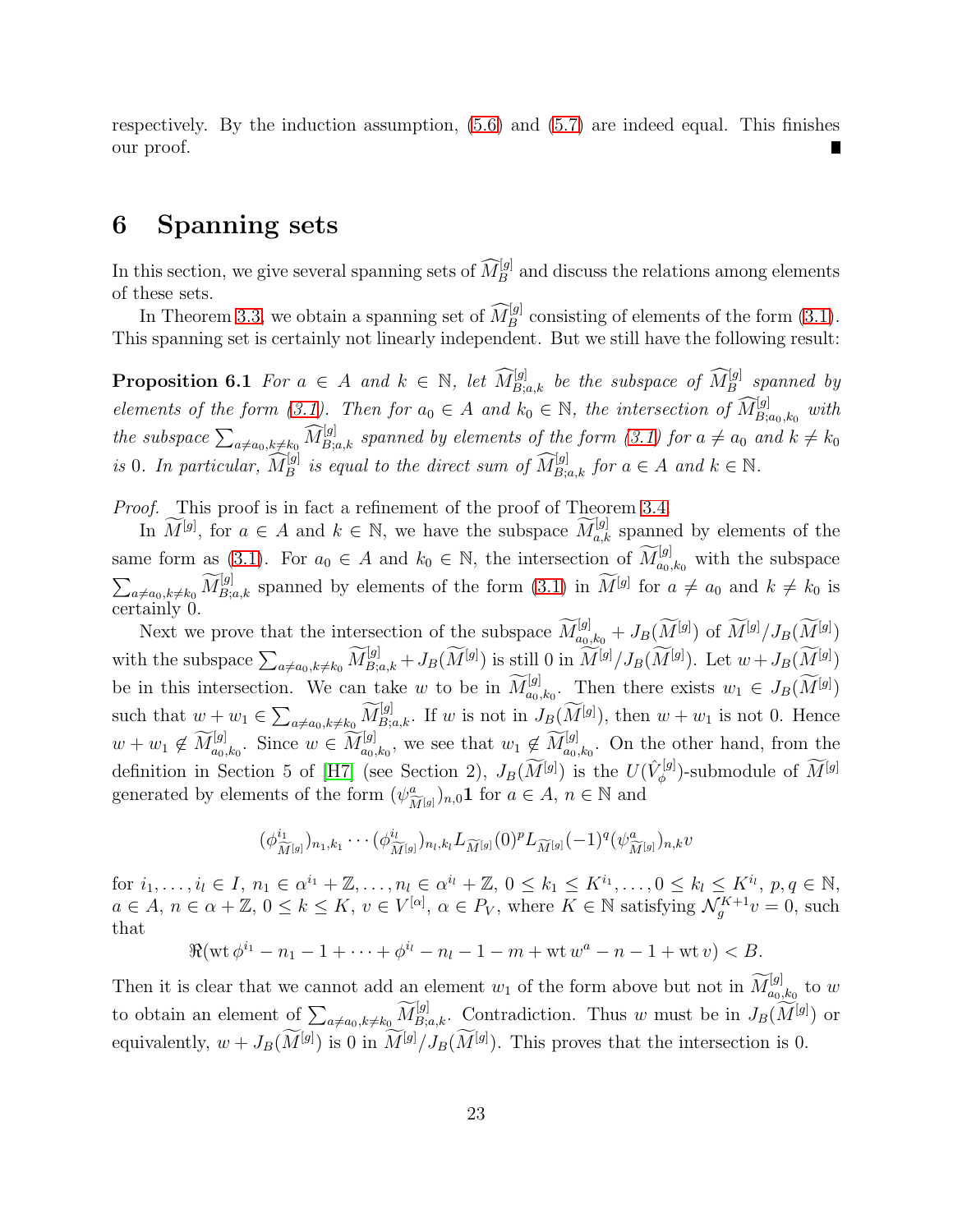Finally we prove that the intersection of  $\widehat{M}_{B;a_0,k_0}^{[g]}$  and  $\sum_{a\neq a_0,k\neq k_0} \widehat{M}_{B;a,k}^{[g]}$  is 0. By definition,

$$
\widehat{M}_{B}^{[g]} = (\widetilde{M}_{\ell}^{[g]}/J_B(\widetilde{M}^{[g]}))/J(\widetilde{M}^{[g]}/J_B(\widetilde{M}^{[g]})),
$$

where  $J(\widetilde{M}^{[g]}/J_B(\widetilde{M}^{[g]}))$  is the  $U(\hat{V}_{\phi}^{[g]})$ <sup> $\chi^{[g]}_{\phi}$ </sup>)-submodule of  $M^{[g]}/J_B(M^{[g]})$  generated by the coef-ficients of the formal series [\(3.6\)](#page-13-0), [\(3.7\)](#page-13-1) and [\(3.8\)](#page-13-2) for  $i \in I$ ,  $a \in A$  and  $v \in V^{[\alpha]}$ ,  $\alpha \in P(V)$ . For elements of the form [\(3.1\)](#page-9-0), the only relevant formal series are those with  $v = 1$ . But [\(3.6\)](#page-13-0) has a term in which  $\phi^{i}(x_1)$  is to the right of  $\psi^a_W(x_2)$  so that it will not give any re-lations for elements of the form [\(3.1\)](#page-9-0). The series [\(3.7\)](#page-13-1) contain  $L_{\tilde{L}^{[g]}}(0)$  but elements of the form [\(3.1\)](#page-9-0) does not contain this operator. So these series also do not give any relations for elements of the form [\(3.1\)](#page-9-0). Finally the series [\(3.8\)](#page-13-2) in fact gives only the relations  $L_{\widehat{M}_{B}^{[g]}}(-1)(\psi_{\widehat{M}_{B}^{[g]}}^{a})_{-k-1,0}$ **1** =  $(\psi_{\widehat{M}_{B}^{[g]}}^{a})_{-(k+1)-1,0}$ **1** for  $k \in \mathbb{N}$  so that it also does not give relations for elements of the form [\(3.1\)](#page-9-0). Hence adding elements of  $J(\widetilde{M}^{[g]}/J_B(\widetilde{M}^{[g]}))$  to elements of  $\widetilde{M}_{a_0,k_0}^{[g]}+J_B(\widetilde{M}^{[g]})$  does not give elements of  $\sum_{a\neq a_0,k\neq k_0} \widetilde{M}_{B,a,k}^{[g]}+J_B(\widetilde{M}^{[g]})$ . Thus the intersection of  $\widehat{M}_{B;a_0,k_0}^{[g]}$  and  $\sum_{a\neq a_0,k\neq k_0} \widehat{M}_{B;a,k}^{[g]}$  is 0.

From Proposition [6.1,](#page-22-0) we see that all the relations among elements of the form [\(3.1\)](#page-9-0) are given by the relations among products of coefficients of  $\phi_{\widehat{M}_{B}^{[g]}}^{i}(x)$  for  $i \in I$ . In particular, we can discuss such relations for fixed  $a \in A$  and  $k \in \mathbb{N}$ .

In the general setting of the present paper, since the relations among  $\phi^i(x)$  for  $i \in I$  are not given explicitly, it is impossible to explicitly write down the relations among elements of this spanning set. But we can still give the existence of these relations corresponding to the relations among  $\phi^i(x)$  for  $i \in I$ .

Relations among the coefficients of  $\phi^i(x)$  for  $i \in I$  are of the form

<span id="page-23-2"></span>
$$
\sum_{\nu=1}^{N} \lambda_{\nu} \phi_{m_1^{\nu}}^{i_1^{\nu}} \cdots \phi_{m_k^{\nu}}^{i_k^{\nu}} \mathbf{1} = 0
$$
 (6.1)

for some  $\lambda_{\nu} \in \mathbb{C}$  and  $k \in \mathbb{Z}_{+}$ ,  $i_{j}^{\nu} \in \tilde{I}$  (recall from Section 4 of [\[H7\]](#page-40-0) that  $\tilde{I} = I \cup \{0\}$ ) and  $m_j^{\nu} \in \mathbb{Z}$  for  $\nu = 1, \ldots, M, j = 1, \ldots, k$ , such that  $|\phi_{m_1^{\nu}}^{i_1^{\nu}}| + \cdots + |\phi_{m_k^{\nu}}^{i_k^{\nu}}|$  for  $\nu = 1, \ldots, M$  are either all even or are all odd. In particular, for each  $a \in A$  and  $n \in \alpha^{i_1} + \cdots + \alpha_k^{i_k} + \mathbb{Z}$ , we have the relation

<span id="page-23-0"></span>
$$
\sum_{\nu=1}^{N} \lambda_{\nu} (\psi^{a}_{\widetilde{M}_{B}^{[g]}})_{n,0} \phi_{m_{1}^{\nu}}^{i_{1}^{\nu}} \cdots \phi_{m_{k}^{\nu}}^{i_{k}^{\nu}} \mathbf{1} = 0
$$
\n(6.2)

in  $\widehat{M}_{B}^{[g]}$ . By Theorem [3.3,](#page-9-1) the left-hand side of [\(6.2\)](#page-23-0) can be rewritten as a linear combination of elements of the form [\(3.1\)](#page-9-0) such that

$$
\Re(\operatorname{wt} \phi^{i_j} - n_j - 1 + \dots + \phi^{i_l} - n_l - 1 + \operatorname{wt} w^a + k) \ge B
$$

for  $j = 1, \ldots, l$ . Thus the relation [\(6.2\)](#page-23-0) can be rewritten as

<span id="page-23-1"></span>
$$
\sum_{\nu=1}^{N} \gamma_{\nu} (\phi_{\widehat{M}_{B}^{[g]}}^{j_{1}^{\nu}})_{m_{1}^{\nu}, q_{1}^{\nu}} \cdots (\phi_{\widehat{M}_{B}^{[g]}}^{j_{p}})_{m_{p}^{\nu}, q_{p}^{\nu}} (\psi_{\widehat{M}_{B}^{[g]}}^{a})_{-q-1,0} \mathbf{1} = 0
$$
\n(6.3)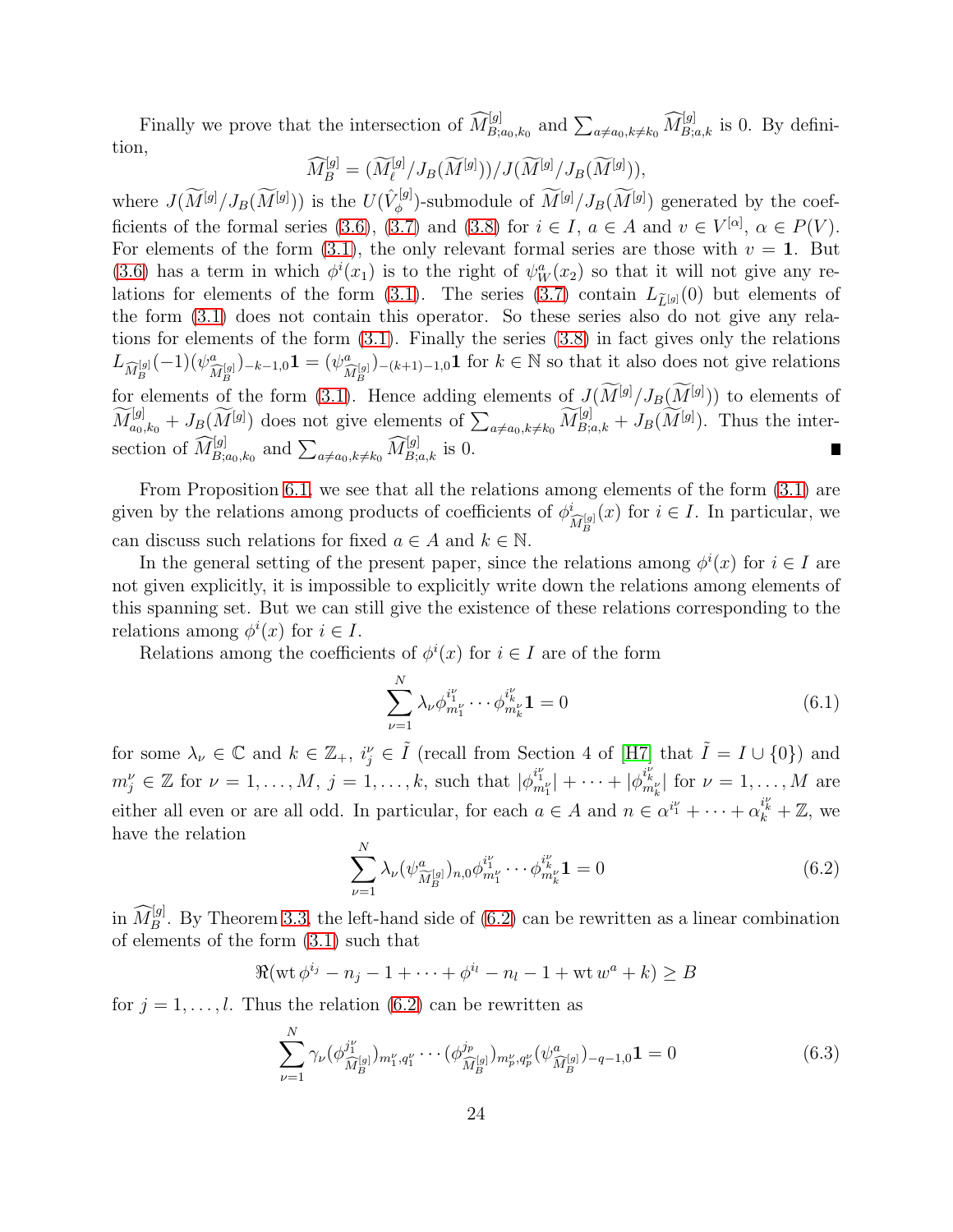for  $\gamma_{\nu} \in \mathbb{C}, j_1^{\nu}, \ldots, j_p^{\nu} \in \tilde{I}, m_1^{\nu} \in \alpha^{j_1^{\nu}} + \mathbb{Z}, \ldots, m_p^{\nu} \in \alpha^{j_p^{\nu}} + \mathbb{Z}, 0 \le q_1^{\nu} \le Q^{j_1^{\nu}}, \ldots, 0 \le q_l \le Q^{j_p^{\nu}},$  $q \in \mathbb{N}$  such that

$$
\Re(\operatorname{wt} \phi^{j_p^\nu} - m_r^\nu - 1 + \dots + \phi^{j_p^\nu} - m_p^\nu - 1 + \operatorname{wt} w^a + q) \ge B
$$

for  $\nu = 1, \ldots, N$ ,  $r = 1, \ldots, p$ . Since there are in general more than one way to rewrite the left-hand side of  $(6.2)$  as linear combinations of elements of the form  $(3.1)$ , there are in general more than one relations of the form [\(6.3\)](#page-23-1) corresponding to each relation of the form  $(6.1).$  $(6.1).$ 

<span id="page-24-3"></span>Thus we have the following result:

**Theorem 6.2** The relations among the elements of the form  $(3.1)$  are all of the form  $(6.3)$ ,  $for j_1^{\nu}, \ldots, j_p^{\nu} \in \tilde{I}, m_1^{\nu} \in \alpha^{j_1^{\nu}} + \mathbb{Z}, \ldots, m_p^{\nu} \in \alpha^{j_p^{\nu}} + \mathbb{Z}, 0 \le q_1^{\nu} \le Q^{j_1^{\nu}}, \ldots, 0 \le q_l \le Q^{j_p^{\nu}}, q \in \mathbb{N}$ such that

 $\Re(\mathrm{wt}\,\phi^{j_r^{\nu}}-m_r^{\nu}-1+\cdots+\phi^{j_p^{\nu}}-m_p^{\nu}-1+\mathrm{wt}\,w^{a}+q)\geq B$ 

for  $\nu = 1, \ldots, N$ ,  $r = 1, \ldots, p$ , corresponding to all the relations of the form [\(6.1\)](#page-23-2) in V.

Proof. We have proved that all the relations of the form  $(6.3)$  are indeed satisfied by the elements of the form [\(3.1\)](#page-9-0). There are apparently also another type of relations among elements of the form [\(3.1\)](#page-9-0) given by the coefficients of the weak commutativity for  $\phi_{\widehat{M}_R^{[g]}}^i(x)$ for  $i \in I$ . But by Theorem [5.1,](#page-18-0) these relations are obtained from the relations in V given by the coefficients of the weak commutativity for  $\phi^i(x)$  for  $i \in I$ . So the relations given by the coefficients of the weak commutativity for  $\phi_{\widehat{M}_R^{[g]}}^i(x)$  for  $i \in I$  are also of the form  $(6.3)$ corresponding to the relations in V given by  $(6.1)$ . Thus these are the only relations among such elements. П

<span id="page-24-2"></span>Using the weak commutativity for  $\phi_{\widehat{M}_B^{[g]}}^i(x)$  for  $i \in I$ , we now reduce the spanning set in Proposition [3.3](#page-9-1) to a smaller spanning set. We choose a total order on the index set I.

**Lemma 6.3** For  $i_1, i_2 \in I$  such that  $i_1 > i_2, n_1 \in \alpha^{i_1} + \mathbb{Z}, n_2 \in \alpha^{i_2} + \mathbb{Z}, 0 \leq k_1 \leq K^{i_1}$ ,  $0 \leq k_2 \leq K^{i_2}$  and  $w \in \widehat{M}_{B}^{[g]}$ , the element

<span id="page-24-1"></span>
$$
(\phi_{\widehat{M}_{B}^{[g]}}^{i_{1}})_{n_{1},k_{1}}(\phi_{\widehat{M}_{B}^{[g]}}^{i_{2}})_{n_{2},k_{2}}w \in \widehat{M}_{B}^{[g]}
$$
\n(6.4)

can be written as a linear combination of elements of the form

<span id="page-24-0"></span>
$$
(\phi_{\widehat{M}_{B}^{[g]}}^{i_{2}})_{m_{2},k_{2}}(\phi_{\widehat{M}_{B}^{[g]}}^{i_{1}})_{m_{1},k_{1}}w \qquad (6.5)
$$

for  $m_1 \in \alpha^{i_1} + \mathbb{Z}$  and  $m_2 \in \alpha^{i_2} + \mathbb{Z}$  such that  $m_1 - \alpha^{i_1} \leq n_1 - \alpha^{i_1}$ ,  $m_2 - \alpha^{i_2} \geq n_2 - \alpha^{i_2}$  and  $m_1 + m_2 = n_1 + n_2.$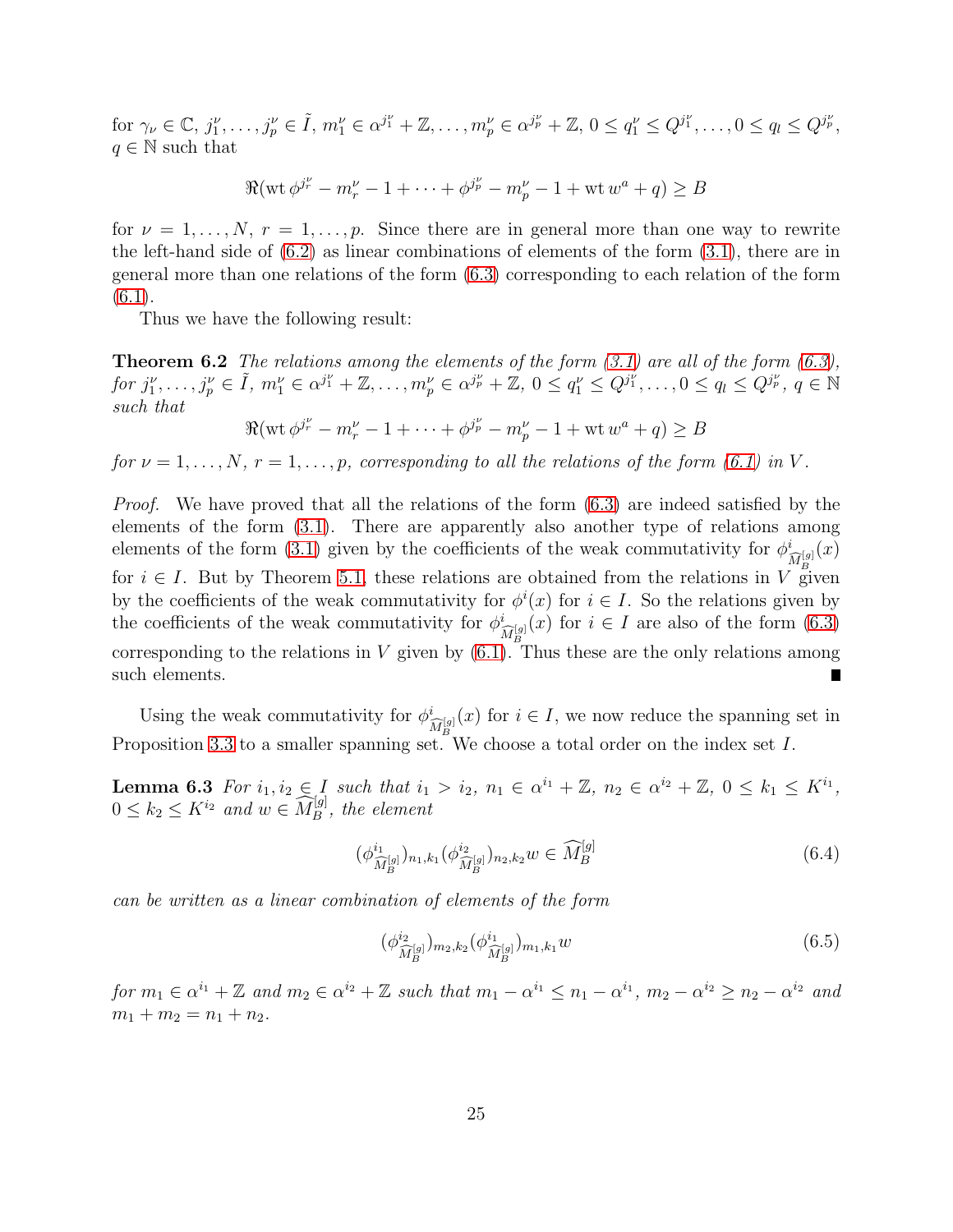*Proof.* We use induction on  $n_2 - \alpha^{i_2}$ . Since  $\widehat{M}_B^{[g]}$  is lower bounded, there exists  $N \in \mathbb{Z}$  such that  $(\phi_{\widehat{M}_R^{[g]}}^{\dot{a}})_{n_2,k_2}w=0$  for  $n_2-\alpha^{\dot{a}_2} > N$ .

In the case  $n_2 = \alpha^{i_2} + N$ ,

$$
(\phi^{i_1}_{\widehat{M}_B^{[g]}})_{n_1,k_1}(\phi^{i_2}_{\widehat{M}_B^{[g]}})_{\alpha^{i_2}+N,k_2}w
$$

is the coefficient of  $x_1^{M_{i_1 i_2}-n_1-1}(\log x_1)^{k_1} x_2^{-\alpha^{i_2}-N-1}(\log x_2)^{k_2}$  in

$$
(x_1-x_2)^{M_{i_1i_2}}\phi_{\widehat{M}_B^{[g]}}^{i_1}(x_1)\phi_{\widehat{M}_B^{[g]}}^{i_2}(x_2)w.
$$

By the weak commutativity for  $\phi_{\widehat{M}_{B}^{[g]}}^{i_1}(x_1)$  and  $\phi_{\widehat{M}_{B}^{[g]}}^{i_2}(x_2)$ , we see that this coefficient is equal to the coefficient of  $x_1^{M_{i_1 i_2}-n_1-1}(\log x_1)^{k_1} x_2^{-\alpha^{i_2}-N-1}(\log x_2)^{k_2}$  in

$$
(x_1-x_2)^{M_{i_1i_2}}\phi_{\widehat{M}_B^{[g]}}^{i_2}(x_2)\phi_{\widehat{M}_B^{[g]}}^{i_1}(x_1)w.
$$

This coefficient is

$$
\sum_{p=0}^{M_{i_1i_2}} \binom{M_{i_1i_2}}{p} (\phi_{\widehat{M}_B^{[g]}}^{i_2})_{\alpha^{i_2}+N+p,k_2} (\phi_{\widehat{M}_B^{[g]}}^{i_1})_{n_1-p,k_1} w
$$

and is indeed a linear combination of elements of the form [\(6.5\)](#page-24-0).

Now assume that for  $n_2 \in \alpha^{i_2} + \mathbb{Z}$  such that  $n - \alpha^{i_2} < n_2 - \alpha^{i_2} \leq N$ , elements of the form [\(6.4\)](#page-24-1) are linear combinations of elements of the form [\(6.5\)](#page-24-0). In the case  $n_2 = n$ , the coefficient of  $x_1^{M_{i_1 i_2}-n_1-1}(\log x_1)^{k_1} x_2^{-n-1}(\log x_2)^{k_2}$  in

$$
(x_1 - x_2)^{M_{i_1 i_2}} \phi_{\widehat{M}_B^{[g]}}^{i_1}(x_1) \phi_{\widehat{M}_B^{[g]}}^{i_2}(x_2) w
$$

is

<span id="page-25-0"></span>
$$
(\phi_{\widehat{M}_{B}^{[g]}}^{i_{1}})_{n_{1},k_{1}}(\phi_{\widehat{M}_{B}^{[g]}}^{i_{2}})_{n,k_{2}}w+\sum_{p=1}^{M_{i_{1}i_{2}}}\binom{M_{i_{1}i_{2}}}{p}(\phi_{\widehat{M}_{B}^{[g]}}^{i_{1}})_{n_{1}-p,k_{1}}(\phi_{\widehat{M}_{B}^{[g]}}^{i_{2}})_{n+p,k_{2}}w.
$$
\n(6.6)

By the weak commutativity for  $\phi_{\widehat{M}_B^{[g]}}^{i_1}(x_1)$  and  $\phi_{\widehat{M}_B^{[g]}}^{i_2}(x_2)$ , we see that [\(6.6\)](#page-25-0) is equal to the coefficient of  $x_1^{M_{i_1 i_2}-n_1-1}(\log x_1)^{k_1} x_2^{-n-1}(\log x_2)^{k_2}$  in

$$
(x_1-x_2)^{M_{i_1i_2}}\phi_{\widehat{M}_B^{[g]}}^{i_2}(x_2)\phi_{\widehat{M}_B^{[g]}}^{i_1}(x_1)w.
$$

This coefficient is

$$
\sum_{p=0}^{M_{i_1i_2}} \binom{M_{i_1i_2}}{p} (\phi_{\widehat{M}_B^{[g]}}^{i_2})_{n+p,k_2} (\phi_{\widehat{M}_B^{[g]}}^{i_1})_{n_1-p,k_1} w
$$

and is in fact a linear combination of elements of the form [\(6.5\)](#page-24-0). Therefore [\(6.6\)](#page-25-0) is also such a linear combination. But by the induction assumption the second term in [\(6.6\)](#page-25-0) is a linear combination of elements of the form  $(6.5)$ . Thus the first term in  $(6.6)$  is a linear combination of elements of the form [\(6.5\)](#page-24-0). By the principle of induction, the lemma is proved. Г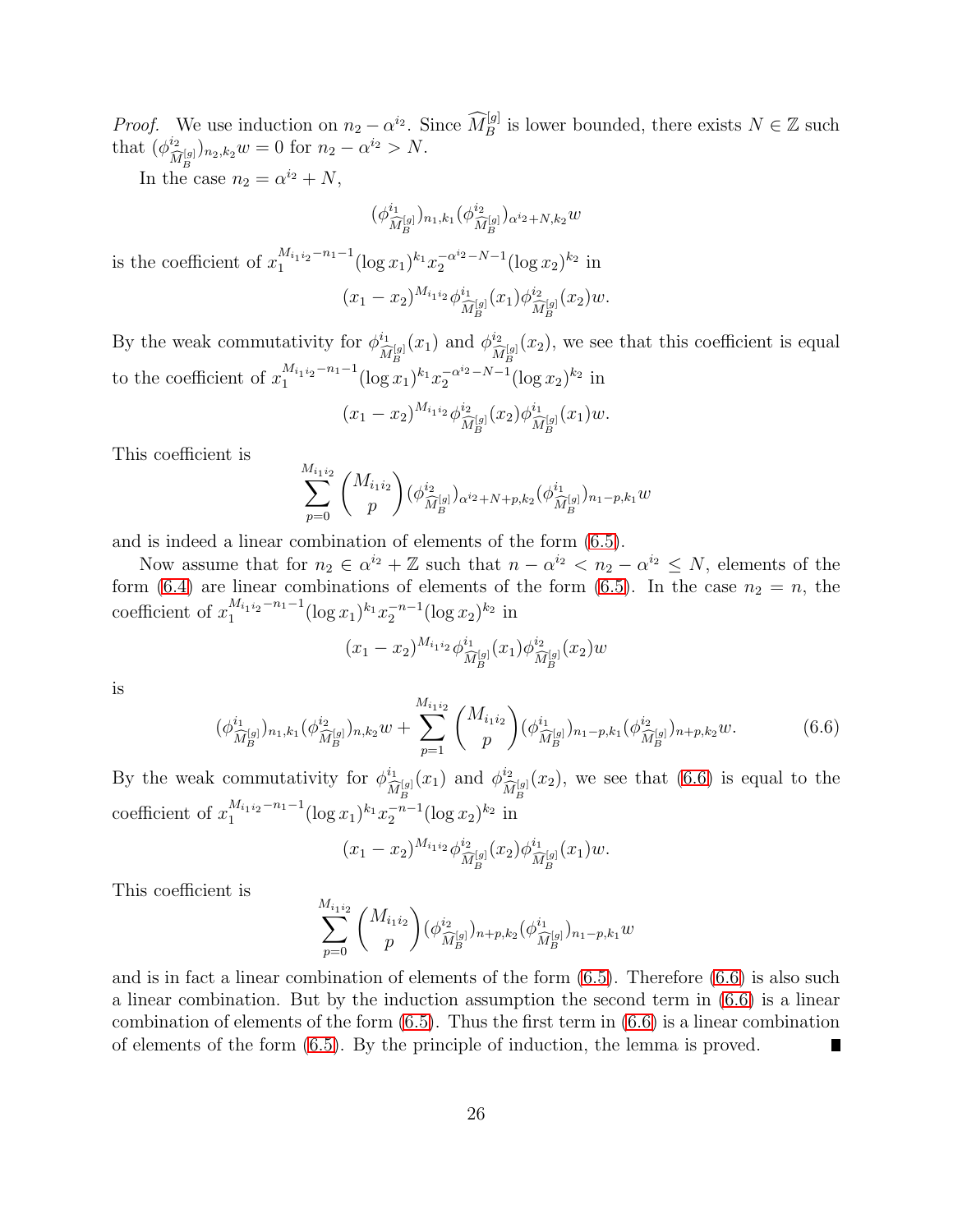**Theorem 6.4** The lower-bounded generalized g-twisted V-module  $\widehat{M}_B^{[g]}$  is spanned by elements of the form  $(3.1)$  for  $i_1, \ldots, i_l \in I$   $n_1 \in \alpha^{i_1} + \mathbb{Z}, \ldots, n_l \in \alpha^{i_l} + \mathbb{Z}, 0 \leq k_1 \leq K^{i_1}, \ldots, 0 \leq k_l$  $k_l \leq K^{i_l}, \ a \in A, \ k \in \mathbb{N} \ \text{such that} \ i_1 \leq \cdots \leq i_l \ \text{and}$ 

$$
\Re(\text{wt } \phi^{i_j} - n_j - 1 + \dots + \phi^{i_l} - n_l - 1 + \text{wt } w^a + k) \ge B
$$

for  $j = 1, \ldots, l$  and  $a \in A$ . Moreover, the relations among these elements are of the form [\(6.3\)](#page-23-1), for  $j_1^{\nu}, \ldots, j_p^{\nu} \in \tilde{I}$ ,  $m_1^{\nu} \in \alpha^{j_1^{\nu}} + \mathbb{Z}, \ldots, m_p^{\nu} \in \alpha^{j_p^{\nu}} + \mathbb{Z}, 0 \le q_1^{\nu} \le Q^{j_1^{\nu}}, \ldots, 0 \le q_l \le Q^{j_p^{\nu}}$ ,  $q \in \mathbb{N}$  such that  $j_1^{\nu} \leq \cdots \leq j_p^{\nu}$  for  $\nu = 1, \ldots, N$  and

$$
\Re(\text{wt } \phi^{j_p^{\nu}} - m_r^{\nu} - 1 + \dots + \phi^{j_p^{\nu}} - m_p^{\nu} - 1 + \text{wt } w^a + q) \ge B
$$

for  $\nu = 1, \ldots, N$ ,  $r = 1, \ldots, p$ , corresponding to all the relations of the form [\(6.1\)](#page-23-2) in V.

Proof. This result follows immediately from Lemma [6.3](#page-24-2) and the fact that the real parts of the weights of the elements of  $\widehat{M}_{B}^{[g]}$  are greater than or equal to B. The proof of the second part is the same as the proof of Theorem [6.2.](#page-24-3)

These spanning sets consist of elements where the operators  $(\psi_{\widehat{M}_R^{[g]}})_{-k-1,0}$  are to the right of all the other operators. We shall also give a spanning set where the operators  $(\psi_{\widehat{M}_{B}^{[g]}})_{n,k}$ are to the left of all the other operators appearing in the elements. But we first need to give a spanning set of a different type.

<span id="page-26-3"></span>**Proposition 6.5** Let W be a lower-bounded generalized q-twisted V-module generated by a set S of homogeneous elements of W. Then W is spanned by the coefficients of the formal series of the form

<span id="page-26-1"></span><span id="page-26-0"></span>
$$
Y_W^g(v,x)L_W(-1)^kw\tag{6.7}
$$

for  $v \in V$ ,  $k \in \mathbb{N}$  and  $w \in S$ .

*Proof.* Let  $W_0$  be the subspace of W spanned by elements of the form [\(6.7\)](#page-26-0). We prove that  $W_0 = W$ .

If  $W_0$  is not equal to W, then there exists  $\tilde{w} \in W$  but not in  $W_0$ . Let  $w' \in W'$  such that  $\langle w', w_0 \rangle = 0$  for  $w_0 \in W_0$  and  $\langle w', \tilde{w} \rangle = 1$ . Then for  $v_1, \ldots, v_l \in V$ ,  $k \in \mathbb{N}$  and  $w \in S$ , using the associativity, we have

$$
F^{p}(\langle w', Y_W^g(v_1, z_1) \cdots Y_W^g(v_l, z_l) L_W(-1)^k w \rangle)
$$
  
=  $F^{p}(\langle w', Y_W^g(Y_V(v_1, z_1 - z_l) \cdots Y_V(v_{l-1}, z_{l-1} - z_l) v_l, z_l) L_W(-1)^k w \rangle).$  (6.8)

But for fixed  $z_1, \ldots, z_l$  such that  $|z_l| > |z_1 - z_l| > \cdots > |z_{l-1} - z_l| > 0$ ,

$$
Y_W^g(Y_V(v_1, z_1 - z_l) \cdots Y_V(v_{l-1}, z_{l-1} - z_l)v_l, z_l)L_W(-1)^k w \in \overline{W}_0.
$$

So by the definition of  $w'$ , the right-hand side of  $(6.8)$  is 0. By  $(6.8)$ , the left-hand side of  $(6.8)$  is also 0. Thus

<span id="page-26-2"></span>
$$
\langle w', Y_W^g(v_1, x_1) \cdots Y_W^g(v_l, x_l) L_W(-1)^k w \rangle = 0 \tag{6.9}
$$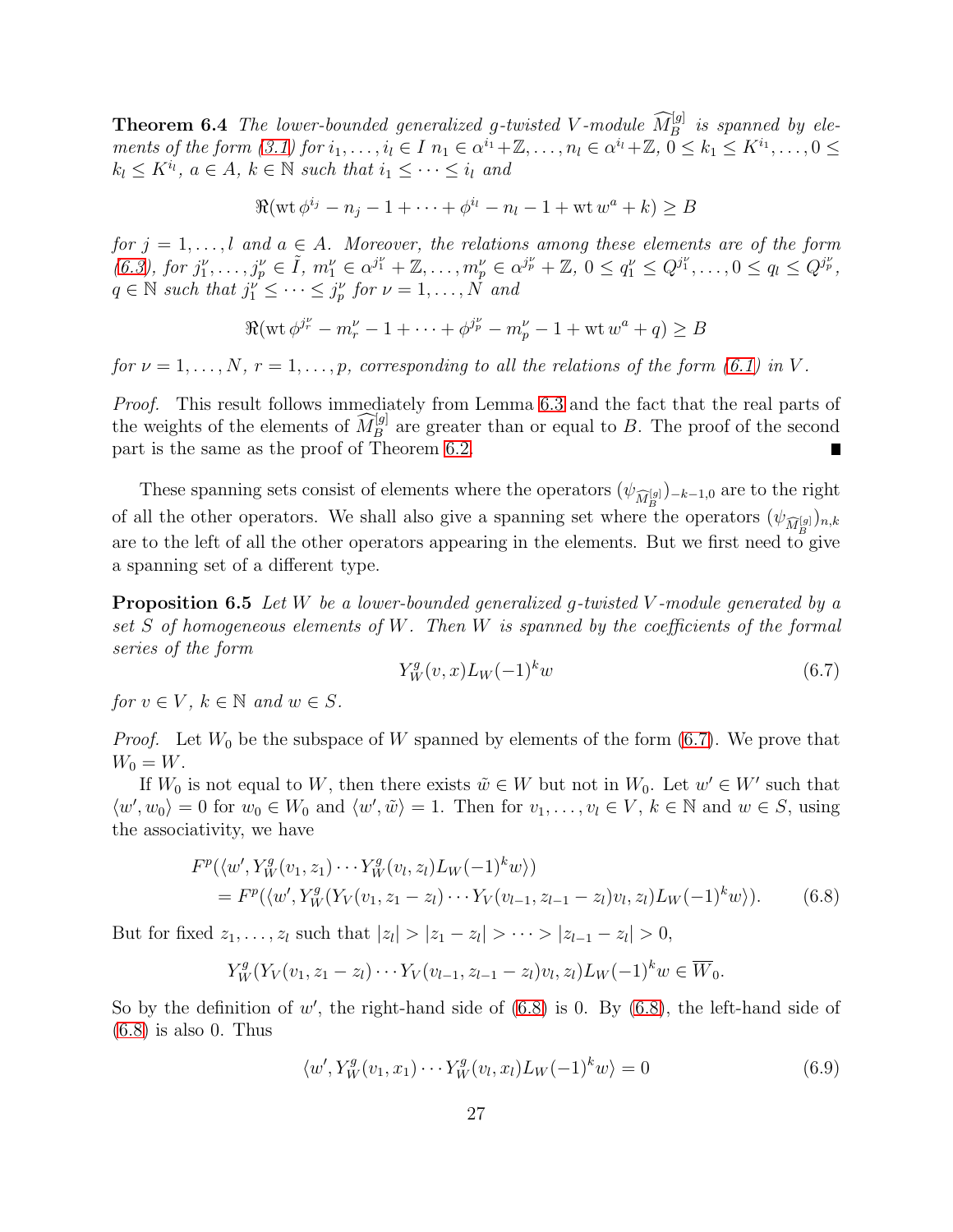for  $v_1, \ldots, v_l \in V$ ,  $k \in \mathbb{N}$  and  $w \in S$ . Since W is generated by S, [\(6.9\)](#page-26-2) for  $v_1, \ldots, v_l \in V$ ,  $k \in \mathbb{N}$  and  $w \in S$  implies that  $w' = 0$ . But  $\langle w', \tilde{w} \rangle = 1$  so that  $w' \neq 0$ . Contradiction. Thus  $W_0 = W$ . Г

<span id="page-27-3"></span>**Theorem 6.6** The lower-bounded generalized g-twisted V module  $\widehat{M}_{B}^{[g]}$  is spanned by the coefficients of the formal series

<span id="page-27-0"></span>
$$
Y^g_{\widehat{M}_B^{[g]}}(v,x)(\psi^a_{\widehat{M}_B^{[g]}})_{-k-1,0} \mathbf{1} = Y^g_{\widehat{M}_B^{[g]}}(v,x)L_{\widehat{M}_B^{[g]}}(-1)^k(\psi^a_W)_{-1,0} \mathbf{1}
$$
(6.10)

for  $v \in V$ ,  $k \in \mathbb{N}$  and  $a \in A$ . In terms of the generating fields  $\phi^i(x)$  of V,  $\widehat{M}_B^{[g]}$  is spanned by the coefficients of the formal series

<span id="page-27-1"></span>
$$
Y^{g}_{\widehat{M}_{B}^{[g]}}(\phi^{i_1}_{n_1}\cdots\phi^{i_l}_{n_l}\mathbf{1},x)(\psi^a_W)_{-k-1,0}\mathbf{1}
$$
\n(6.11)

for  $i_1, \ldots, i_l \in I$ ,  $n_1, \ldots, n_l \in \mathbb{Z}$ ,  $k \in \mathbb{N}$  and  $a \in A$ . Moreover, the relations among the coefficients of the formal series of the form [\(6.10\)](#page-27-0) are all induced from the relations among  $v's$  in V and the relations among the coefficients of the formal series  $(6.11)$  are all induced from the relations among elements of the form  $\phi_{n_1}^{i_1} \cdots \phi_{n_l}^{i_l}$ **1**, that is, of the form [\(6.1\)](#page-23-2).

*Proof.* Since  $\widehat{M}_{B}^{[g]}$  is generated by applying twisted vertex operators to  $(\psi_{W}^{a})_{-k-1,0}$ **1**, by Proposition [6.5,](#page-26-3) we see that the coefficients of the formal series [\(6.10\)](#page-27-0) for  $v \in V$ ,  $k \in \mathbb{N}$  and  $a \in A$  span  $\widehat{M_B^{[g]}}$ . Since V is spanned by elements of the form  $\phi_{n_1}^{i_1} \cdots \phi_{n_l}^{i_l} \mathbf{1}$  for  $i_1, \ldots, i_l \in I$ ,  $n_1, \ldots, n_l \in \mathbb{Z}, \widehat{M}_B^{[g]}$  is also spanned by elements of the form [\(6.11\)](#page-27-1).

By Proposition [6.1,](#page-22-0) the relations among the coefficients of the formal series [\(6.11\)](#page-27-1) are all induced from the relations among elements of the form  $\phi_{n_1}^{i_1} \cdots \phi_{n_l}^{i_l}$ **1**, that is, of the form [\(6.1\)](#page-23-2). This implies that the relations among the coefficients of the formal series of the form  $(6.10)$  are all induced from the relations in V. П

**Theorem 6.7** Let W be a lower-bounded generalized g-twisted V-module. Let  $\{\phi^i(x)\}_{i\in I}$  be a set of generating fields of V and  $\{\psi_W^a(x)\}_{a\in A}$  a set of generator twist fields of W. Then W is spanned by elements of the form

<span id="page-27-2"></span>
$$
(\psi_W^a)_{n,k}\phi_{n_1}^{i_1}\cdots \phi_{n_l}^{i_l}\mathbf{1}
$$

for  $a \in A$ ,  $i_1, ..., i_l \in I$ ,  $n \in \alpha^{i_1} + \cdots + \alpha^{i_l} + \mathbb{Z}$ ,  $k \in \mathbb{N}$ ,  $n_1, ..., n_{l-1} \in \mathbb{Z}$ ,  $n_l \in -\mathbb{N} - 1$ .

*Proof.* From the definition of the twist vertex operators in Section 4 of [\[H6\]](#page-40-4), for  $a \in A$ ,  $m \in \mathbb{N}$  and  $v \in V$ , we have

$$
Y_W^g(v, x)(\psi_W^a)_{-m-1,0} \mathbf{1}
$$
  
=  $Y_W^g(v, x)L_W(-1)^m(\psi_W^a)_{-1,0} \mathbf{1}$   
=  $(-1)^{|v| |(\psi_W^a)_{-1,0} \mathbf{1}|} e^{xL_W(-1)} (Y^g)_{WV}^W(L_W(-1)^m(\psi_W^a)_{-1,0} \mathbf{1}, y) v|_{y^n = e^{-\pi ni} x^n, \log y = \log x - \pi i}$   
=  $(-1)^{|v| |(\psi_W^a)_{-1,0} \mathbf{1}|} e^{xL_W(-1)} \frac{d^m}{dx^m} (Y^g)_{WV}^W((\psi_W^a)_{-1,0} \mathbf{1}, y) v|_{y^n = e^{-\pi ni} x^n, \log y = \log x - \pi i}$  (6.12)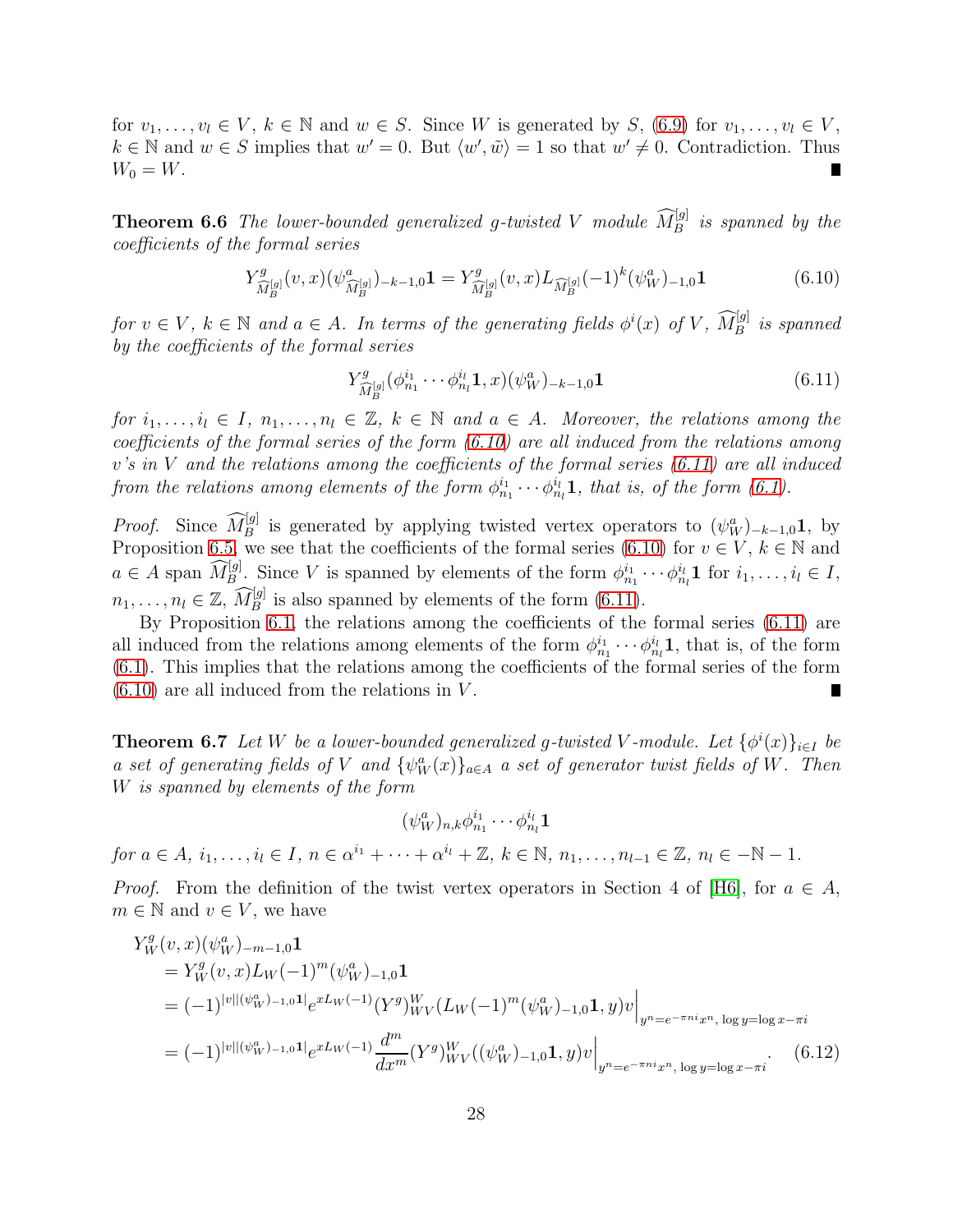By Proposition [6.5,](#page-26-3) the coefficients of the left-hand side of  $(6.12)$  span W. So the coefficients of the right-hand side of  $(6.12)$  also span W. But the coefficients of the right-hand side of [\(6.12\)](#page-27-2) are linear combinations of  $L_W(-1)^m(\psi_W^a)_{n,k}u$  for  $m \in \mathbb{N}$ ,  $n \in \alpha + \mathbb{Z}$ ,  $k \in \mathbb{N}$ ,  $u \in V^{[\alpha]}$  and  $\alpha \in P_V$ . From the  $L(-1)$ -commutator formula for the twist fields  $\psi_W^a(x)$ , we see that  $L_W(-1)^m(\psi_W^a)_{n,k}u$  is equal to a linear combination of elements of the form  $(\psi_W^a)_{n',k'}L_W(-1)^{m'}u$  for  $n' \in \alpha + \mathbb{Z}, k' \in \mathbb{N}$  and  $0 \leq m' \leq m$ . Thus elements of the form  $(\psi_W^a)_{n,k} u$  for  $n \in \alpha + \mathbb{Z}$ ,  $k \in \mathbb{N}$ ,  $u \in V^{[\alpha]}$  and  $\alpha \in P_V$  span W. Since u is spanned by elements of the form  $\phi_{n_1}^{i_1} \cdots \phi_{n_l}^{i_l} 1$  for  $i_1, \ldots, i_l \in I, n_1, \ldots, n_{l-1} \in \mathbb{Z}, n_l \in \mathbb{N} - 1$ , the result is proved.

## 7 Existence of irreducible grading-restricted generalized and ordinary twisted modules

In this section, as an application of Theorems [4.7](#page-17-0) and [6.6,](#page-27-3) we prove the existence of irreducible grading-restricted generalized and ordinary  $g$ -twisted V-modules when V is a Möbius vertex algebra and the twisted Zhu's algebra  $A_q(V)$  or twisted zero-mode algebra  $Z_q(V)$  is finite dimensional. In the case that  $V$  is a vertex operator algebra (meaning the existence of a conformal vector) and g is of finite order, our result removed the assumption that  $A_q(V) \neq 0$ in Theorem 9.1 in [\[DLM1\]](#page-39-8) and the assumption that V is simple and  $C_2$ -cofinite in Theorem 9.1 in [\[DLM2\]](#page-39-0). Our result is also much more general since V does not have to have a conformal vector (a Möbius structure or a compatible  $\mathfrak{sl}_2$ -module structure is enough) and g can be of infinite order.

Note that Theorems [4.1](#page-13-3) and [4.7](#page-17-0) are about the existences of lower-bounded generalized  $q$ twisted V-modules. We do not need any condition to prove these existences. We now want to discuss the existence of irreducible grading-restricted generalized g-twisted V-modules. As is mentioned in the end of the introduction (Section 1), we call a grading-restricted generalized g-twisted V-module such that  $L(0)$  acts semisimply an *ordinary g-twisted V-module*. We would also like to discuss the existence of irreducible ordinary  $q$ -twisted V-modules.

To discuss these existences, we need to use contragredient modules and lowest weight subspaces. In particular, we need to assume that our vertex superalgebra  $V$  is a Möbius vertex superalgebra or a quasi-vertex superalgebra introduced in [\[FHL\]](#page-39-9) and [\[HLZ\]](#page-40-3) (see also [\[H6\]](#page-40-4)) to discuss the existence of lowest weights and lowest weight subspaces. We first recall the definition of Möbius vertex superalgebra.

**Definition 7.1** A Möbius vertex superalgebra is a grading-restricted vertex superalgebra V equipped with an operator  $L_V(1)$  satisfying

$$
[L_V(1), L_V(0)] = L_V(1),
$$
  
\n
$$
[L_V(1), L_V(-1)] = 2L_V(0),
$$
  
\n
$$
[L_V(1), Y_V(v, x)] = Y_V(L_V(1)v, x) + 2xY_V(L_V(0)v, x) + x^2Y_V(L_V(-1)v, x)
$$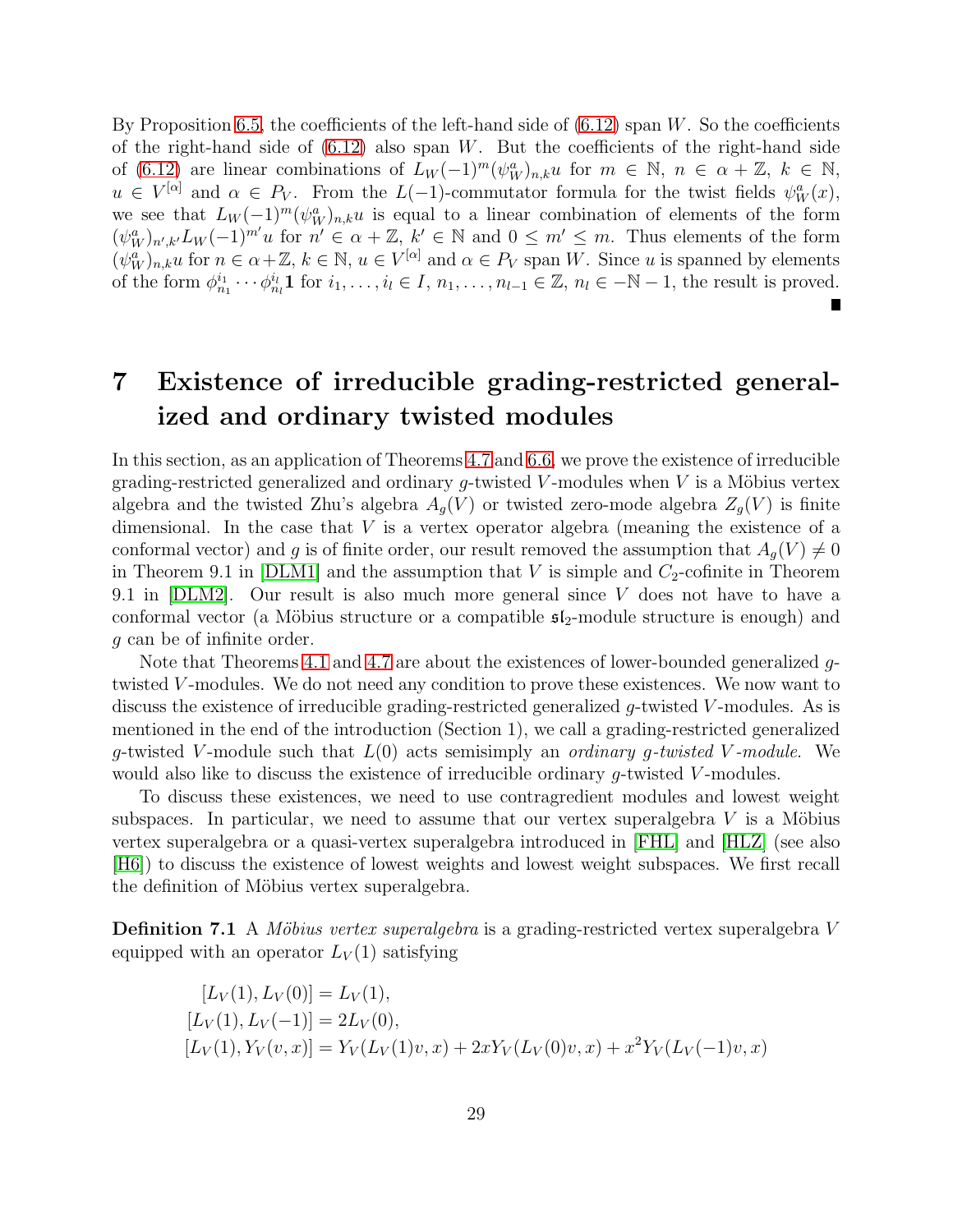for  $v \in V$ . Let  $V_1$  and  $V_2$  be Möbius vertex superalgebras. A homomorphism  $V_1$  to  $V_2$  is a homomorphism f from  $V_1$  to  $V_2$  when  $V_1$  and  $V_2$  are viewed as grading-restricted vertex superalgebras such that  $f(L_{V_1}(1)v) = L_{V_2}(1)f(v)$ . An *isomorphism from*  $V_1$  to  $V_2$  is an invertible homomorphism from  $V_1$  to  $V_2$ . An *automorphism of a Möbius vertex superalgebra*  $V$  is an isomorphism from  $V$  to itself.

In this section, V is a Möbius vertex superalgebra and g is an automorphism of V. In this case, a lower-bounded generalized q-twisted V-module should also have an operator  $L_W(1)$ and satisfies the corresponding properties. Thus we need the following definition:

<span id="page-29-0"></span>**Definition 7.2** Let V be a Möbius vertex superalgebra. A *lower-bounded generalized q*twisted V-module is a lower-bounded generalized g-twisted V-module for the underlying grading-restricted vertex superalgebra of V equipped with an operator  $L_W(1)$  on W satisfying

$$
[L_W(1), L_W(0)] = L_W(1),
$$
  
\n
$$
[L_W(1), L_W(-1)] = 2L_W(0),
$$
  
\n
$$
[L_W(1), Y_W^g(v, x)] = Y_W^g(L_V(1)v, x) + 2xY_W^g(L_V(0)v, x) + x^2Y_W^g(L_V(-1)u, x)
$$

for  $v \in V$ . Let  $W_1$  and  $W_2$  be lower-bounded generalized g-twisted V-module. A module map from  $W_1$  to  $W_2$  is a module map f from  $W_1$  to  $W_2$  when  $W_1$  and  $W_2$  are viewed as lower-bounded generalized  $g$ -twisted V-modules for the underlying grading-restricted vertex superalgebra of V such that  $f(L_{W_1}(1)w) = L_{W_2}(1)f(w)$ . An *equivalence from*  $W_1$  to  $W_2$  is an invertible module map from  $W_1$  to  $W_2$ .

**Remark 7.3** Note that for a lower-bounded generalized  $q$ -twisted V-module W, because  $L_W(0)$  appears in the right-hand side of the commutator formula between  $L_W(1)$  and  $L_W(-1)$ , we cannot redefine  $L_W(0)$  by adding a number to obtain a lower-bounded generalized gtwisted V-module with a different  $L_W(0)$ . Thus in this case, the values, not just the differences, of the weights (the eigenvalues of  $L_W(0)$ ) are meaningful. In particular, a module map  $f: W_1 \to W_2$  must satisfy  $f(L_{W_1}(0)w) = L_{W_2}(0)f(w)$  for  $w \in W_1$ .

**Remark 7.4** For a Möbius vertex superalgebra V,  $L_V(-1)$ ,  $L_V(0)$  and  $L_V(1)$  give a structure of  $\mathfrak{sl}_2$ -module to V. Similarly, for a lower-bounded generalized g-twisted V-module,  $L_W(-1)$ ,  $L_W(0)$  and  $L_W(1)$  give a structure of an  $\mathfrak{sl}_2$ -module to W.

<span id="page-29-2"></span>**Remark 7.5** Theorem [4.7](#page-17-0) still holds for lower-bounded generalized g-twisted V-module W in this case. In fact the same proof works except that submodules means submodules invariant under  $L_W(1)$ .

<span id="page-29-1"></span>We also need to modify Definition [3.1](#page-9-2) when  $V$  is a Möbius vertex superalgebra.

**Definition 7.6** Let V be a Möbius vertex superalgebra and g an automorphism of V. We say that a lower-bounded generalized g-twisted generalized  $V$ -module  $W$  is generated by a subset M of W if W is spanned by

$$
(Y_W^g)_{n_1,k_1}(v_1)\cdots(Y_W^g)_{n_l,k_l}(v_l)L_W(-1)^pL_W(0)^qL_W(1)^r w
$$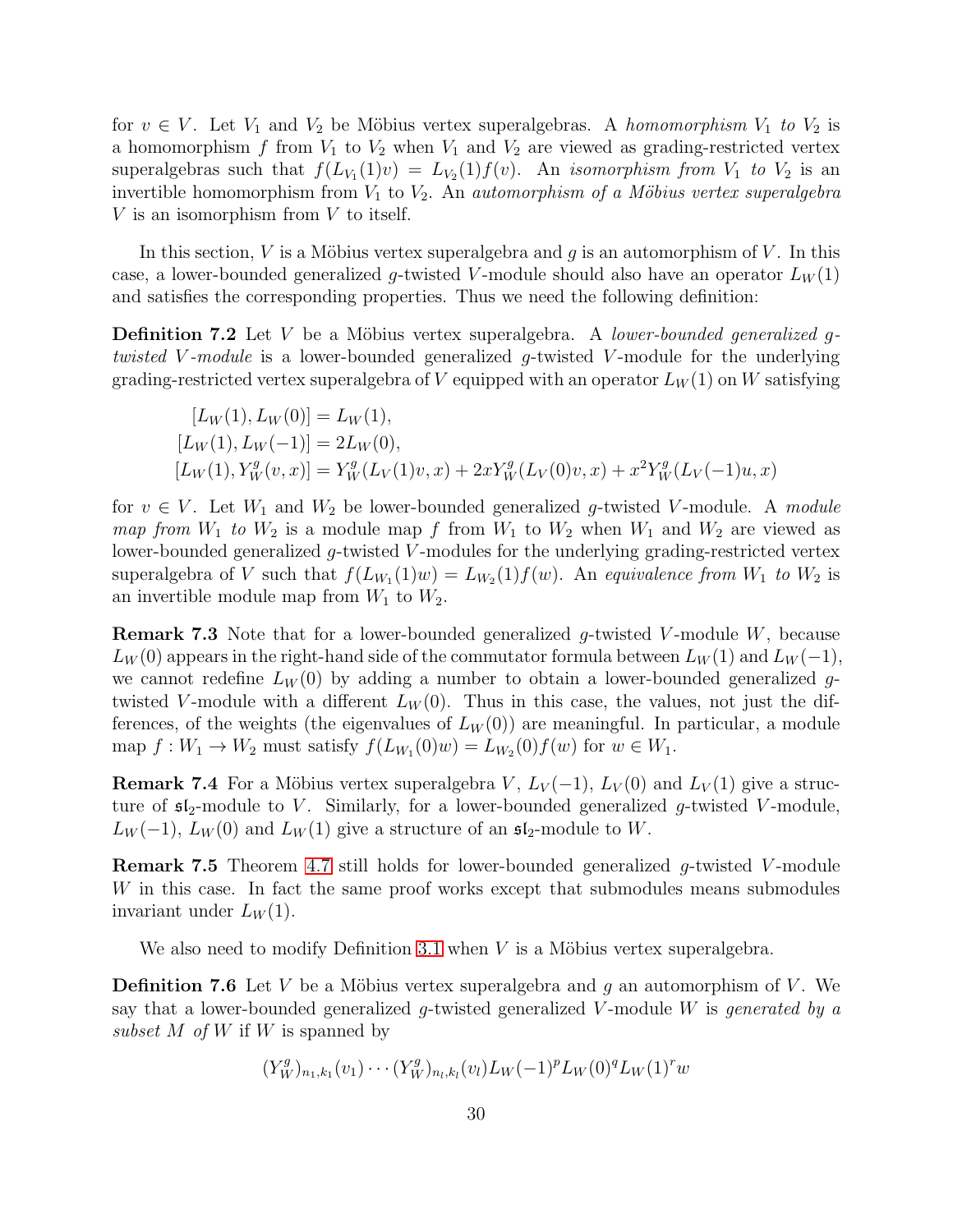for  $v_1, \ldots, v_l \in V, n_1, \ldots, n_l \in \mathbb{C}, k_1, \ldots, k_l, p, q, r \in \mathbb{N}$  and  $w \in M$ , or equivalently, by the coefficients of  $Y_W^g(v, x)L_W(-1)^pL_W(0)^qL_W(1)^rw$  for  $v \in V$ ,  $p, q, r \in \mathbb{N}$ , and  $w \in M$ .

Now we use the construction of lower-bounded generalized twisted modules for a gradingrestricted vertex superalgebra in [\[H7\]](#page-40-0) (see Section 2) to give a construction of lower-bounded generalized g-twisted modules for the Möbius vertex superalgebra V. We assume that the space M in Section 5 of [\[H7\]](#page-40-0) (see Section 2) has an additional operator  $L_M(1)$  of weight  $-1$ and fermion number 0 and commuting with  $\mathcal{L}_q$ ,  $\mathcal{S}_q$  and  $\mathcal{N}_q$ . We also assume that there is a basis  $\{w^a\}_{a\in A}$  of homogeneous basis of M satisfying the condition given in Section 5 of [\[H7\]](#page-40-0) (that is,  $L_M(0)_N w^a = w^{L_M(0)_N(a)}$  for  $a \in A$ , where either  $L_M(0)_N(a) \in A$  or  $w^{L_M(0)_N(a)} = 0$ , see Section 2) and in addition satisfying the condition that  $L_M(1)w^a = w^{L_M(1)(a)}$  for  $a \in A$ , where either  $L_M(1)(a) \in A$  or  $w^{L_M(1)(a)} = 0$ . Then we have the lower-bounded generalized g-twisted V-module  $\widehat{M}_{B}^{[g]}$  when V is viewed as a grading-restricted vertex superalgebra. We now define an operator  $L_{\widehat{M}_{B}^{[g]}}(1)$  on  $\widehat{M}_{B}^{[g]}$ .

By Theorem [3.3,](#page-9-1)  $\widehat{M}_B^{[g]}$  is generated by  $(\psi_W^a)_{-1,0}$ **1** for  $a \in A$ . By Theorem [6.6,](#page-27-3)  $\widehat{M}_B^{[g]}$  is spanned by the coefficients of the formal series of the form [\(6.10\)](#page-27-0) for  $v \in V, k \in \mathbb{N}$  and  $a \in A$ . We define  $L_{\widehat{M}_{B}^{[g]}}(1)$  by

$$
L_{\widehat{M}_{B}^{[g]}}(1)Y_{\widehat{M}_{B}^{[g]}}^{g}(v,x)L_{\widehat{M}_{B}^{[g]}}(-1)^{k}(\psi_{\widehat{M}_{B}^{[g]}}^{a})_{-1,0}\mathbf{1}
$$
\n
$$
=Y_{\widehat{M}_{B}^{[g]}}^{g}((L_{V}(1)+2xL_{V}(0)+x^{2}L_{V}(-1))v,x)L_{\widehat{M}_{B}^{[g]}}(-1)^{k}(\psi_{\widehat{M}_{B}^{[g]}}^{a})_{-1,0}\mathbf{1}
$$
\n
$$
+k(k-1)Y_{\widehat{M}_{B}^{[g]}}^{g}(v,x)L_{\widehat{M}_{B}^{[g]}}(-1)^{k-1}(\psi_{\widehat{M}_{B}^{[g]}}^{a})_{-1,0}\mathbf{1}
$$
\n
$$
+2k(\text{wt }w^{a})Y_{\widehat{M}_{B}^{[g]}}^{g}(v,x)L_{\widehat{M}_{B}^{[g]}}(-1)^{k-1}(\psi_{\widehat{M}_{B}^{[g]}}^{a})_{-1,0}\mathbf{1}
$$
\n
$$
+Y_{\widehat{M}_{B}^{[g]}}^{g}(v,x)L_{\widehat{M}_{B}^{[g]}}(-1)^{k}(\psi_{\widehat{M}_{B}^{[g]}}^{L_{M}(1)(a)})_{-1,0}\mathbf{1}
$$

<span id="page-30-0"></span>for  $v \in V$ ,  $k \in \mathbb{N}$  and  $a \in A$ . By Theorem [6.6,](#page-27-3) the only relations among elements of the form [\(6.10\)](#page-27-0) are given by the relations among v's. Thus  $L_{\widehat{M}_{B}^{[g]}}(1)$  is well defined.

**Theorem 7.7** Let V be a Möbius vertex superalgebra. Then  $\widehat{M}_{B}^{[g]}$  equipped with  $L_{\widehat{M}_{B}^{[g]}}(1)$  is a lower-bounded generalized g-twisted V-module. Moreover,  $\widehat{M}_B^{[g]}$  has the universal property stated as in Theorem 5.2 in  $|H7|$  (Theorem [2.5\)](#page-8-0) except that now V is a Möbius vertex superalgebra. Also every lower-bounded generalized g-twisted V-module generated by a  $\mathbb{Z}_2$ -graded subspace M invariant under the actions of  $g, S_g, \mathcal{N}_g, L_W(0), L_W(0)_S, L_W(0)_N$  and bounded below in the real parts of the weights by  $B \in \mathbb{R}$  is a quotient of  $\widehat{M}_{B}^{[g]}$ .

Proof. From the definition, we have

$$
[L_{\widehat{M}_{B}^{[g]}}(1), L_{\widehat{M}_{B}^{[g]}}(0)] = L_{\widehat{M}_{B}^{[g]}}(1),
$$
  
\n
$$
[L_{\widehat{M}_{B}^{[g]}}(1), L_{\widehat{M}_{B}^{[g]}}(-1)] = 2L_{\widehat{M}_{B}^{[g]}}(0),
$$
  
\n
$$
[L_{\widehat{M}_{B}^{[g]}}(1), Y_{\widehat{M}_{B}^{[g]}}^{g}(v, x)] = Y_{\widehat{M}_{B}^{[g]}}^{g}(L_{V}(1)v, x) + 2xY_{\widehat{M}_{B}^{[g]}}^{g}(L_{V}(0)v, x) + x^{2}Y_{\widehat{M}_{B}^{[g]}}^{g}(L_{V}(-1)v, x).
$$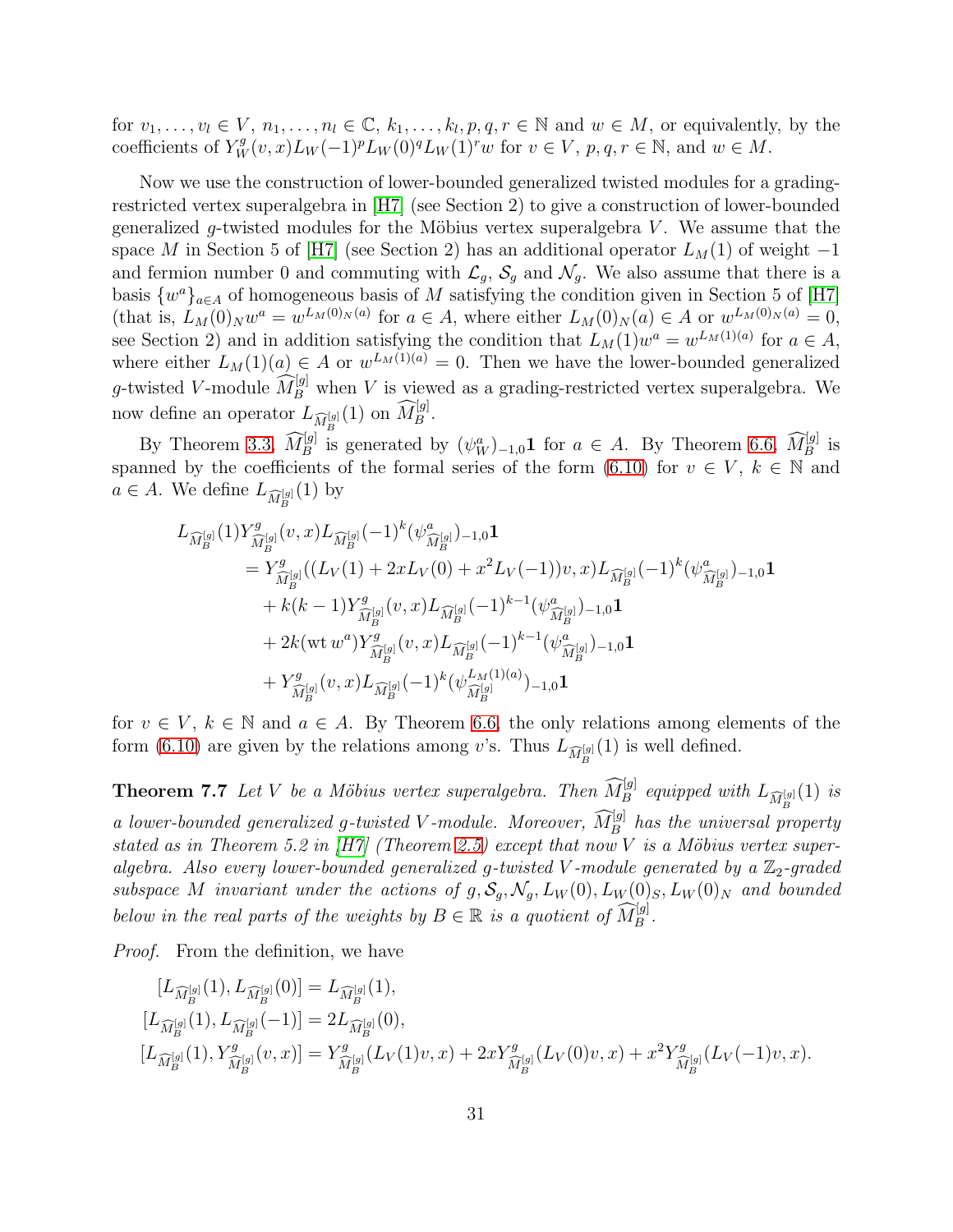By Definition [7.2,](#page-29-0)  $\widehat{M}_{B}^{[g]}$  equipped with  $L_{\widehat{M}_{B}^{[g]}}(1)$  is a lower-bounded generalized g-twisted V -module.

The universal properties and the statement that a lower-bounded generalized g-twisted V-module is a quotient follows immediately from the construction of  $\widehat{M}_{B}^{[g]}$ , Theorem 5.2 and Corollary 5.3 in [\[H7\]](#page-40-0) (see Section 2).

**Remark 7.8** Since by Theorem [4.1,](#page-13-3)  $\widehat{M}_{B}^{[g]}$  is not 0, Theorem [7.7](#page-30-0) in particular shows that there are nonzero lower-bounded generalized q-twisted V-modules when  $V$  is a Möbius vertex superalgebra.

We also need to discuss the existence of lowest weights and lowest weight subspaces of lower-bounded generalized g-twisted V-modules.

**Definition 7.9** A complex number  $n_0$  is called a *lowest weight* of a lower-bounded generalized g-twisted V-module W if  $W_{[n_0]} \neq 0$  and  $W_{[n]} = 0$  for  $n \in \mathbb{C}$  satisfying  $\Re(n) < \Re(n_0)$ . When lowest weights exist, we shall call the subspace of W spanned by all homogeneous elements whose weights are lowest weights the *lowest weight space of W*. In general, we call the infimum of the real parts of the weights of elements of W the *weight infimum of W*.

Remark 7.10 Note that in general, lowest weights might not exist. Even if they exist, in general they might not be unique; they can be differed by imaginary numbers. In particular, the imaginary parts of the weights of the elements of the lowest weight space can be different.

We need a result on the existence of the lowest weights of irreducible lower-bounded generalized g-twisted V-module. Recall that  $P(V)$  is the set of  $\alpha \in [0,1) + \mathbb{R}$  such that  $e^{2\pi i \alpha}$ is an eigenvalue of  $g$  (on  $V$ ).

<span id="page-31-1"></span>**Proposition 7.11** Let V be a Möbius vertex superalgebra and q an automorphism of V. Assume that the set of real parts of the numbers in  $P(V)$  has no accumulation point in R. Then a finitely-generated lower-bounded generalized g-twisted V-module has a lowest weight. In particular, an irreducible lower-bounded generalized g-twisted V -module has a lowest weight.

*Proof.* We need only prove that a lower-bounded generalized q-twisted V-module W gen-erated by one homogeneous element w has a lowest weight. By Definition [7.6,](#page-29-1)  $W$  is spanned by the coefficients of formal series of the form  $Y_W^g(v, x)L_W(-1)^pL_W(0)^qL_W(1)^rw$  for  $v \in V$ ,  $p, q, r \in \mathbb{N}$ . When  $v \in V^{[\alpha]},$ 

$$
Y_W^g(v, x) = \sum_{s \in \mathbb{Z}} \sum_{k \in \mathbb{N}} (Y_W^g)_{\alpha+s,k}(v) x^{-\alpha-s-1} (\log x)^k.
$$

So  $W$  is spanned by elements of the form

<span id="page-31-0"></span>
$$
(Y_W^g)_{\alpha+s,k}(v)L_W(-1)^pL_W(0)^qL_W(1)^rw \tag{7.1}
$$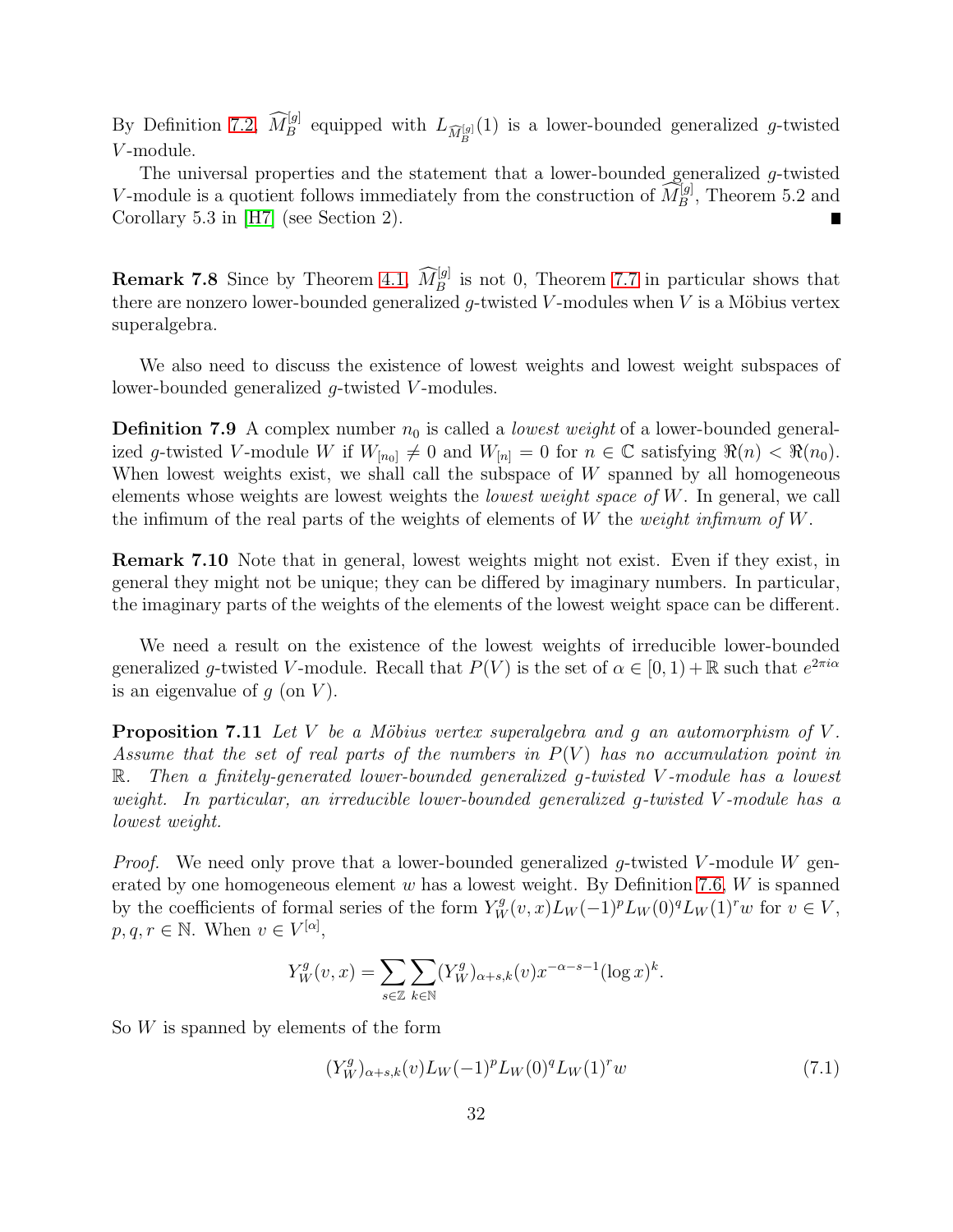for  $v \in V^{[\alpha]}$ ,  $\alpha \in P(V)$ ,  $s \in \mathbb{Z}$ ,  $k, p, q, r \in \mathbb{N}$ . When v is also homogeneous, the weight of such an element is wt  $v - \alpha - s - 1 + p - r + w$ t w. Since wt  $v - \alpha - s - 1 + p - r \in -(P(V) + \mathbb{Z}),$ the real part of wt  $v - \alpha - s - 1 + p - r + w$ t w is in  $-(\Re(P(V)) + \mathbb{Z}) + \Re(wt w)$ .

Let S be the set of the real parts of the weights of the nonzero homogeneous subspaces of W. Since W is lower bounded, there exists a weight infimum  $h \in \mathbb{R}$  of W, which by definition is the infimum of S. Since wt  $v-\Re(\alpha)-s-1+p-r+\Re(wt w) \geq h$ , wt  $v-\Re(\alpha)-s-1+p-r \geq$  $h-\Re(wt w)$ . In any neighborhood of h, there is at least one element of W such that the real part of its weight is in the neighborhood. Let  $n \in \mathbb{Z}$  satisfying  $n - 1 < h - \Re(\omega t w) \leq n$ . Then for any nonzero element of the form [\(7.1\)](#page-31-0) of weight wt  $v - \alpha - s - 1 + p - r + w$ t w such that wt  $v - \Re(\alpha) - s - 1 + p - r \le n$ , we also have  $n - 1 < \text{wt } v - \Re(\alpha) - s - 1 + p - r$ . So we obtain

$$
n - 1 - wt v + s + 1 - p + r < -\Re(\alpha) \le n - wt v + s + 1 - p + r.
$$

Since  $-1 < -\Re(\alpha) < 0$ ,  $n-1 < \text{wt } v - s-1+p-r < n+1$ . But wt  $v-s-1+p-r$  is an integer. So we obtain wt  $v - s - 1 + p - r = n$ . Thus the weight of [\(7.1\)](#page-31-0) in this case is  $n - \alpha + \text{wt } w$ . Since h is the infimum of S, there must be a sequence of elements of W of the form  $(7.1)$  such that limit of the real parts of the weights of the elements in the sequence is  $h$ . In particular, we can assume that the real parts of the weights of the elements in the sequence is less than or equal to n. Then these real parts must be of the form  $n - \Re(\alpha_m) + \Re(\mathrm{wt} w)$  for  $m \in \mathbb{Z}_+$ and  $\alpha_m \in P(V)$ . Since these real parts form a sequence whose limit is h, the limit of the sequence  $\{-\Re(\alpha_m)\}_{m\in\mathbb{Z}_+}$  exists and is equal to  $h-n-\Re(wt w)$ . If there are infinitely many different  $-\Re(\alpha_m)$  in the sequence, the limit of the sequence is an accumulation point of the set of the real parts of  $P(V)$ . But by our assumption, this set has no accumulation point in R. Contradiction. So when m is sufficiently large,  $-\Re(\alpha_m)$  are all equal and must be equal to the limit  $h - n - \Re(\text{wt } w)$  of the sequence  $\{-\Re(\alpha_m)\}_{m \in \mathbb{Z}_+}$ . Thus  $h = n - \Re(\alpha_m) + \text{wt } w$ for m sufficiently large. This proves that  $n - \alpha_m + \text{wt} w$  are lowest weights of W for m sufficiently large.  $\blacksquare$ 

<span id="page-32-1"></span>**Example 7.12** Let V be a Möbius vertex superalgebra and g an automorphism of V such that there are only finitely many distinct eigenvalues of g. Then  $P(V)$  is a finite set. In particular, the set of the real parts of the elements of  $P(V)$  does not have an accumulation point. So by Proposition [7.11,](#page-31-1) in this case, a finitely-generated lower-bounded generalized g-twisted V-module has a lowest weight. When the semisimple part  $e^{2\pi i S_g}$  of g is of finite order (including the case that g is of finite order), there are only finitely many distinct eigenvalues of g. Thus by Proposition [7.11,](#page-31-1) a finitely-generated lower-bounded generalized gtwisted V-module has a lowest weight when the semisimple part  $e^{2\pi i \mathcal{S}_g}$  of  $g$  is of finite order (in particular, when g is of finite order). We see that Proposition [7.11](#page-31-1) is indeed a generalization of the well-known fact that a finitely-generated lower-bounded generalized  $q$ -twisted V-module has a lowest weight when g is of finite order.

<span id="page-32-0"></span>Let  $W$  be a lower-bounded generalized g-twisted V-module. Then by Proposition 3.3 in [\[H5\]](#page-40-5), W' has a structure of a lower-bounded generalized  $g^{-1}$ -twisted V-module called the contragredient module of  $W$ . We have a functor  $'$  called the contragredient functor.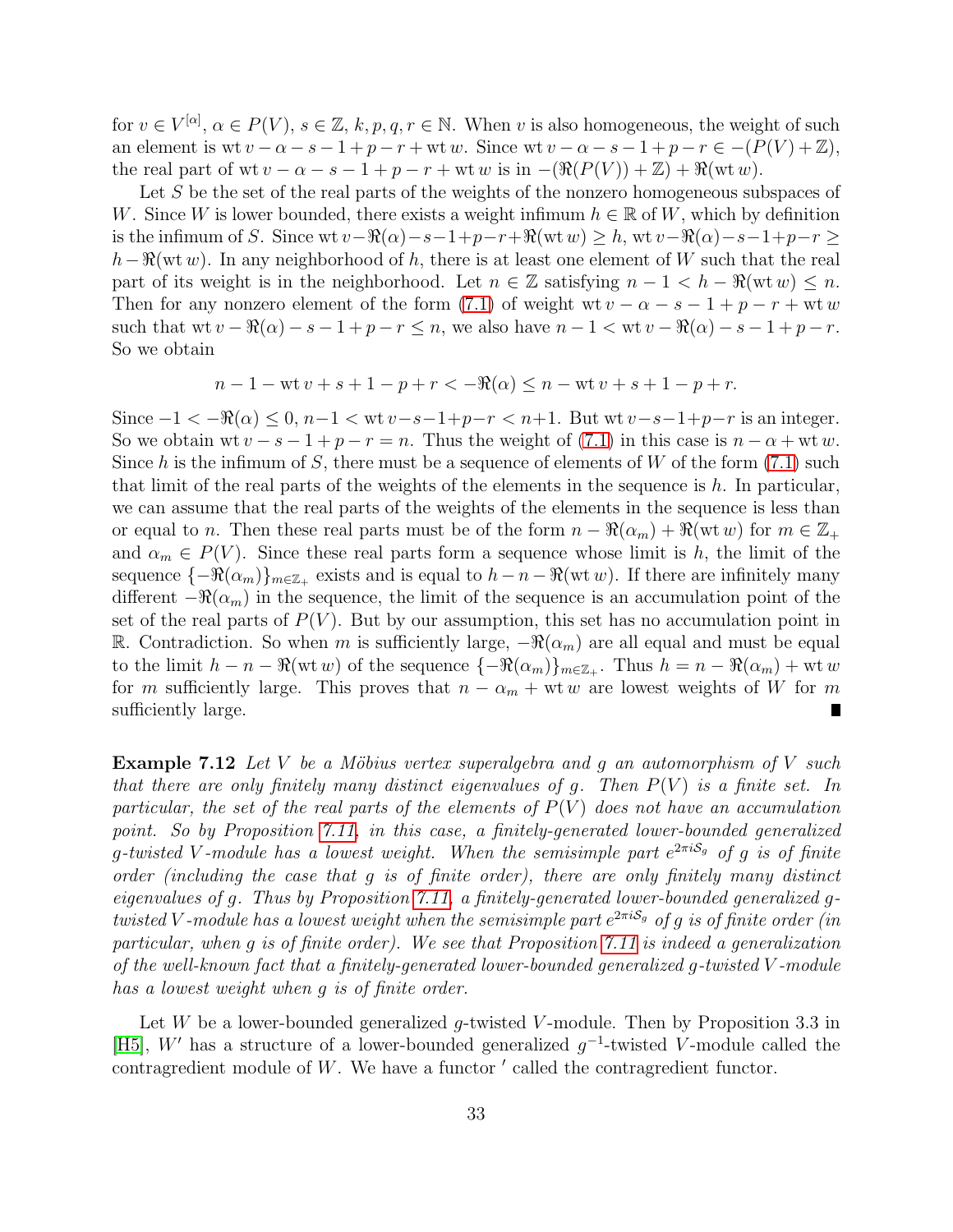**Lemma 7.13** Let V be a Möbius vertex superalgebra and g an automorphism of V. Assume that the set of real parts of the numbers in  $P(V)$  has no accumulation point in R. Then the set of the lowest weights of the irreducible lower-bounded generalized g-twisted V -modules and the set of the lowest weights of the irreducible lower-bounded generalized  $g^{-1}$ -twisted V -modules are the same.

*Proof.* By Proposition [7.11,](#page-31-1) an irreducible lower-bounded generalized  $q$ -twisted V-module W has lowest weights. Given a lowest weight  $h$  of  $W$ , the dual space of the subspace of W of weight h is the subspace of W' of the same weight h. Let  $W_0$  be the submodule of  $W'$  generated by an element  $w'$  of this subspace of  $W'$ . By Remark [7.5](#page-29-2) and Theorem [4.7,](#page-17-0) there exists a maximal submodule  $J$  of  $W_0$  such that  $J$  does not contain  $w'$  and the quotient  $W_0/J$  is irreducible. It is clear that a lowest weight of  $W_0/J$  is h, the weight of w'. But h is a lowest weight of W. Therefore the set of the lowest weights of the irreducible lowerbounded generalized  $q$ -twisted V-modules is contained in the set of the lowest weights of the irreducible lower-bounded generalized  $g^{-1}$ -twisted V-modules. Similarly, we see that the set of the lowest weights of the irreducible lower-bounded generalized  $g^{-1}$ -twisted V-modules is contained in the set of the lowest weights of the irreducible lower-bounded generalized g-twisted V -modules. Thus these two sets are the same.

<span id="page-33-0"></span>We are now ready to study the existence of irreducible grading-restricted generalized or ordinary g-twisted V -module.

**Theorem 7.14** Let V be a Möbius vertex superalgebra and g an automorphism of V. Assume that the set of real parts of the numbers in  $P(V)$  has no accumulation point in R. Also assume that the set of the real parts of the lowest weights of the irreducible lower-bounded generalized g-twisted V -modules has a maximum such that the lowest weight subspace of an irreducible lower-bounded generalized g-twisted V -module with this maximum as the real part of its lowest weight is finite dimensional. Then there exists an irreducible grading-restricted generalized g-twisted V -module. Such an irreducible grading-restricted generalized g-twisted V -module is an irreducible ordinary g-twisted V -module if g acts on it semisimply. In particular, if g is of finite order, there exists an irreducible ordinary g-twisted V -module.

*Proof.* By Proposition [7.11,](#page-31-1) every irreducible lower-bounded generalized q-twisted V-module has a lowest weight. Let  $W$  be an irreducible lower-bounded generalized g-twisted V-module such that the real part of its lowest weights is the maximum of the set of the real parts of the lowest weights of the irreducible lower-bounded generalized g-twisted V -modules and such that the lowest weight subspace of  $W$  is finite dimensional. Then  $W'$  also has a lowest weight equal to the lowest weight of  $W$  and the lowest weight subspace of  $W'$  is also finite dimensional. By Lemma [7.13,](#page-32-0) the real part of the lowest weights of  $W'$  is equal to the maximum of the set of the real parts of the lowest weights of the irreducible lower-bounded generalized  $g^{-1}$ -twisted V-modules. If W' is not generated by its lowest weight subspace, then the quotient of  $W'$  by the submodule of  $W'$  generated by its lowest weight space must be a lower-bounded generalized  $g^{-1}$ -twisted V-module such that the real part of the lowest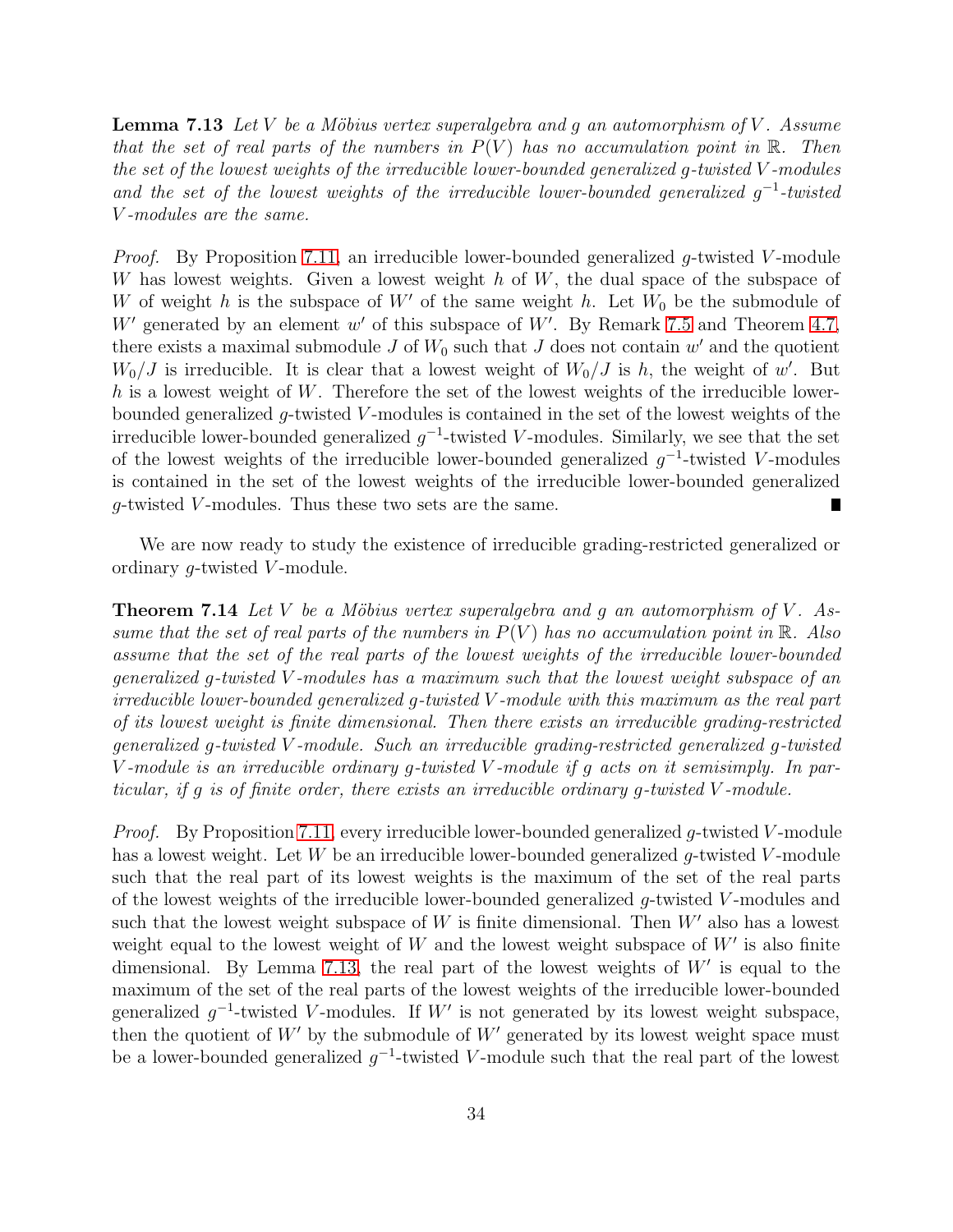weight is larger than the maximum above. But by Theorem [4.7,](#page-17-0) the real part of the lowest weights of this quotient of W' must be equal to the real part of the lowest weights of an irreducible lower-bounded generalized  $g^{-1}$ -twisted V-module. Contradiction. Thus W' is generated by its lowest weight subspace. Thus W' is a quotient of  $\widehat{M}_{B}^{[g]}$  with M being its lowest weight subspace and with  $B$  being its lowest weight. Since  $M$  is finite dimensional and  $\widehat{M}_{B}^{[g]}$  is spanned by elements of the form [\(3.1\)](#page-9-0), the homogeneous subspaces of  $\widehat{M}_{B}^{[g]}$  are of at most countable dimensions. Thus homogeneous subspaces of W′ must also be of at most countable dimensions. This is possible only when the homogeneous subspaces of  $W$  are finite dimensional. Thus  $W$  is an irreducible grading-restricted generalized g-twisted V-module.

By Proposition [4.4,](#page-15-2) such a grading-restricted generalized  $q$ -twisted V-module is an ordinary g-twisted V-module if  $g$  acts on it semisimply. Г

**Remark 7.15** We assume in Theorem [7.14](#page-33-0) that the set of real parts of the numbers in  $P(V)$ has no accumulation point in R to make sure that every irreducible lower-bounded generalized g-twisted V -module has a lowest weight. We can certainly replace this assumption by the weaker assumption that every irreducible lower-bounded generalized  $q$ -twisted V-module has a lowest weight.

Dong, Li and Mason proved in  $[DLM1]$  (Theorem 9.1) that if g is of finite order and the twisted Zhu's algebra  $A_q(V)$  is not 0 and finite dimensional, then there exists an irreducible ordinary g-twisted V-module. In Theorem 9.1 in  $[DLM2]$ , Dong, Li and Mason proved that if V is a  $C_2$ -cofinite simple vertex operator algebra and q is of finite order, then there exists an irreducible ordinary  $g$ -twisted V-module. In the following consequence of Theorem [7.14,](#page-33-0) we are able to remove the conditions that  $A<sub>q</sub>$  is not 0 in Theorem 9.1 in [\[DLM1\]](#page-39-8), the simplicity of V and  $C_2$ -cofiniteness in Theorem 9.1 in [\[DLM2\]](#page-39-0) and weaken the conditions that V has a conformal vector and g is of finite order in these results in  $[DLM1]$  and  $[DLM2]$ :

<span id="page-34-0"></span>**Corollary 7.16** Let V be a Möbius vertex superalgebra and g an automorphism of V. Assume that the set of real parts of the numbers in  $P(V)$  has no accumulation point in R. If  $Z_q(V)$  (or, equivalently,  $A_q(V)$ ) is finite dimensional, then there exists an irreducible gradingrestricted generalized g-twisted V -module. Such an irreducible grading-restricted generalized q-twisted V-module is an irreducible ordinary q-twisted V-module if q acts on it semisimply. In particular, if g is of finite order, there exists an irreducible ordinary g-twisted V -module.

*Proof.* In this case, there are only finitely many inequivalent irreducible  $Z_g(V)$ -modules. Moreover, these  $Z_g(V)$ -modules are all finite dimensional. Then using the functor  $H_g$  in [\[HY\]](#page-40-2) from the category of lower-bounded  $Z_q(V)$ -modules to the category of lower-bounded generalized g-twisted V-modules and Theorem [4.7,](#page-17-0) we see that each irreducible  $Z_q(V)$ module gives an irreducible lower-bounded generalized  $q$ -twisted V-module. By Proposition [7.11,](#page-31-1) irreducible lower-bounded generalized  $q$ -twisted V-modules have nonzero lowest weight spaces. Taking the lowest weight spaces of irreducible lower-bounded generalized g-twisted V-modules, we recover the irreducible  $Z_g(V)$ -modules that we start with. Thus we obtain a bijection between the set of equivalence classes of irreducible lower-bounded generalized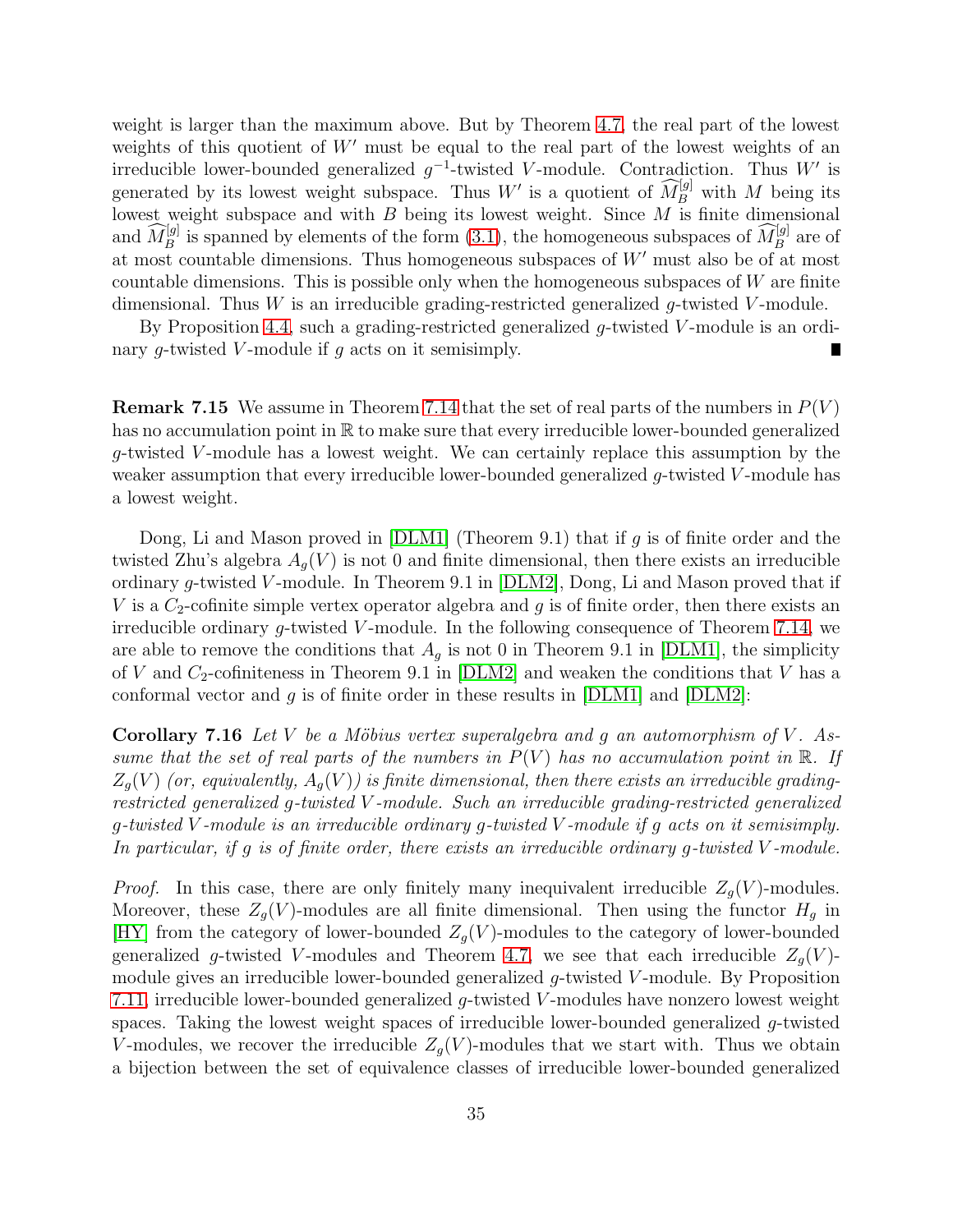g-twisted V-modules and the set of irreducible  $Z_g(V)$ -modules. Since there are only finitely many inequivalent irreducible  $Z_q(V)$ -modules, there are also only finitely many inequivalent irreducible lower-bounded generalized  $g$ -twisted V-modules. In particular, there exists a maximum of the real parts of the lowest weights of the irreducible lower-bounded generalized g-twisted V-modules. Also the lowest weight subspaces of irreducible lower-bounded generalized g-twisted V-modules are irreducible  $Z_g(V)$ -modules which are finite dimensional. By Theorem [7.14,](#page-33-0) there exists a grading-restricted generalized  $g$ -twisted V-module. П

**Remark 7.17** In Theorem [7.16,](#page-34-0) we assume that  $V$  is a Möbius vertex superalgebra and that the set of real parts of the numbers in  $P(V)$  has no accumulation point in R. But a vertex operator superalgebra is certainly a Möbius vertex superalgebra. Also by Remark [7.12,](#page-32-1) the assumption that  $q$  is of finite order implies that the set of real parts of the numbers in  $P(V)$  has no accumulation point in R. Thus Theorem [7.16](#page-34-0) is indeed a generalization of Theorem 9.1 in [\[DLM1\]](#page-39-8) and Theorem 9.1 in [\[DLM2\]](#page-39-0).

Remark 7.18 Our proofs of Theorem [7.14](#page-33-0) and Corollary [7.16](#page-34-0) do not need the results on genus-one 1-point correlation functions. This fact shows that the existence of irreducible grading-restricted generalized or ordinary g-twisted V -module is not a genus-one property.

## 8 Twisted extensions of modules for the fixed-point subalgebra

In this section, using the lower-bounded generalized twisted module  $M_B^{[g]}$  $B^{\left[q\right]}$  constructed in Section 5 of [\[H7\]](#page-40-0) (see Section 2), we prove another result on the existence of certain lowerbounded generalized twisted modules.

Let V be a grading-restricted vertex algebra and  $g$  an automorphism of V. Let  $V^g$  be the fixed-point subalgebra of  $V$  under  $g$ . Let  $W$  be a lower-bounded generalized  $g$ -twisted V-module. Then it is clear that W equipped with the vertex operator map  $Y_W^g$ W  $\bigg|_{V^g\otimes W}$ :  $V^g \otimes W \to W[[x, x^{-1}]]$  is a lower-bounded generalized  $V^g$ -module. Recall from [\[H6\]](#page-40-4) that  $W = \coprod_{\alpha \in P_W} W^{[\alpha]}$  where  $P_W$  is the set consisting of complex numbers  $\alpha$  such that  $\Re(\alpha) \in$ [0, 1) and  $e^{2\pi i \alpha}$  is an eigenvalue of g on W. Then we also know that  $W^{[\alpha]}$  for  $\alpha \in P_W$  are lower-bounded generalized  $V<sup>g</sup>$ -modules.

One obvious question is: For a lower-bounded generalized  $V<sup>g</sup>$ -module  $W<sub>0</sub>$ , does there exist a lower-bounded generalized g-twisted V-module W such that  $W_0$  is a submodule of W when  $W$  is viewed as a lower-bounded generalized  $V<sup>g</sup>$ -module? Unde the strong conditions on V and the fixed point subalgebra  $V^G$  under a finite group of automorphisms of V that both V and  $V^G$  are  $C_2$ -cofinite and reductive in the sense that every N-gradable modules is a direct sum of irreducible module and all irreducible  $q$ -twisted V-modules (except for V) have positive weights, Dong, Ren and Xu proved in [\[DRX\]](#page-39-10) that every irreducible  $V^G$ -module can be viewed as a submodule of an irreducible g-twisted V-module for some  $g \in G$ . Note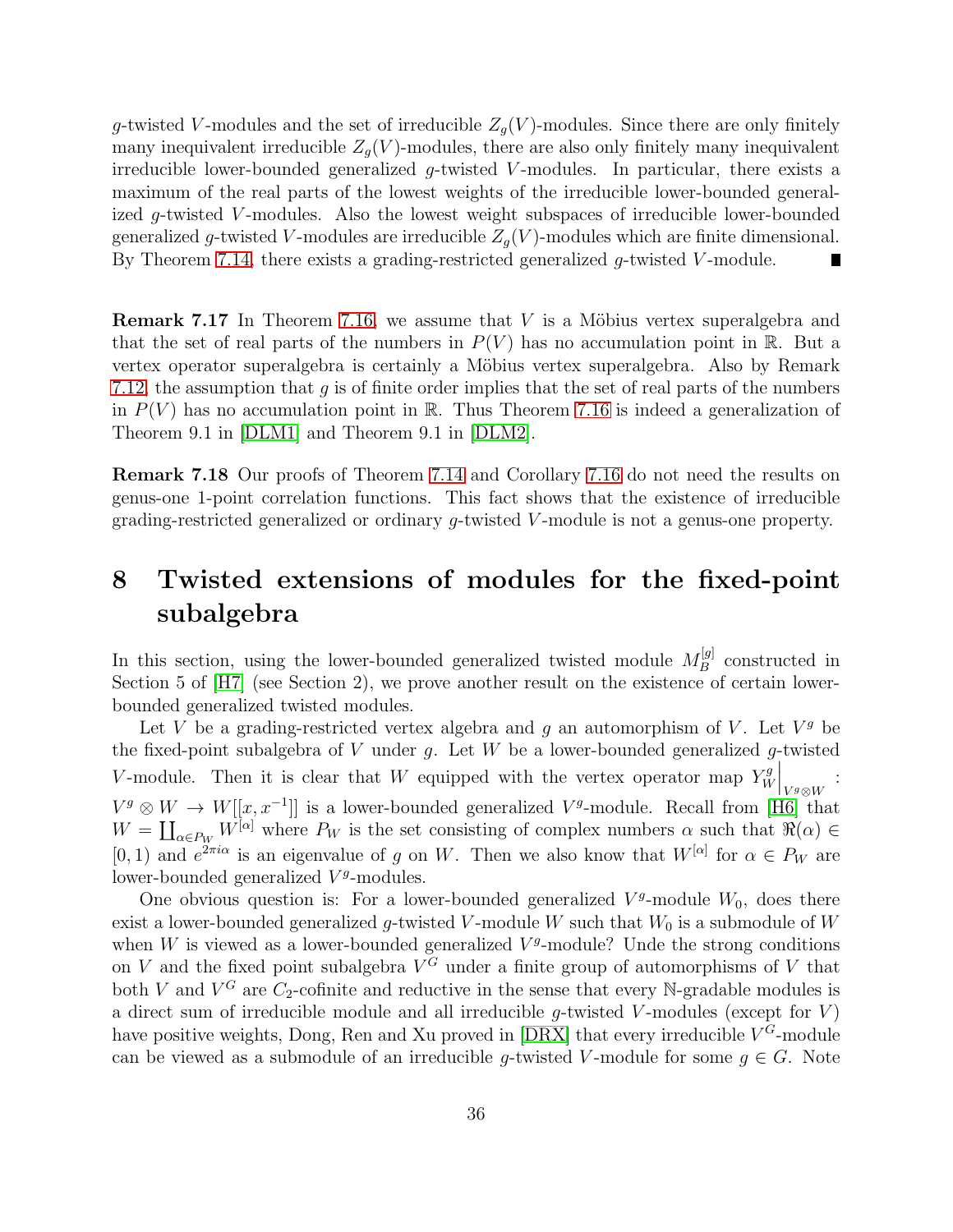that a lower-bounded generalized g-twisted V -module in our definition always has an action of g which can be written as  $g = e^{2\pi i \mathcal{L}_g}$  where  $\mathcal{L}_g = \mathcal{S}_g + \mathcal{N}_g$  and  $\mathcal{S}_g$  and  $\mathcal{N}_g$  are semisimple and nilpotent operators on  $W$ . Thus one necessary condition for  $W_0$  to be a submodule of W is that we should also have actions of g,  $\mathcal{L}_g$ ,  $\mathcal{S}_g$  and  $\mathcal{N}_g$  on  $W_0$ . In this section we prove that for such a lower-bounded generalized  $V<sup>g</sup>$ -module  $W<sub>0</sub>$ , the answer to the question above is positive. Note that the only condition in our result below is the necessary condition above.

**Theorem 8.1** Let  $W_0$  be a lower-bounded generalized  $V^g$ -module (in particular,  $W_0$  has a lower-bounded grading by  $\mathbb C$  (graded by weights) and a grading by  $\mathbb Z_2$  (graded by fermion numbers)). Assume that g acts on  $W_0$  and there are semisimple and nilpotent operators  $\mathcal{S}_g$ and  $\mathcal{N}_g$ , respectively, on  $W_0$  such that  $g = e^{2\pi i \mathcal{L}_g}$  where  $\mathcal{L}_g = \mathcal{S}_g + \mathcal{N}_g$ . Then  $W_0$  can be extended to a lower-bounded generalized g-twisted V -module, that is, there exists a lowerbounded generalized g-twisted V-module W and an injective module map  $f: W_0 \to W$  of V g -modules.

*Proof.* By assumption,  $W_0$  is a direct sum of generalized eigenspaces of g. So we can assume that  $W_0$  is a generalized eigenspace of g with eigenvalue  $e^{2\pi i\alpha}$ . Let B be the largest real number such that for nonzero homogeneous  $w \in W_0$ ,  $\Re(wtw) \geq B$ . Let M be a space of homogeneous generators of  $W_0$  invariant under the action of  $L_{W_0}(0)$ ,  $L_{W_0}(0)_S$ ,  $L_{W_0}(0)_N$ ,  $g, S_g, \mathcal{N}_g$ . Let  $\{w^a\}_{a \in A}$  be a basis of M such that  $L_{W_0}(0)_N w^a = w^{L_{W_0}(0)_N(a)}$ , where either  $L_{W_0}(0)_N(a) \in A$  or  $w^{L_{W_0}(0)_N(a)} = 0$ . By Proposition [6.5,](#page-26-3)  $W_0$  is spanned by coefficients of the formal series of the form  $Y_{W_0}(v, x)L_{W_0}(-1)^k w^a$  for  $v \in V^g$ ,  $k \in \mathbb{N}$  and  $a \in A$ .

From Section 5 of [\[H7\]](#page-40-0) (see Section 2), we have a lower-bounded generalized g-twisted V-module  $M_B^{[g]}$  $B^{[g]}$ . In particular,  $M_B^{[g]}$  $B_B^{\lfloor g \rfloor}$  is a lower-bounded generalized  $V^g$ -module. Let  $W_1$  be the V<sup>g</sup>-submodule of  $M_B^{[g]}$  $\psi_B^{[g]}$  generated by  $(\psi_{\lambda}^a)$  $\binom{a}{M_B^{[g]}}$ –1,0<sup>1</sup> for  $a \in A$ . Then by Proposition [6.5](#page-26-3) again,  $W_1$  is spanned by the coefficients of the formal series of the form

$$
Y_{W_1}(v,x)L_{W_1}(-1)^k(\psi_{M_B^{[g]}}^a)_{-1,0} \mathbf{1} = Y_{M_B^{[g]}}(v,x)L_{M_B^{[g]}}(-1)^k(\psi_{M_B^{[g]}}^a)_{-1,0} \mathbf{1}
$$

for  $v \in V^g$ ,  $k \in \mathbb{N}$  and  $a \in A$ .

We define a linear map  $f_0 : W_1 \to W_0$  using

$$
f_0\left(Y_{W_1}(v,x)L_{W_1}(-1)^k(\psi_{M_B^{[g]}}^a)_{-1,0}\mathbf{1}\right) = Y_{W_0}(v,x)L_{W_0}(-1)^k w^a
$$

for  $v \in V^g$ ,  $k \in \mathbb{N}$  and  $a \in A$ . We first have to show that  $f_0$  is well defined since there are relations among elements of the form  $Y_{W_1}(v, x)L_{W_1}(-1)^k(\psi_{\alpha}^a)$  $\binom{a}{M_B^{[g]}}$ <sub>-1,0</sub>1. But from Theorem [6.6,](#page-27-3) the only relations among elements of the form [\(6.10\)](#page-27-0) are all induced from the relations among  $v$ 's. Hence these relations must also hold for any  $V<sup>g</sup>$ -module, in particular for elements of the form  $Y_{W_0}(v, x)L_{W_0}(-1)^k w^a$ . Thus  $f_0$  is well defined.

Clearly  $f_0$  preserves gradings. By definition,

$$
f_0((\psi_{\widehat{M}_B^{[g]}}^a)_{-1,0} \mathbf{1}) = w^a,
$$
  

$$
f_0(L_{W_1}(-1)^k(\psi_{\widehat{M}_B^{[g]}}^a)_{-1,0} \mathbf{1}) = L_{W_0}(-1)^k w^a,
$$
  

$$
f_0(Y_{W_1}(v,x)w) = Y_{W_0}(v,x) f_0(w)
$$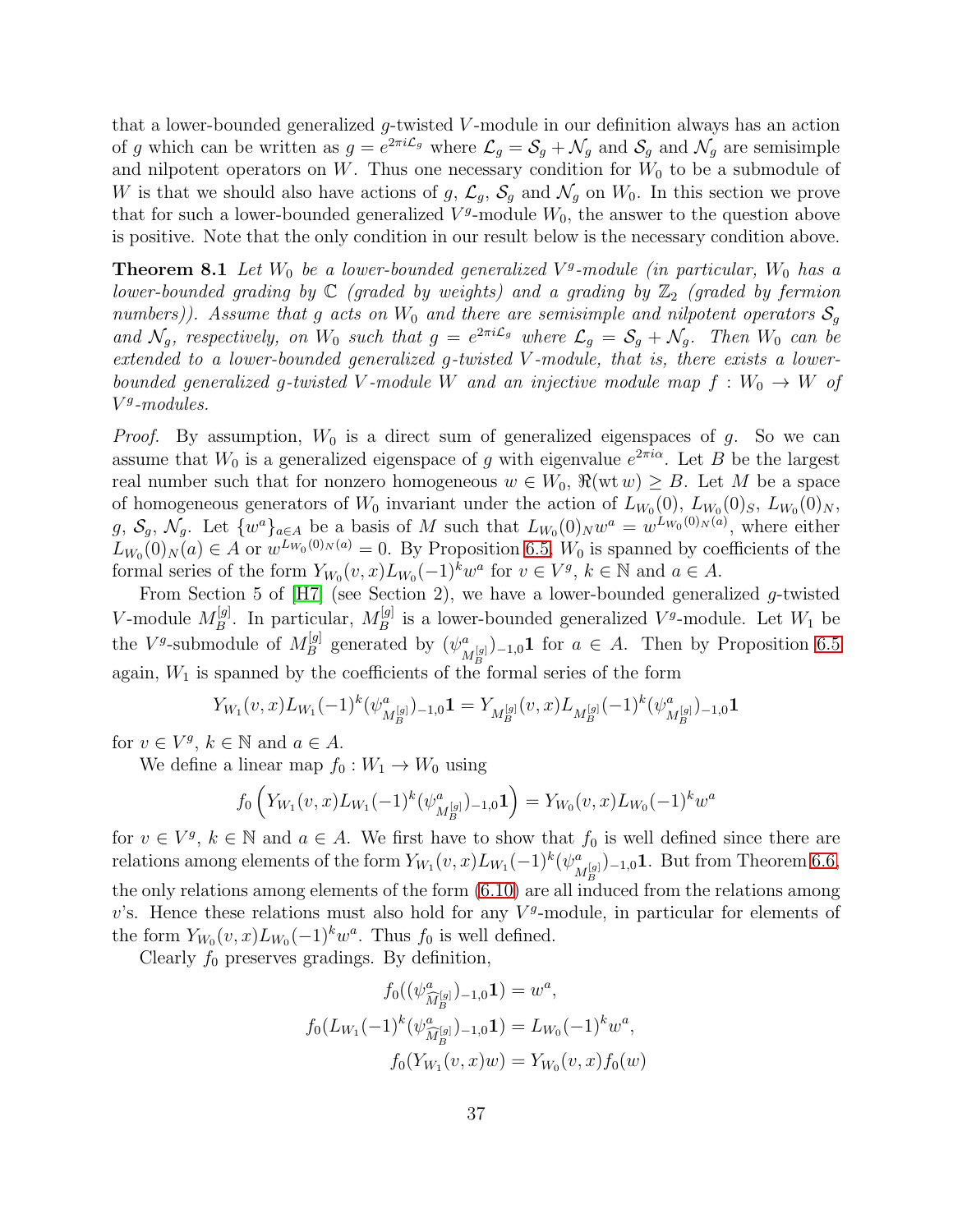for  $a \in A$ ,  $k \in \mathbb{N}$  and  $w \in W_1$ . Using these formulas, we see that  $f_0$  is a module map from  $W_1$  to  $W_0$ . Clearly,  $f_0$  is surjective. Thus there exists a lower-bounded generalized  $V^g$ -submodule  $J(W_1)$  of  $W_1$  such that  $W_1/J(W_1)$  is equivalent to  $W_0$ .

Now let J be the lower-bounded generalized g-twisted V-submodule of  $M_B^{[g]}$  $B^{\left[ g\right] }$  generated by  $J(W_1)$ . Then  $W = M_B^{[g]}$  $B_B^{[9]}/J$  is a lower-bounded generalized g-twisted V-module containing a lower-bounded generalized  $V^g$ -submodule  $W_2 = \{w + J \mid w \in W_1\}$ . We now prove that this lower-bounded generalized  $V^g$ -module  $W_2$  is isomorphic to  $W_1/J(W_1)$ . We define a linear map  $f_1: W_2 \to W_1/J(W_1)$  by  $f_1(w+J) = w+J(W_1)$  for  $w \in W_1$ . But we first need to prove that  $f_1$  is well defined. This is equivalent to prove  $W_1 \cap J \subset J(W_1)$ .

Let  $w \in W_1 \cap J$ . Since J is the lower-bounded generalized g-twisted V-submodule of  $M_B^{[g]}$ <sup>[g]</sup> generated by  $J(W_1)$  and  $L_{M_R^{[g]}}(-1)$  acts on J, by Proposition [6.5,](#page-26-3) we can take w to be a coefficient of  $Y^g_{\mathcal{F}^{[g]}}(u,x)w_1$  for  $M_B^{g}(u,x)w_1$  for  $u \in V$  and  $w_1 \in J(w_1) \subset W_1$ . But w is also in  $W_1$ . Note that  $W_1$  is a  $V^g$ -submodule of  $M_B^{[g]}$  $\psi_B^{[g]}$  generated by  $(\psi_{\lambda}^a)$  $\binom{a}{M_R^{[g]}}$ <sub>-1,0</sub>1 for  $a \in A$  and, by the assumption that  $W_0$  is a generalized eigenspace of g with eigenvalue  $e^{2\pi i\alpha}$ ,  $(\psi^a_i)$  $_{M_{B}^{[g]}}^{\mathop{a}\mathop{}_{)}\mathop{}}\text{--}^{~~\mathop{a}\mathop{}_{)}\mathop{}}\text{--}^{\mathop{a}\mathop{}_{}}\text{--}^{\mathop{}}\text{--}^{\mathop{a}\mathop{}_{}}\text{--}^{\mathop{a}\mathop{}_{}}\text{--}^{\mathop{a}\mathop{}_{}}\text{--}^{\mathop{a}\mathop{}_{}}\text{--}^{\mathop{a}\mathop{}_{}}\text{--}^{\mathop{a}\mathop{}_{}}\text{--}^{\mathop{a}\mathop{}_{}}\text{--}^{\mathop{a}\mathop{}_{}}\text{--}^$  $a \in A$  are generalized eigenvalues of g with eigenvalue  $e^{2\pi i\alpha}$ . So  $e^{2\pi iS_g}w = e^{2\pi i\alpha}w$ . If  $u \in V^{[\beta]}$ for  $\beta \in P(V)$ , by (3.10) in [\[H6\]](#page-40-4), coefficients of  $Y^g$  $\mathcal{M}_{M_R}^{[g]}(u,x)w_1$  are generalized eigenvectors of g with eigenvalue  $e^{2\pi i(\alpha+\beta)}$ . So if we take w to be a coefficient of  $Y_{\lambda}^g$  $\int_{M_B^{[g]}}^{M_g} (u, x) w_1, u$  must be in  $V^{\left[0\right]}$ .

If  $u \in V^{[0]}$  is not in  $V^g$ , then  $\mathcal{N}_g u \neq 0$ . On the other hand, since  $w_1 \in J(W_1) \subset W_1$ , we can take  $w_1$  to be a linear combination of coefficients of  $Y_{W_1}(v, x)L_{W_1}(-1)^k(\psi_{\lambda}^a)$  $\frac{a}{M_B^{[g]}}$ )–1,0 $\bf 1$  for  $v \in V^g$ , with  $k \in \mathbb{N}$  and  $a \in A$  to be fixed. We know that for  $a \in A$ , there exists  $K_a \in \mathbb{N}$ such that  $\mathcal{N}_g^{K_a+1}(\psi^a_{\lambda})$  $\mathcal{M}_{[g]}^{[g]}\big)$ –1,0 $\mathbf{1}=0$  but  $\mathcal{N}_{g}^{K_{a}}(\psi_{N}^{a})$  $\binom{a}{M_B^{[g]}}$ –1,0 $1 \neq 0$ . Using (3.12) in [\[H6\]](#page-40-4),  $\mathcal{N}_g v = 0$ for  $v \in V^g$  and the fact that  $\mathcal{N}_g$  commutes with  $L_{W_1}(-1)$  which in turn follows from (3.12) in [\[H6\]](#page-40-4) and the  $L(-1)$ -derivative property for  $Y_{W_1}$ , we obtain

$$
\mathcal{N}_g Y_{W_1}(v, x) L_{W_1}(-1)^k (\psi^a_{M_B^{[g]}})_{-1,0} \mathbf{1}
$$
\n
$$
= Y_{W_1}(\mathcal{N}_g v, x) L_{W_1}(-1)^k (\psi^a_{M_B^{[g]}})_{-1,0} \mathbf{1} + Y_{W_1}(v, x) \mathcal{N}_g L_{W_1}(-1)^k (\psi^a_{M_B^{[g]}})_{-1,0} \mathbf{1}
$$
\n
$$
= Y_{W_1}(v, x) L_{W_1}(-1)^k \mathcal{N}_g(\psi^a_{M_B^{[g]}})_{-1,0} \mathbf{1}.
$$
\n(8.1)

Then by  $(8.1)$ ,

<span id="page-37-0"></span>
$$
\mathcal{N}_g^{K_a+1} Y_{W_1}(v, x) L_{W_1}(-1)^k (\psi^a_{M_B^{[g]}})_{-1,0} \mathbf{1} = 0.
$$

But there exists  $v$  such that

$$
Y_{W_1}(v, x)L_{W_1}(-1)^k \mathcal{N}_g^K(\psi^a_{M_B^{[g]}})_{-1,0} \mathbf{1} \neq 0.
$$

Thus there exist an element  $w_1$  of  $J(W_1)$  of the form of a linear combination of coefficients of  $Y_{W_1}(v, x)L_{W_1}(-1)^k(\psi^a_{\lambda})$  $\binom{a}{M_B^{[g]}}$ –1,0<sup>1</sup> for  $v \in V^g$ , with fixed  $k \in \mathbb{N}$  and  $a \in A$  such that  $\mathcal{N}_g^{K_a+1}w_1 =$ 0 but  $\mathcal{N}_g^{K_a} w_1 \neq 0$ .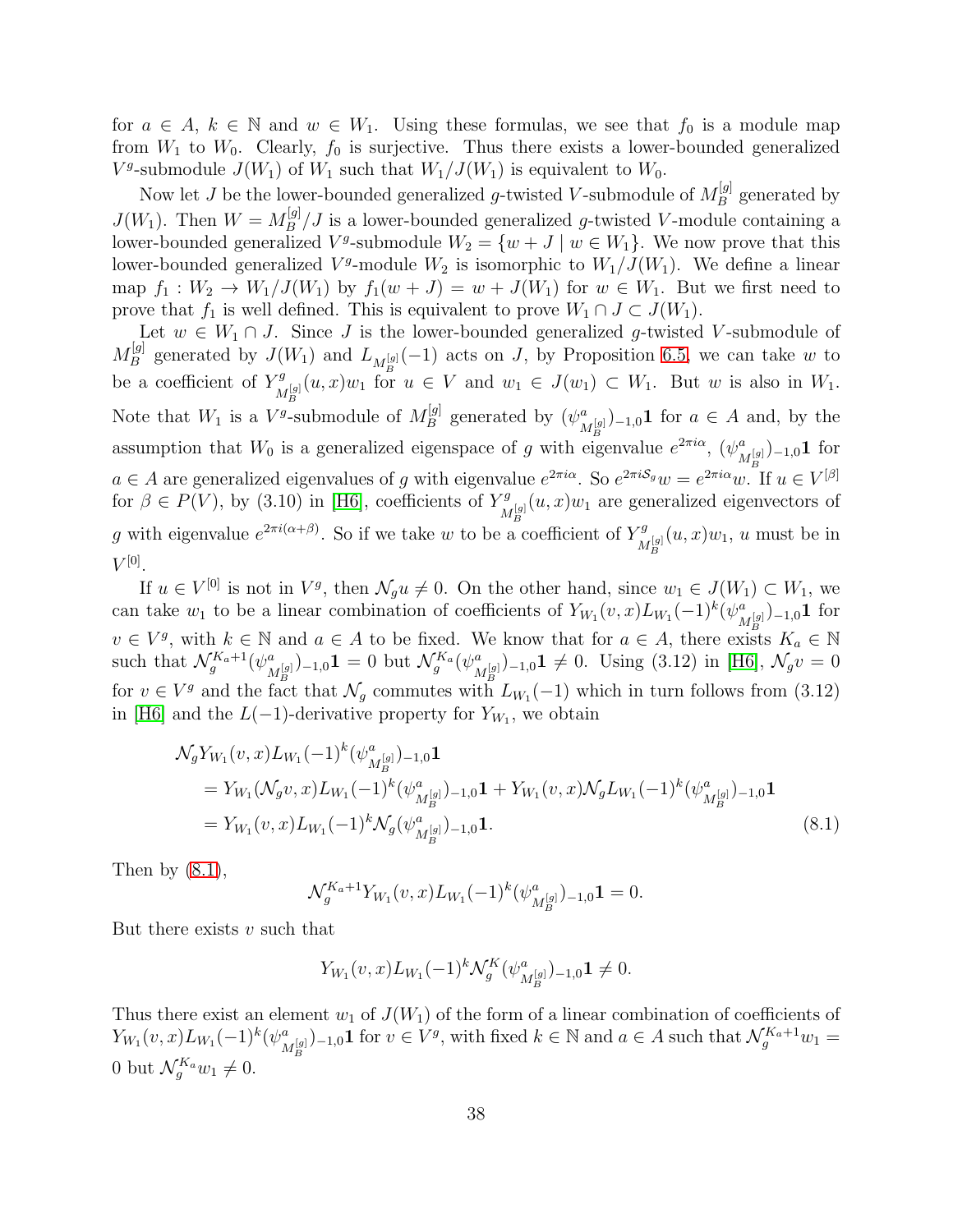Now for  $u \in V^{[0]}$  and  $w_1$  of the form above, by  $(3.12)$  in [\[H6\]](#page-40-4),

$$
\mathcal{N}_g Y^g_{M_B^{[g]}}(u, x) w_1 = Y^g_{M_B^{[g]}}(\mathcal{N}_g u, x) w_1 + Y^g_{M_B^{[g]}}(u, x) \mathcal{N}_g w_1.
$$

Then

$$
\mathcal{N}_g^{K_a+1} Y^g_{M_B^{[g]}}(u,x) w_1 = \sum_{i=0}^{K_a+1} {K_a+1 \choose i} Y^g_{M_B^{[g]}}(\mathcal{N}_g^{K_a+1-i} u, x) \mathcal{N}_g^{i} w_1.
$$
 (8.2)

If there exists  $u \in V^{[0]}$  such that  $\mathcal{N}_g u \neq 0$ , then we can always find  $K_u \in \mathbb{N}$  such that  $\mathcal{N}_g(\mathcal{N}_g^{K_u}u) = 0$  but  $\mathcal{N}_g^{K_u}u \neq 0$ . Taking u to be  $\mathcal{N}_g^{K_u}u$  if  $K_u \neq 0$ , we see that we can always find  $u \in V^{[0]}$  such that  $\mathcal{N}_g^2 u = 0$  but  $\mathcal{N}_g u \neq 0$ . Then the right-hand side of [\(8.2\)](#page-38-3) become  $Y^g$  $\mathcal{N}_{M_B}^{[g]}(\mathcal{N}_g u, x) \mathcal{N}_g^{Ka} w_1$ . From the construction of  $M_B^{[g]}$  $\stackrel{[g]}{B},\stackrel{Yg}{\stackrel{N}{\scriptscriptstyle N}}$  $\frac{d^{rg}}{M_B^{[g]}}(\mathcal{N}_g u, x)\mathcal{N}_g^{Ka}w_1 \neq 0$  if  $\mathcal{N}_g u$  and  $\mathcal{N}_g^{K_a} w_1$  are not 0 because  $M_B^{[g]}$ <sup>[g]</sup> is universal. Since  $\mathcal{N}_g u$  and  $\mathcal{N}_g^{K_a} w_1$  are not 0,  $Y^g$  $\mathcal{N}_{M_B}^{[g]}(\mathcal{N}_g u, x) \mathcal{N}_{g}^{K_a} w_1$  cannot be 0 in  $M_B^{[g]}$  $B^{\text{g}}$ . So the right-hand side of [\(8.1\)](#page-37-0) is not 0. In particular, there exist nonzero coefficients of the right-hand side of [\(8.1\)](#page-37-0). But when a coefficient of  $Y^g$  $\mathcal{L}_{M_B^{[g]}}(u,x)w_1$  is in  $W_1$ , from our discussion above, we must have

<span id="page-38-3"></span>
$$
\mathcal{N}_g^{K_a+1} Y^g_{M_B^{[g]}}(u,x) w_1 = 0.
$$

Contradiction. So  $\mathcal{N}_g u = 0$ , that is,  $u \in V^g$ . Thus coefficients of  $Y^g$ .  $\int_{M_B^{[g]}}^{M_g^{[g]}} (u, x) w_1$  are in the generalized  $V<sup>g</sup>$ -module generated by elements of  $J(W_1)$ . But this generalized  $V<sup>g</sup>$ -module is exactly  $J(W_1)$  itself. This shows that  $w \in W_1 \cap J$  must be in  $J(W_1)$ , that is,  $W_1 \cap J \subset J(W_1)$ . This shows that  $f_1$  is well defined.

Clearly,  $f_1$  is injective and surjective and preserves the gradings. So it is a gradingpreserving linear isomorphism. By definition,  $f_1(Y_{W_1}(v, x)w + J) = Y_{W_1}(v, x)w + J(W_1)$ . Thus  $f_1$  is an equivalence.

Now we can view  $W_1/J(W_1)$  as a lower-bounded generalized  $V^g$ -module of W. Let  $f: W_0 \to W_1/J(W_1)$  be an equivalence of  $V^g$ -modules. Then f can be viewed as an injective module map from  $W_0$  to  $W = M_B^{[g]}$  $\frac{g_1}{B}/J$ .

#### References

- <span id="page-38-0"></span>[AM1] D. Adamović and A. Milas, Vertex operator algebras associated to modular invariant representations for  $A_1^{(1)}$  $_1^{(1)}$ , Math. Res. Lett. **2** (1995), 563–575.
- <span id="page-38-2"></span>[AM2] D. Adamović and A. Milas, Lattice construction of logarithmic modules for certain vertex operator algebras, Sel. Math. (N. S.) 15 (2009) 15: 535.
- <span id="page-38-1"></span>[A] T. Arakawa, Rationality of admissible affne vertex algebras in the category O, Duke Math. J. 165 (2016), 67–93.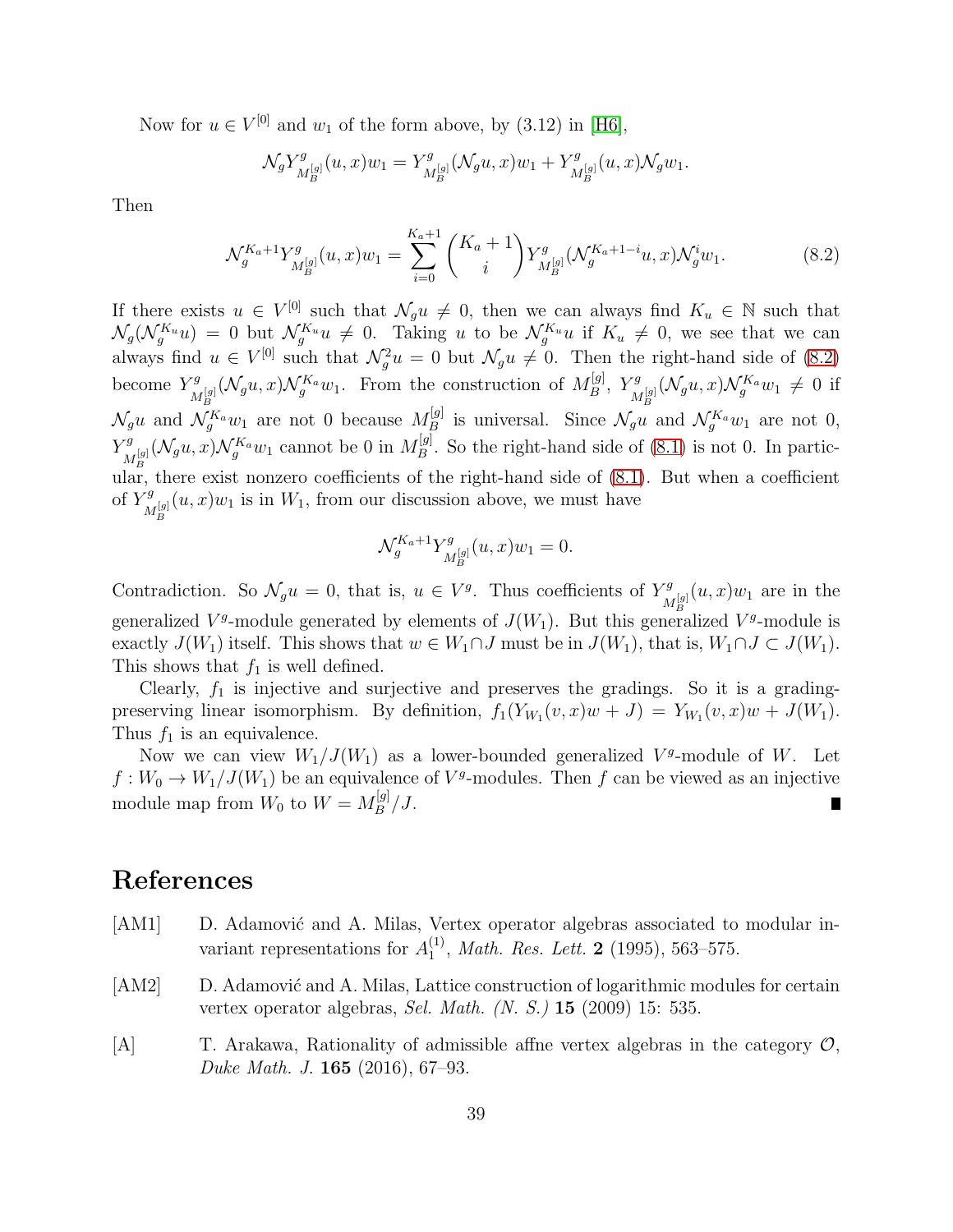- <span id="page-39-3"></span>[ACL] T. Arakawa, T. Creutzig, and A. Linshaw, W-algebras as coset vertex algebras, Invent. Math. 218 (2019), 145–195.
- <span id="page-39-4"></span>[AK] T. Arakawa and K. Kawasetsu, Quasi-lisse vertex algebras and modular linear differential equations, Lie groups, geometry, and representation theory, a tribute to the life and work of Bertram Kostant, ed. V. Kac and V. Popov, Progr. Math., Vol. 326, Birkh¨auser/Springer, Cham, 2018, 41–57.
- <span id="page-39-2"></span>[C] T. Creutzig, Fusion categories for affine vertex algebras at admissible levels, Sel. *Math.*  $(N.S.$ ) **25** (2019), 25:27.
- <span id="page-39-1"></span>[CHY] T. Creutzig, Y.-Z. Huang and J. Yang, Braided tensor categories of admissible modules for affine Lie algebras, Comm. Math. Phys. 362 (2018), 827–854.
- <span id="page-39-8"></span>[DLM1] C. Dong, H. Li and G. Mason, Twisted representations of vertex operator algebras, Math Ann 310 (1998), 571–600; arXiv version: [arXiv:q-alg/9509005.](http://arxiv.org/abs/q-alg/9509005)
- <span id="page-39-0"></span>[DLM2] C. Dong, H. Li and G. Mason, Modular-invariance of trace functions in orbifold theory and generalized moonshine, Comm. Math. Phys. 214 (2000), 1–56.
- <span id="page-39-10"></span>[DRX] C. Dong, L. Ren, and F. Xu, On orbifold theory, Adv. Math. 321 (2017), 1–30.
- <span id="page-39-7"></span>[FGST] B. L. Feigin, A. M. Ga˘ınutdinov, A. M. Semikhatov, and I. Yu Tipunin, Logarithmic extensions of minimal models: characters and modular transformations, Nucl. Phys. B 757 (2006), 303–343.
- <span id="page-39-9"></span>[FHL] I. Frenkel, Y. Huang and J. Lepowsky, On axiomatic approaches to vertex operator algebras and modules, Memoirs American Math. Soc. 104, 1993.
- [FLM2] I. B. Frenkel, J. Lepowsky and A. Meurman, Vertex Operator Algebras and the Monster, Pure and Appl. Math., Vol. 134, Academic Press, Boston, 1988.
- [FZ] I. B. Frenkel and Y. Zhu, Vertex operator algebras associated to representations of affine and Virasoro algebras, Duke Math. J. 66 (1992), 123–168.
- <span id="page-39-6"></span>[H1] Y.-Z. Huang, Generalized twisted modules associated to general automorphisms of a vertex operator algebra, *Comm. Math. Phys.* **298** (2010), 265–292.
- <span id="page-39-11"></span>[H2] Y.-Z. Huang, Two constructions of grading-restricted vertex (super)algebras, J. Pure Appl. Alg. **220** (2016), 3628-3649.
- <span id="page-39-5"></span>[H3] Y.-Z. Huang, Some open problems in mathematical two-dimensional conformal field theory, in: Proceedings of the Conference on Lie Algebras, Vertex Operator Algebras, and Related Topics, held at University of Notre Dame, Notre Dame, Indiana, August 14-18, 2015, ed. K. Barron, E. Jurisich, H. Li, A. Milas, K. C. Misra, Contemp. Math, Vol. 695, American Mathematical Society, Providence, RI, 2017, 123–138.